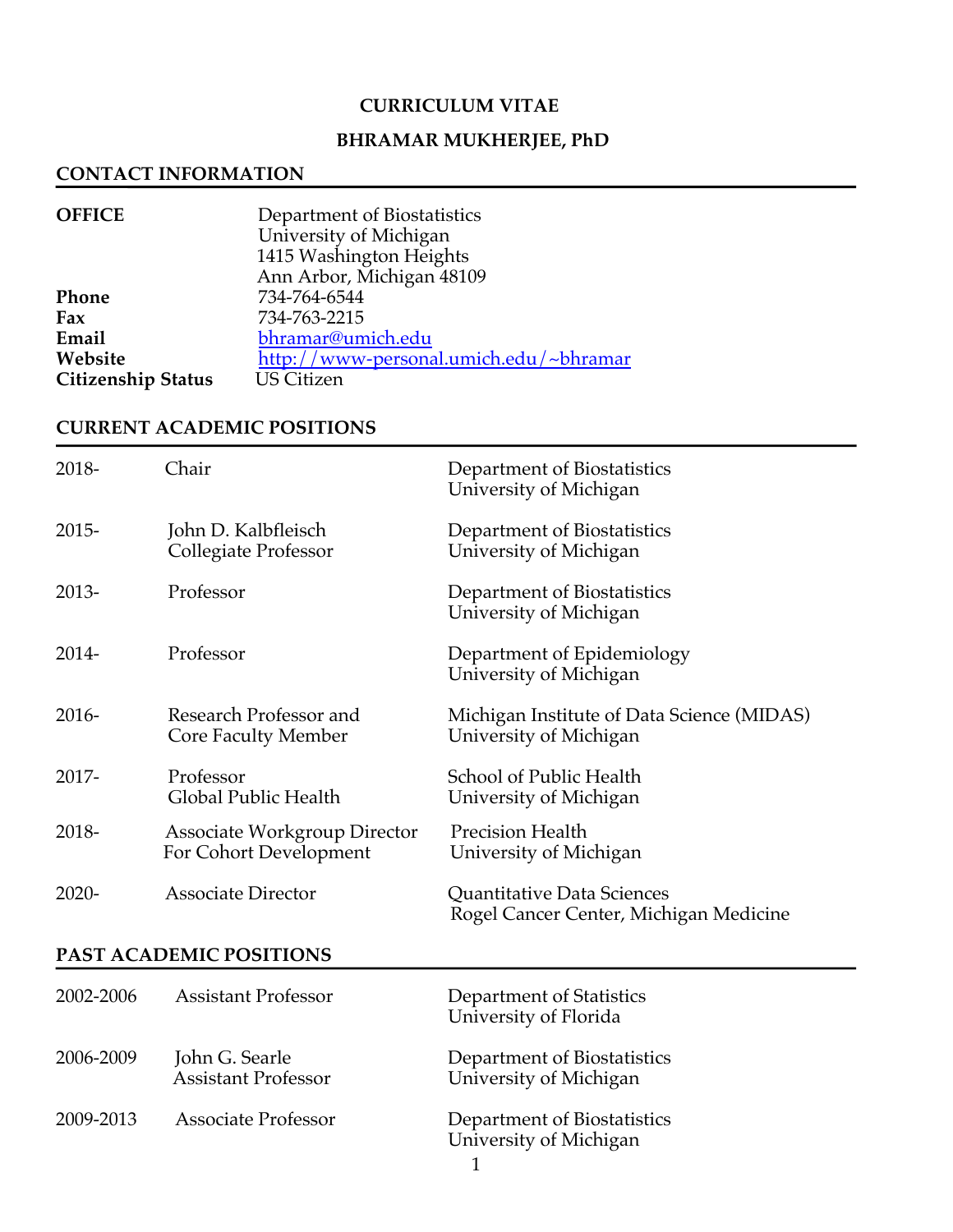| 2013-2015 | <b>Associate Director</b>                    | Cancer Biostatistics T32 Training Grant<br>University of Michigan                 |
|-----------|----------------------------------------------|-----------------------------------------------------------------------------------|
| 2014-2018 | Associate Chair                              | Department of Biostatistics<br>University of Michigan                             |
| 2015-2018 | Co-director<br><b>Global Statistics Core</b> | Office of Global Public Health<br>University of Michigan                          |
| 2016-2019 | <b>Associate Director</b>                    | Cancer Control and Population Sciences,<br>Michigan Medicine, Rogel Cancer Center |
|           | OTHER EMPLOYMENT/POSITIONS                   |                                                                                   |
| 2015      | <b>Short Term</b><br>Visitino Researcher     | Department of Biostatistics<br>Harvard T H Chan School of Public Health           |

|                    | Visiting Researcher                                                              | Harvard T.H. Chan School of Public Health                                                                                                                                                                                                                         |
|--------------------|----------------------------------------------------------------------------------|-------------------------------------------------------------------------------------------------------------------------------------------------------------------------------------------------------------------------------------------------------------------|
| 2010               | Visiting Scholar                                                                 | Institut d'Investigaci Biomdica de Bellvitge,<br>Institut Catal d'Oncologia, Unitat de<br>Bioestadistica Bioinformtica (Recipient of a<br>visiting scholar grant awarded by the<br>Agency for Administration of University<br>and Research Grants (AGAUR), Spain. |
| 2006, 2009         | Visiting Scholar                                                                 | Department of Mathematics Statistics and<br><b>Computer Science</b><br>Victoria University<br>Wellington, New Zealand                                                                                                                                             |
| 2006               | Visitor                                                                          | Division of Cancer Epidemiology and<br>Genetics, The National Cancer Institute                                                                                                                                                                                    |
| 2004               | Visiting Scholar                                                                 | <b>Applied Statistics Unit</b><br><b>Indian Statistical Institute</b><br>Kolkata, India                                                                                                                                                                           |
| 2002               | Visiting Scholar                                                                 | <b>Stanford University</b>                                                                                                                                                                                                                                        |
| 2001,<br>2004-2005 | <b>Visiting Assistant Professor</b>                                              | Department of Statistics<br><b>Purdue University</b>                                                                                                                                                                                                              |
| 1996-2001          | Teaching assistant<br><b>Statistical Consultant</b><br><b>Research Assistant</b> | Department of Statistics<br><b>Purdue University</b>                                                                                                                                                                                                              |
| 2000               | Summer Intern                                                                    | Statistics Division, Eli Lilly and Company<br>Indianapolis                                                                                                                                                                                                        |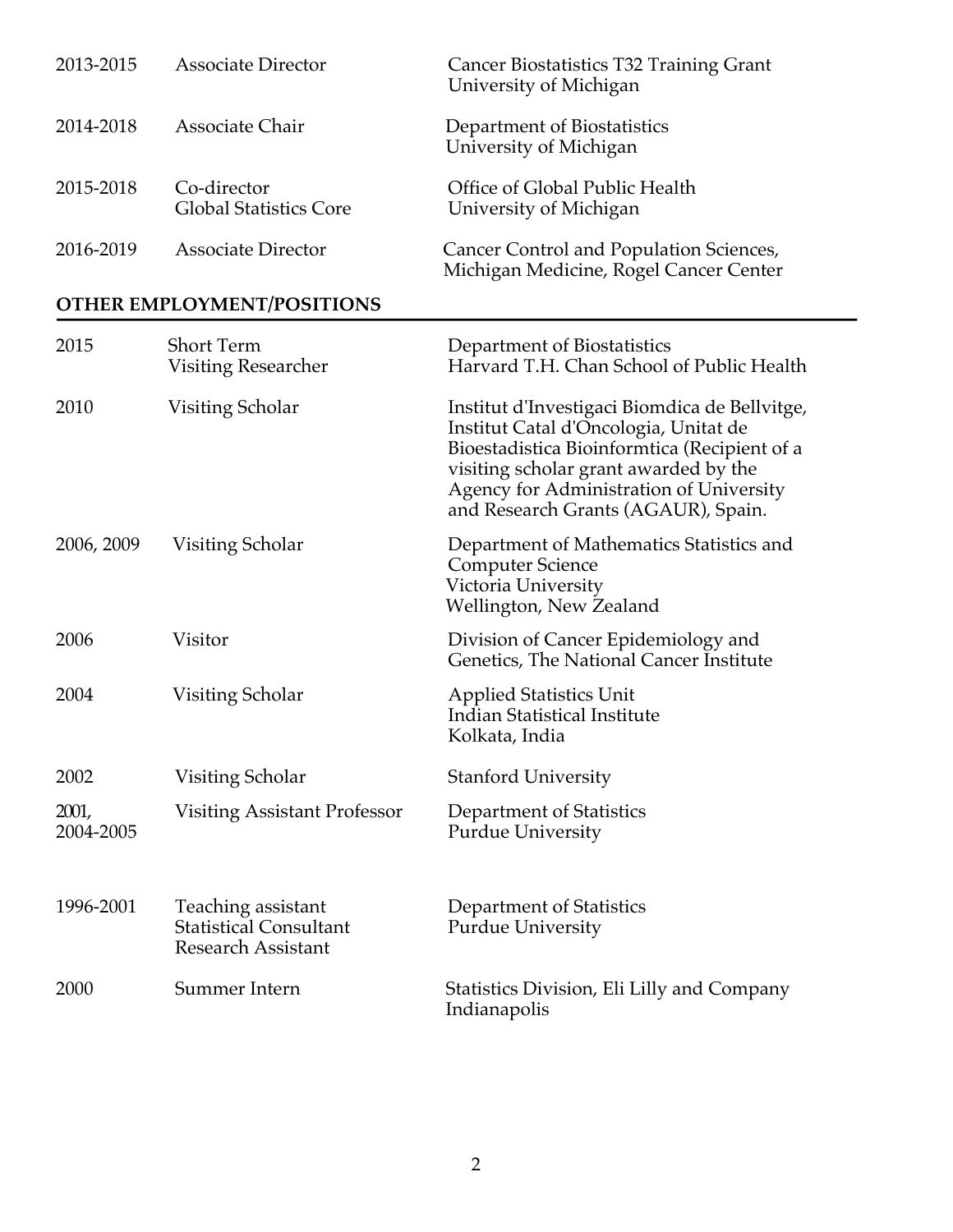#### **EDUCATION**

| 2001      | Ph.D. (Statistics)<br>Advisor: William J. Studden<br>Thesis Title: Optimal designs for estimating the path of a stochastic process.<br>Purdue University, West Lafayette, Indiana. |
|-----------|------------------------------------------------------------------------------------------------------------------------------------------------------------------------------------|
| 1999      | M.S (Mathematical Statistics)<br>Purdue University, West Lafayette, Indiana.                                                                                                       |
| 1994-1996 | M. Stat (Applied Statistics and Data Analysis)<br>Indian Statistical Institute, Calcutta, India.                                                                                   |
| 1991-1994 | B.Sc. (Statistics)<br>Presidency College, Calcutta, India.                                                                                                                         |

#### **HONORS AND AWARDS**

National Scholarship, India, 1989, 1991.

Best student among Statistics majors award, Presidency College, Calcutta, 1993-1994.

Outstanding academic performance prizes, Indian Statistical Institute, Calcutta, 1994-1996.

Debesh-Kamal scholarship for studying abroad, The Ramakrishna Mission, India, 1996.

Teaching award for outstanding classroom performance, Purdue University, 1998.

Purdue Research Foundation grant, 1998-2000.

I.W.Burr award for an outstanding doctoral student, Purdue University, 2001.

New Researcher's summer fellowship, Stanford University, 2002.

Travel award, SAMSI, 2003.

Travel award, to attend conference on new directions in experimental design, 2003.

Travel award to attend New Researchers' Conference, 2003.

Travel award to attend Pathways to Future Workshop for Women, 2003.

Travel award to attend Fifth International Workshop on Objective Bayes Methodology, 2005.

Poster award, In Fifth International Workshop on Objective Bayes Methodology, 2005.

Young Investigator Grant, National Security Agency, 2005-2007.

Center for Research on Learning and Teaching faculty development award for integrating public health applications in BIOSTAT 503, University of Michigan, 2008.

John G. Searle Assistant Professorship, Awarded to an Assistant Professor with significant contribution, Department of Biostatistics, University of Michigan, 2008-2009

Elizabeth C. Crosby research award for women investigators in science, NSF ADVANCE program, The University of Michigan, 2008.

Elected Member, The International Statistical Institute, 2011.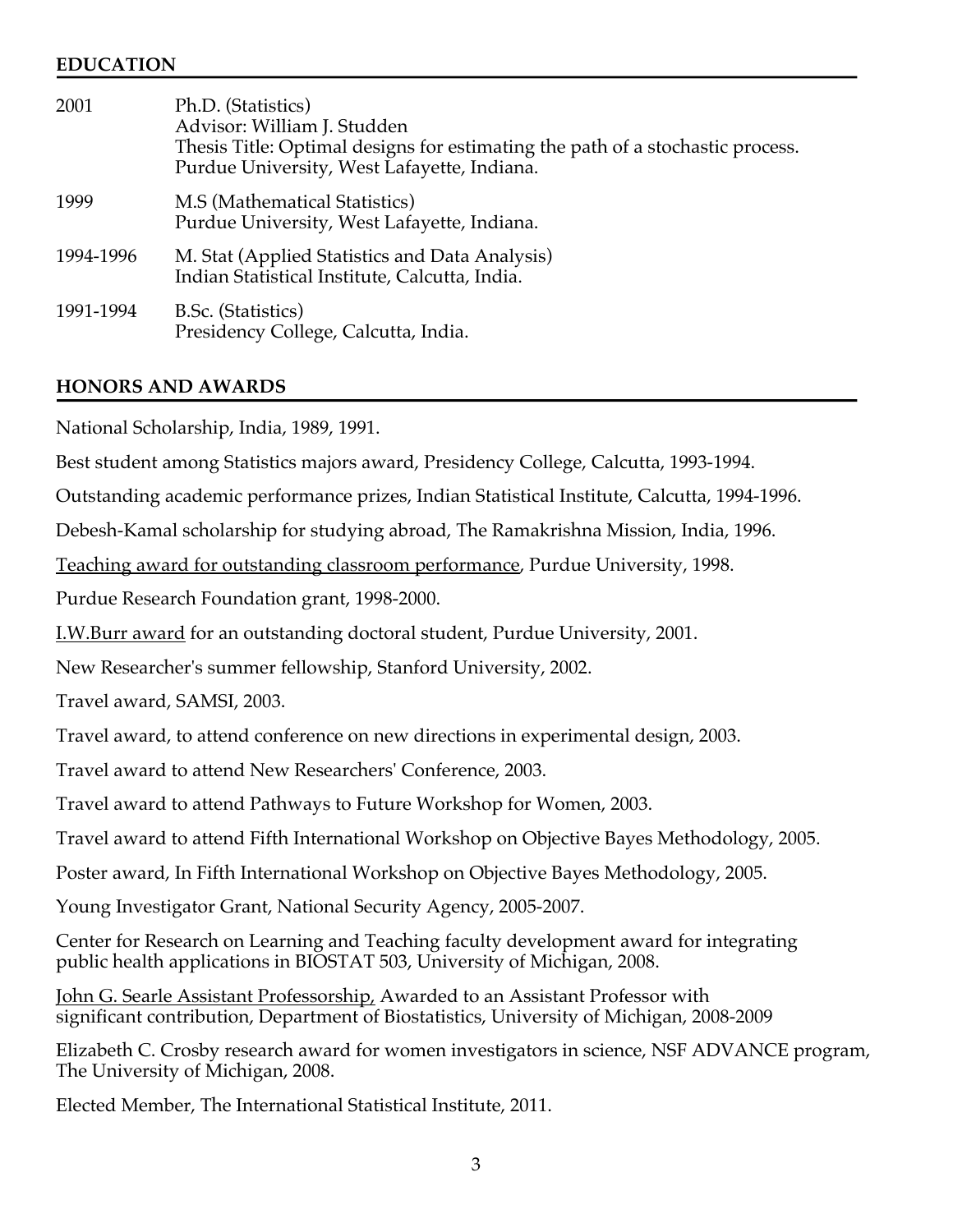Excellence in Teaching award, Awarded annually to one School of Public Health faculty member for outstanding teaching achievements, School of Public Health, University of Michigan, 2012.

Fellow of the American Statistical Association, 2012.

Outstanding Alumna Award, Department of Statistics, Purdue University, 2012.

Gilbert Whitaker Stage I grant for Improvement of Teaching, Center for Research, Learning and Teaching, University of Michigan, 2013.

Outstanding young researcher award (applications category), International Indian Statistical Association (IISA), 2014.

Faculty Recognition Award for outstanding contribution by a mid-career faculty: University-wide award presented by the Rackham Graduate School and Office of the Provost at the University of Michigan. 2015.

John D. Kalbfleisch Collegiate Professorship, University of Michigan, 2015.

Gilbert Whitaker grant for Improvement of Teaching. Center for Research, Learning and Teaching, University of Michigan, 2015.

Gertrude Cox Award, Washington Statistical Society, 2016.

Elected Senior Fellow, Michigan Society of Fellows, 2016. http://societyoffellows.umich.edu

Fellow, American Association for the Advancement of Science, 2017.

Rackham Distinguished Faculty Achievement Award, University of Michigan, 2018.

Fellow, Executive Leadership for Women in Academic Medicine (ELAM), 2018-2019.

Rogel Scholar Award, University of Michigan Rogel Cancer Center, 2019.

L. Adrienne Cupples Award, Boston University School of Public Health, 2020.

Distinguished Woman Scholar Award, Purdue University, 2021.

20<sup>th</sup> Annual Janet L. Norwood Award, The University of Alabama at Birmingham, 2021.

Sarah Goddard Power Award, Academic Womens Caucus, University of Michigan, 2021-2022.

# **PROFESSIONAL ACTIVITY**

# **Editorial Boards:**

**Statistics Editor**, *The American Journal of Preventive Medicine*, 2013-2014. **Associate Editor**, *Statistics in Medicine*; 2015-2018. **Associate Editor**, *Biometrics*; 2008-2018. **Associate Editor**, *The American Statistician*; 2008-2011. **Associate Editor**, *Journal of Statistical Planning and Inference*; 2012-2014. **Editorial Board Member**, *Sankhya, Ser B*; 2008-2012. **Editorial Board Member**, *International Statistical Review*; 2011-2015. **Editorial Board Member**, *Epidemiologic Methods*; 2011-2018. **Editorial Board Member**, *Genetic Epidemiology*; 2011-. **Editorial Board Member**, *Harvard Data Science Review*; 2018-2021. **Editorial Board Member**, *Science Advances*, 2021-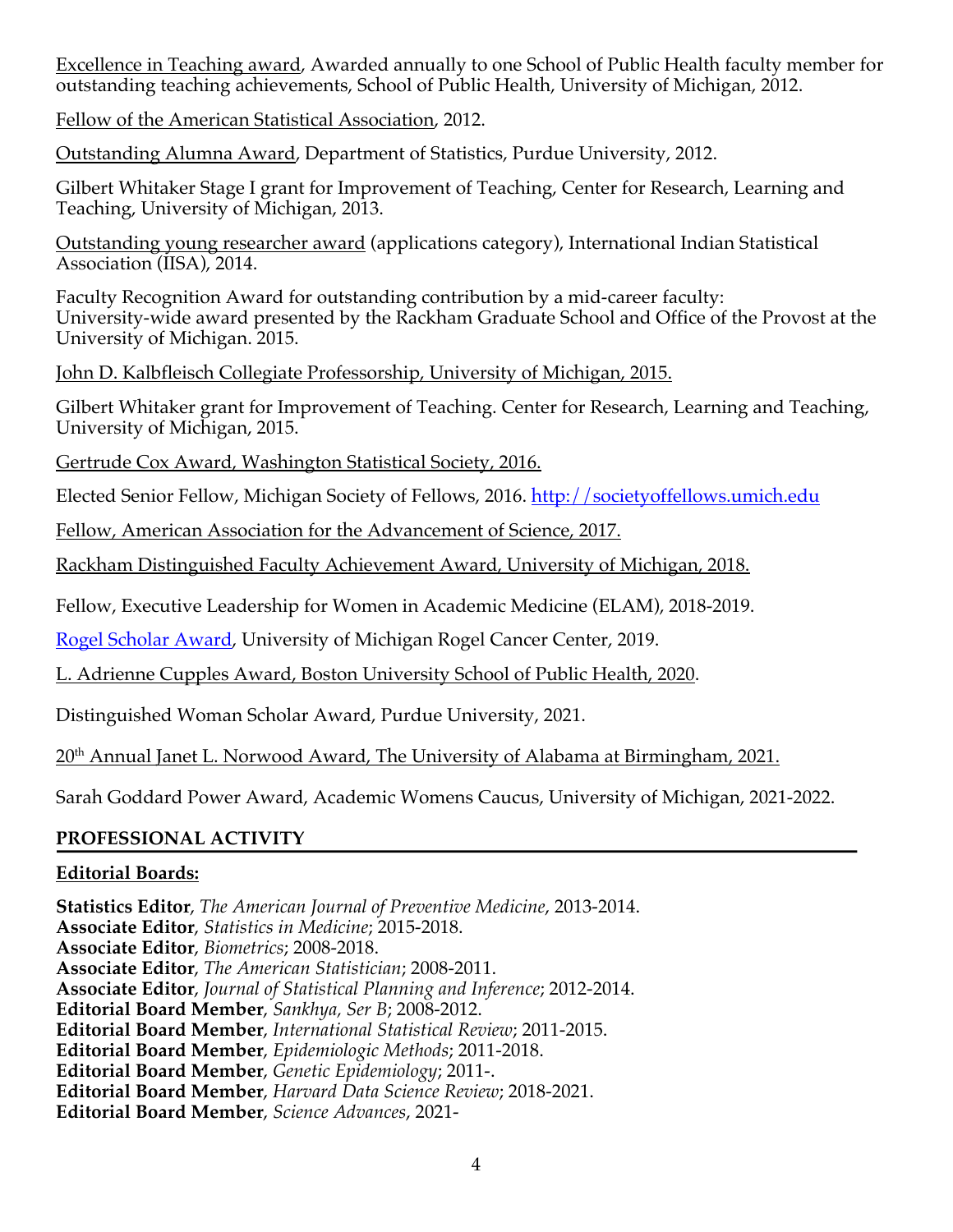#### **Reviewer for the following journals:**

*The Annals of Statistics Biometrika Statistical Methodology Journal of Statistical Planning and Inference Journal of American Statistical Association Biometrics Statistica Sinica The Scandinavian Journal of Statistics Geoderma Human Heredity Statistics in Medicine Computational Statistics and Data Analysis BMC Medical Research Methodology Epidemiologic Perspective and Innovations Lifetime Data Analysis Communications in Statistics Journal of the National Cancer Institute Genetic Epidemiology Journal of Bio-pharmaceutical Statistics, Annals of Human Genetics, Epidemiology European Journal for Human Genetics The Annals of Applied Statistics Epidemiologic Methods Bioinformatics Biostatistics Genome Medicine The American Journal of Epidemiology IEEE Transactions on Computational Biology and Bioinformatics PLoS One PLoS Genetics Journal of Medical Genetics Journal of Clinical Oncology Statistics in the Biosciences Journal of Agricultural Biological and Environmental Statistics Environmental Research Indian Journal of Medical Research The American Journal of Human Genetics The British Journal of Cancer Science Nature Genetics Nature Human Behavior Science Advances Nature*

### **Study Section and Grant Review Panel:**

Special Emphasis Review Panel, Cancer Prevention, Control and Population Sciences, NCI, June 16-17, 2009.

Special Emphasis Review Panel, Cancer Prevention, Control and Population Sciences, NCI, March 1-3, 2010.

Special Emphasis Review Panel, Cancer Prevention, Control and Population Sciences, NCI,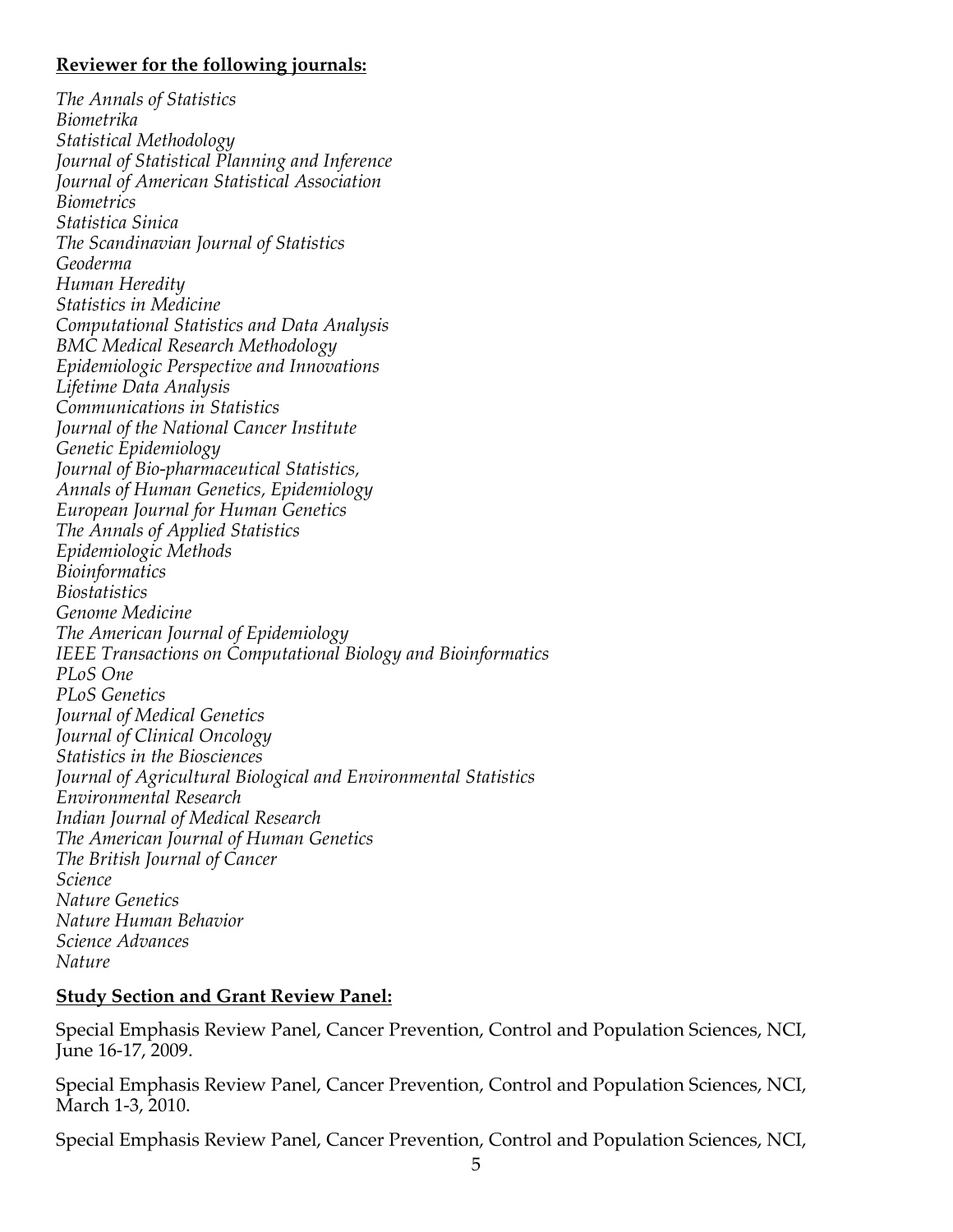January 24-26, 2011.

Special Emphasis Review Panel, Cancer Prevention, Control and Population Sciences, NCI, February 2-3, 2012.

Special Emphasis Review Panel, Cancer Prevention, Control and Population Sciences, NCI, October 3-4, 2012.

Grant Review Panel, National Science Foundation, Division of Mathematical Sciences, 2012.

Special Emphasis Review Panel, NIH Infectious Disease, Reproductive Health, and Asthma/Pulmonary Conditions (IRAP) Study Section, June 24-26, 2013.

Special Emphasis Review Panel, Cancer Prevention, Control and Population Sciences, NCI, December 10-11, 2013.

Invited Reviewer: Health Effects Institute Project Report, 2014, 2015.

Review panel for U54: Big Data to Knowledge Centers of Excellence, NIH, April 10-11, 2014.

Special Emphasis Review Panel, Cancer Prevention, Control and Population Sciences, NCI, May 22-23, 2014.

Reviewer, Strategic Skills Fellowship Panel, Medical Research Council, UK, 2014.

Grant Review Panel, National Science Foundation, Division of Mathematical Sciences, 2014.

Special Emphasis Review Panel, Cancer Prevention, Control and Population Sciences, NCI, Jan 27-29, 2015.

Special Emphasis Review Panel, Cancer Prevention, Control and Population Sciences, NCI, October 15-16, 2015.

Special Emphasis Review Panel, Cancer Prevention, Control and Population Sciences, NCI, June 8, 2016.

Special Emphasis Review Panel, Cancer Prevention, Control and Population Sciences, NCI, October 5, 2016.

Special Emphasis Review Panel, BD2K K07/K22 Training Grants, October 25, 2016.

External Review Committee, Biostatistics and Computational Biology Branch, Division of Intramural Research at NIEHS, November 13-15, 2016.

NIEHS R35 Review Panel: Research Triangle Park, April 6, 2017.

Cancer Immunology Trial Network Review, NCI, May, 2017.

Special Emphasis Review Panel, Cancer Prevention, Control and Population Sciences, NCI, June 7-8, 2017.

Statistics Review Panel: Division of Mathematical Statistics, The National Science Foundation, February 14-16, 2018.

Cancer, Heart, Sleep Epidemiology Panel (B): NIH, October 25-26, 2018.

Early Stage Postdoctoral Career Development Review Committee, NIH/NCI, June, 2019.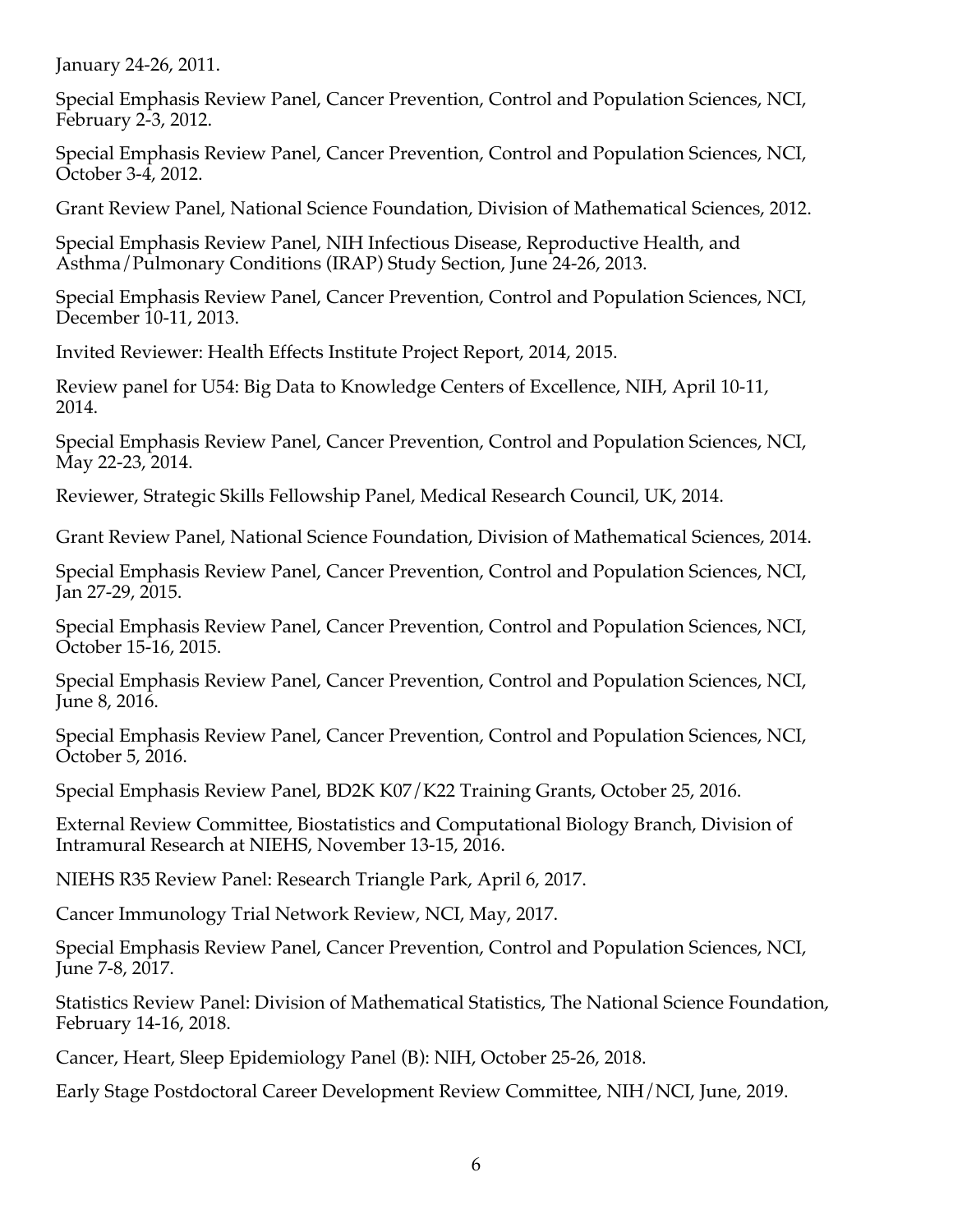Special Emphasis Panel: Review of NIGMS R25 Innovative Programs to Enhance Research Training (IPERT) Applications, NIH/NIGMS, July, 2019.

Specialized Programs of Research Excellence (SPOREs) (P50) III Review Committee, NIH/NCI, January, 2020.

Special Emphasis Review Panel, Cancer Prevention, Control and Population Sciences, P01 grants, NIH/NCI, February, 2020.

Statistics Review Panel, The National Science Foundation, October 26-28, 2020.

Special Emphasis Review Panel, National Cancer Institute, Big Data IT for Cancer Research, November 5-6, 2020.

Biostatistical Methods and Research Design (BMRD) Study Section, NIH December 10, 2020.

Special Emphasis Review Panel, Information Technology in Cancer Research, NIH/NCI, March, 2021

#### **Federal Advisory Committee:**

National Institute of Environmental Health Sciences, Environmental Health Sciences Review Committee, 2015-2018.

National Academies of Sciences, Engineering and Medicine: Committee on Inorganic Arsenic, 2015.

National Academies of Sciences, Engineering and Medicine: Review Panel on IOM Vitamin D intake report, 2017.

National Academies of Sciences, Engineering and Medicine: Envisioning Data Science Training for Undergraduates, 2017.

National Academies of Sciences, Engineering and Medicine Committee on: Rising Midlife Mortality Rates and Socioeconomic Disparities, 2019-2020.

National Academies of Sciences, Engineering and Medicine: Emerging Advances in Artificial Intelligence for Environmental Research and Decisions: A Workshop, 2019. (Workshop participant and member of the planning committee).

Appointed Member, Health Effects Institute- Energy Research Committee, 2019-2020.

National Academies of Sciences, Engineering and Medicine: Reassessment of the Department of Veterans Affairs Airborne Hazards and Open Burn Pit Registry, 2020-

National Academies of Sciences, Engineering and Medicine: Committee on Applied and Theoretical Statistics (CATS) 2021-

#### **External Advisory Committee, Steering Committee, Executive Committee, Mentoring Committee, and Consultant:**

Scientific Advisory for Analysis Committee, Colorectal Cancer GWAS Consortium (GECCO), PI Ulrike Peters, The Fred Hutchinson Cancer Research Center, 2010.

American Chemistry Council Working Group on Biomarker Discovery, organized by NIH/NICHD. Lead Co-ordinators: Paul S. Albert and Enrique Schisterman, Division of Biostatistics and Epidemiology, NICHD, 2010-11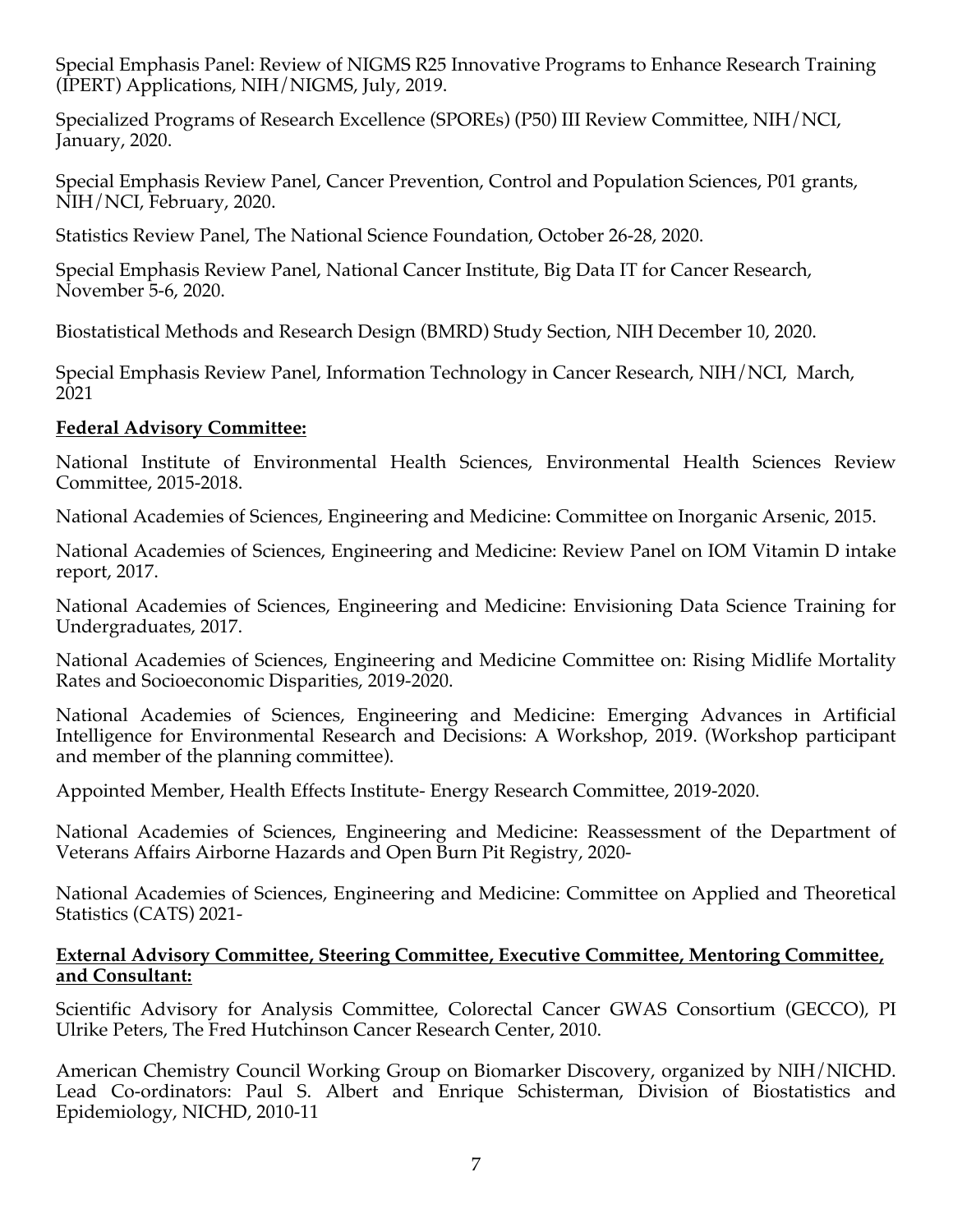Steering committee member, Robert Wood Johnson Health and Society Scholars Program, 2011-13.

Executive committee, NIEHS P30 center on "Lifestage exposure and adult diseases", University of Michigan, Department of Environment Health Sciences, 2011-15.

External member, Junior faculty mentoring program, Division of Family Medicine and Public Health Sciences, Wayne State University, 2013-2016.

External advisory board (EAB) member, NIEHS-supported Superfund Research Program at University of New Mexico, 2018-2019.

External advisory board (EAB) member, NIEHS-supported Superfund Research Program at Columbia University, 2018-.

External Review Committee, Department of Biostatistics, Yale University, December 2020.

External advisory board (EAB) member, Indiana University Simon Comprehensive Cancer Center, 2020-.

External Review Committee, Statistical Sciences at Academia Sinica, Taiwan, August, 2021.

World Health Organization (WHO) and the United Nations Department of Economic and Social Affairs (UN DESA): Technical Advisory Group on COVID-19 Mortality Assessment, September 2021-

External advisory board (EAB) member, Koita Centre for Digital Health, IIT Bombay, December 2021-

## **PROFESSIONAL MEMBERSHIP**

American Statistical Association (ASA) (Member of Sections on Epidemiology, Bayesian Statistics, Environmental Statistics, Statistical Genetics, Biometrics, Teaching Statistics in Health Sciences and Nonparametric Statistics)

Institute of Mathematical Statistics (IMS)

International Indian Statistical Association (IISA)

International Biometric Society (ENAR)

International Statistical Institute (ISI)

American Association for Advancement of Science (AAAS)

American Society for Clinical Oncology (ASCO), 2016-2019.

# **PUBLICATIONS (Peer Reviewed)**

\*The first author was a graduate student of Dr. Mukherjee at the time of this research. \*\*Co first-author stated in the manuscript.

- 1. Bose M, **Mukherjee B**. Cross-over design in the presence of higher order carry overs. *Australian and New Zealand Journal of Statistics*, **42**:235-44, 2000.
- 2. **Mukherjee B**. Exactly optimal sampling designs for processes with a product covariance structure. *The Canadian Journal of Statistics,* **31**:1-19, 2003.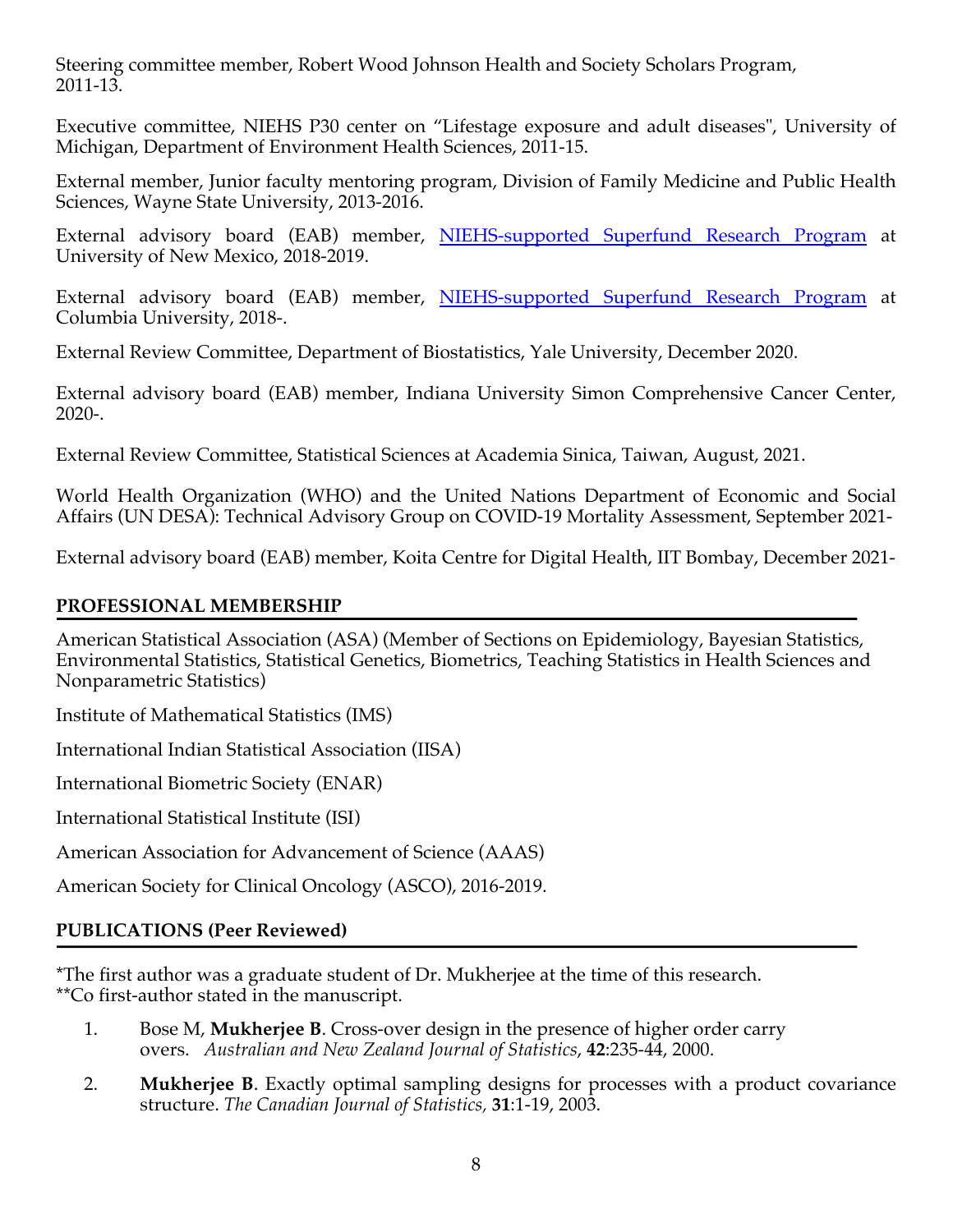- 3. Bose M, and **Mukherjee B.** Cross-over designs under a general model. *Statistics and Probability Letters*, **62**:413-18, 2003.
- 4. **Mukherjee B.** On sampling designs for estimating the integral of a stochastic process. *Communications in Statistics, Theory and Methods*, **32**:1647-63, 2003.
- 5. Sinha S, **Mukherjee B** and Ghosh M. Bayesian analysis of matched case-control studies with multiple disease states. *Biometrics*, **60**:41-49, 2004.
- 6. \*Sinha S, **Mukherjee B**, Ghosh M, Mallick BK, and Raymond JC. Bayesian semi-parametric analysis of matched case-control studies with missing exposure. *Journal of the American Statistical Association*, **100**:591-601, 2005. (*This paper received one of the ENAR student paper awards in 2004).*
- 7. Ghosh M, and **Mukherjee B**. Non-parametric sequential Bayes estimation of the distribution function. *Sequential Analysis*, **24**:389-409, 2005.
- 8. **Mukherjee B**, Sinha S, and Ghosh M. Bayesian Analysis for case-control studies. In Handbook of Statistics, Vol 25. *Bayesian Thinking: Modeling and Computation*, Eds Dey, D. and Rao, C. R., 793-819, 2005.
- 9. Ghosh M, Zhang L, and **Mukherjee B**. Equivalence of posteriors in the Bayesian analysis of the multinomial-Poisson transform. *Metron*, **64**:19-28, 2006.
- 10. Sinha S, and **Mukherjee B**. A score test for determining sample size for a matched casecontrol study with categorical exposure. *Biometrical Journal*, **48**:35-53, 2006.
- 11. **Mukherjee B.** A note on sampling designs for random processes with no quadratic mean derivative. *Australian and New Zealand Journal of Statistics*, **48**:305-19, 2006.
- 12. Ghosh YN, and **Mukherjee B.** On properties of conditional medians and quantiles. Statistics and *Probability Letters*, **76**(16):1775-80, 2006.
- 13. Ghosh M, and **Mukherjee B**. Data adaptive sequential design for case-control studies. *Statistica Sinica*, **16**(3):697-719, 2006.
- 14. \*Zhang L, **Mukherjee B**, Ghosh M, and Wu R. Accounting for population substructure in case-control studies of disease-gene association: A Bayesian approach. *Statistical Modeling*, **6**(4):352-72, 2006.
- 15. Khuri A, **Mukherjee B**, Sinha B, and Ghosh M. Design issues for generalized linear models. *Statistical Science*, **21**(3):376-99, 2006.
- 16. **Mukherjee B**, Zhang L, Ghosh M, and Sinha S. Semiparametric Bayesian analysis of casecontrol data under conditional gene-environment independence. *Biometrics*, **63**(3):834-844, 2007, PMID: 17489972.
- 17. **Mukherjee B**, Liu I, and Sinha S. Analysis of Matched case-control data with ordinal disease states: possible choices and comparisons. *Statistics in Medicine*, **26**(17):3240-3257, 2007, PMID: 17206600.
- 18. \*Sinha S, **Mukherjee B**, and Ghosh M. Modeling association among multivariate exposures in a matched case-control study. *Sankhya*, **64**(3):379-404, 2007.
- 19. Dorazio RM, **Mukherjee B,** Zhang L, Ghosh M, Jelks H, and Jordan F. Modeling Unobserved Sources of Heterogeneity in Animal Abundance Using a Dirichlet Process Prior. *Biometrics*, **64**(2):635-644, 2008, PMID: 17680831.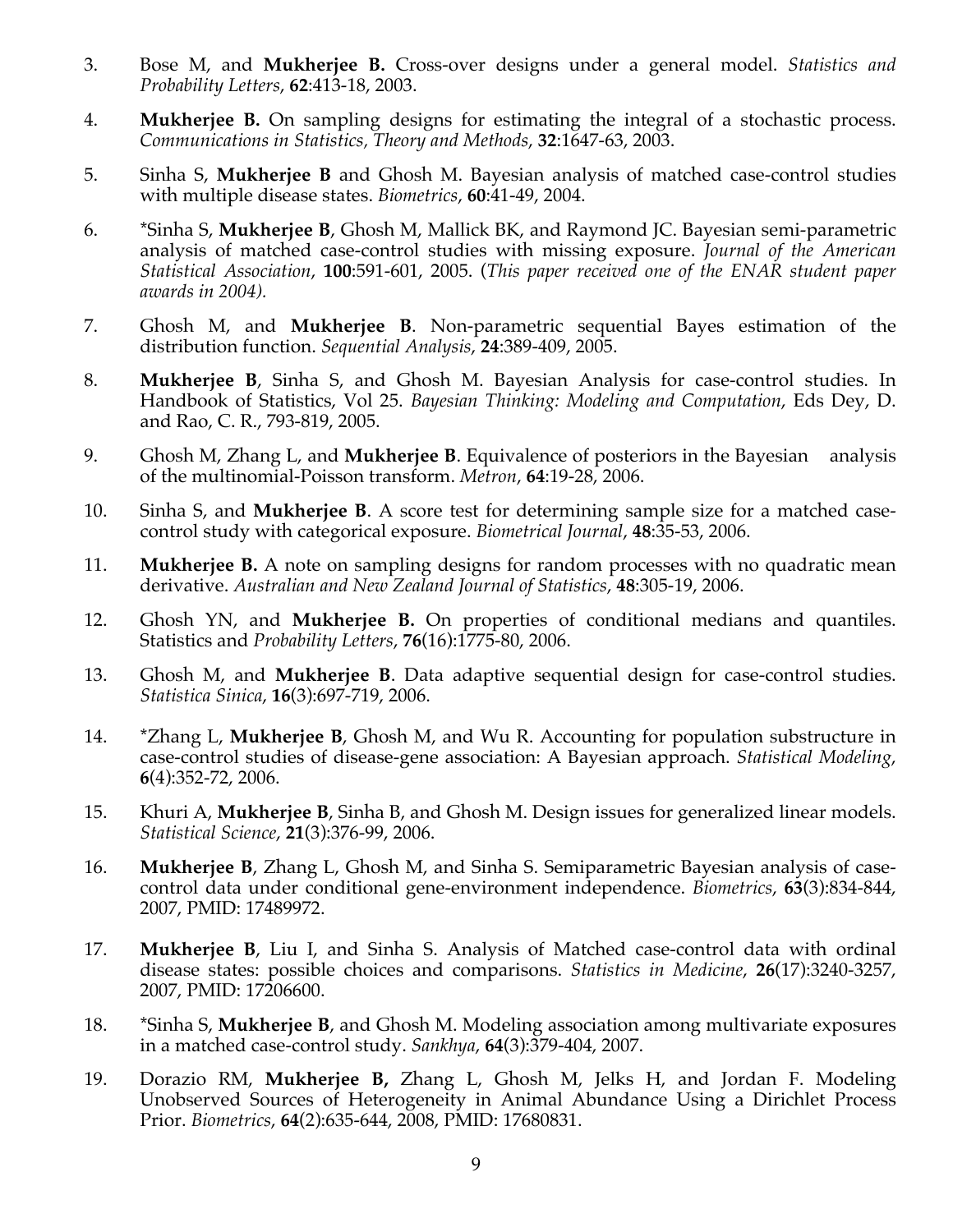- 20. \*Zhang L, **Mukherjee B**, Ghosh M, Gruber S and Moreno V. Accounting for error due to misclassification exposures in case-control studies of gene-environment interaction. *Statistics in Medicine*, **27**(15):2756-2783, 2008, PMID: 17879261.
- 21. **Mukherjee B** and Chatterjee N. Exploiting gene-environment independence for analysis of case-control studies: An empirical-Bayes type shrinkage estimator to trade off between bias and efficiency. *Biometrics,* **64**(3):685-694, 2008, PMID: 18162111. (*This paper appeared in a special Virtual Issue of 15 classic papers in Biometrics which was put together to celebrate the international year of statistics in 2013 by Wiley.)*
- 22. Chatterjee N, and **Mukherjee B**. Statistical approaches to studies of gene-gene and geneenvironment Interactions. *Molecular Epidemiology in Cancer*, 145-69 Editors Rebbeck, Ambrosone and Shields, *Informa Healthcare*, 2008.
- 23. Liu I, and **Mukherjee B**. The Proportional Odds Model. *Wiley Encyclopedia for clinical trials*. 1-8, 2008.
- 24. **Mukherjee B**, Ahn J, Rennert G, Gruber SB, Moreno V, and Chatterjee N. Testing geneenvironment interaction from case-control data: A novel study of Type-1 error, power and designs. *Genetic Epidemiology*, **32**(7):615-626, 2008, PMID: 18473390.
- 25. Sinha S, Gruber SB, **Mukherjee B** and Rennert G. Inference on haplotype effects in matched case-control studies using unphased genotype data. *International Journal of Biostatistics*, **4**(1): article 6, 2008, PMCID: PMC2835450.
- 26. **Mukherjee B**, Ahn J, Liu I, Rathouz P, and Sanchez B. On elimination of nuisance parameters in a stratified proportional odds model by amalgamating conditional likelihoods. *Statistics in Medicine*, **27**(24):4950-4971, 2008, PMCID: PMC3085191.
- 27. Aguado A, Guino E, **Mukherjee B**, Sicras A, Serrat J, Acedo M, Ferro JJ, and Moreno V. Variability in prescription drug expenditures explained by adjusted clinical groups (ACG) case-mix. A cross-sectional study of patient electronic records in primary care. *BMC Health Services Research*, **8**:53, 2008, PMCID: PMC2292169.
- 28. Polydorides AD, **Mukherjee B,** Gruber SB, McKenna BJ, Appelman HD, and Greenson JK. Adenoma-Infiltrating Lymphocytes (AILs) Are a Potential Marker of Hereditary Non-Polyposis Colorectal Cancer. *American Journal of Surgical Pathology*, **32**(11):1661-1666, 2008, PMCID: PMC3500084.
- 29. Lampe BJ, Park SK, Robins T, **Mukherjee B**, Litonjua AA, Amarasiriwardena C, Sparrow D, Hu H. Association between 24-Hour Urinary Cadmium and Pulmonary Function: The VA Normative Aging Study. *Environmental Health Perspective*, **116**(9):1226-1230, 2008, PMCID: PMC2535626.
- 30. **Mukherjee B** and Liu I. A note on bias due to fitting prospective multivariate generalized linear models to categorical outcomes ignoring retrospective sampling schemes. *Journal of Multivariate Analysis*, **100**(3):459-472, 2009. PMCID: PMC8240662.
- 31. Liu I, **Mukherjee B**, Suesse T, Sparrow D and Park SK. Graphical model-checking methods for the proportional odds model. *Statistics in Medicine*, **28**(3):412-429, 2009, PMID: 18693299.
- 32. Zhang L, \*\***Mukherjee B**, Hu B, Moreno V, and Cooney K. Semiparametric Bayesian modeling of random genetic effects in family based association studies. *Statistics in Medicine*, **28**(1):113-139, 2009, PMCID: PMC2684653.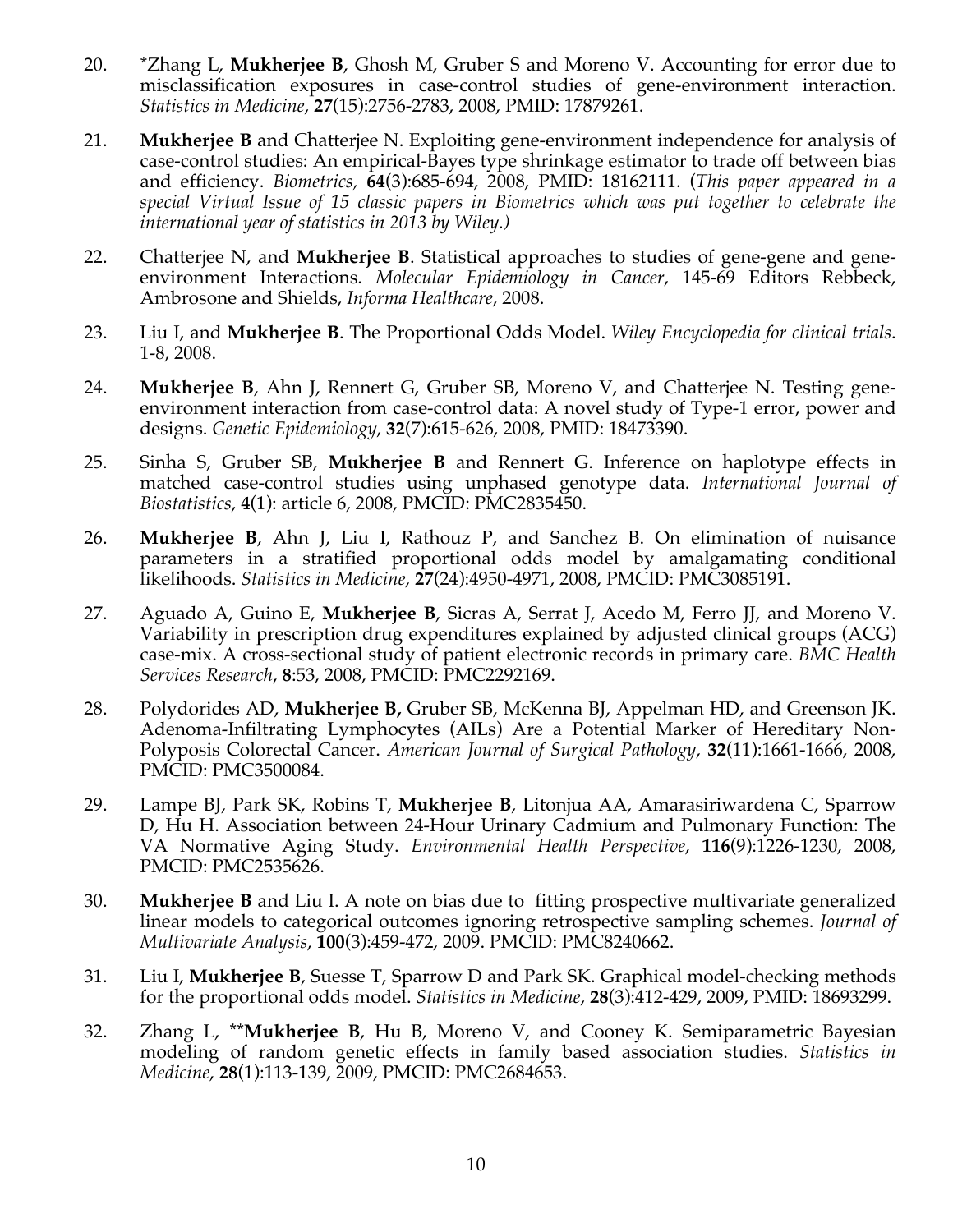- 33. Luo S, **Mukherjee B**, Chen J, and Chatterjee N. Shrinkage estimation for robust and efficient screening of HWE in genomewide association studies*. Genetic Epidemiology*, **33**(8):740-750, 2009, PMCID: PMC3103068.
- 34. Ghosh M, **Mukherjee B** and Santra U. Probability matching priors for ratio of variances of the bivariate normal distribution. *The International Journal of Statistical Sciences*, **9**:255-271, 2009.
- 35. \*Ahn J, **Mukherjee B**, Banerjee M and Cooney K. Bayesian inference for the stereotype regression model: Application to a case-control study of prostate cancer. *Statistics in Medicine*, **28**(25):3139-3157, 2009, PMCID: PMC3103066.
- 36. Gruber SB, and **Mukherjee B**. Anticipation in Lynch syndrome: Still waiting for the answer. *Journal of Clinical Oncology*, **27**(3):326-327, 2009, PMID: 19075261.
- 37. Vilar E, **Mukherjee B**, Kuick R, Raskin L, Misek D, Taylor JMG, Giordano TJ, Hanash SM, Fearon ER, Rennert G, and Gruber SB. Gene Expression Patterns in Mismatch Repair-Deficient Colorectal Cancers Highlight the Therapeutic Role of Inhibitors of the PI3K-AKTmTOR pathway. *Clinical Cancer Research*. **15**(8):2829-2839, 2009, PMCID: PMC3425357.
- 38. D'Souza J, Jia C, **Mukherjee B** and Batterman S. Determinants of VOC exposures: The Importance of Ethnicity, Housing and Personal Factors. *Atmospheric Environment,* **43**(18):2884-92, 2009.
- 39. Batterman S, Eisenberg J, Hardin R, Kruk M, Lemos MC, Michalak A, **Mukherjee B**, Renne E, Stein H, Watkins C, Wilson M. Sustainable Control of Water-Related Infectious Diseases: A Review and Proposal for Interdisciplinary Health-Based Systems Research. *Environmental Health Perspectives*, **117**(7):1023-32, 2009, PMCID: PMC2717125.
- 40. Stoffel E, \*\***Mukherjee B**, Raymond VM, Tayob N, Kastrinos F, Sparr J, Wang F, Bandipalliam P, Syngal S, Gruber SB. Calculation of Risk of Colorectal and Endometrial Cancer Among Patients with Lynch Syndrome. *Gastroenterology*, **137**(5):1621-27,2009, PMCID: PMC2767441.
- 41. Park SK, \*\***Mukherjee B** , Xia X, Sparrow D, Weisskopf M, Nie H, Hu H. Bone Lead Level Prediction Models and Their Application to Examining the Relationship of Lead Exposure and Hypertension in the Third National Health and Nutrition Examination Survey. *Journal of Occupational and Environmental Medicine*, **51**(12):1422-1436, 2009, PMCID: PMC2939477.
- 42. Kastrinos F, \*\***Mukherjee B**, Tayob N, Sparr J, Raymond VM, Wang F, Bandipalliam P, Stoffel EM, Gruber SB, Syngal S. The Risk of Pancreatic Cancer in Families with Lynch Syndrome. *Journal of the American Medical Association*, **302**(16):1790-1795, 2009, PMCID: PMC4091624.
- 43. Ghosh M, **Mukherjee B**, Santra U, and Kim. Probability matching priors for correlation coefficient of a bivariate normal distribution. *The Journal of Statistical Planning and Inference,* **140**(6):1410-16, 2010.
- 44. Ghosh M and **Mukherjee B**. Bayesian analysis of matched pair data. *In Frontiers of Statistical Decision Making and Bayesian Analysis*, 430-45, Co-Editors: Ming-Hui Chen, Dipak K. Dey, Peter Mueller, Dongchu Sun, and Keying Ye, Springer-Verlag, 2010.
- 45. **Mukherjee B**, Ahn J, Gruber SB, Ghosh M, and Chatterjee N. Case-Control Studies of Gene-Environment Interaction: Bayesian design and analysis. *Biometrics*, **66**(3):934-948, 2010, PMCID: PMC3103064.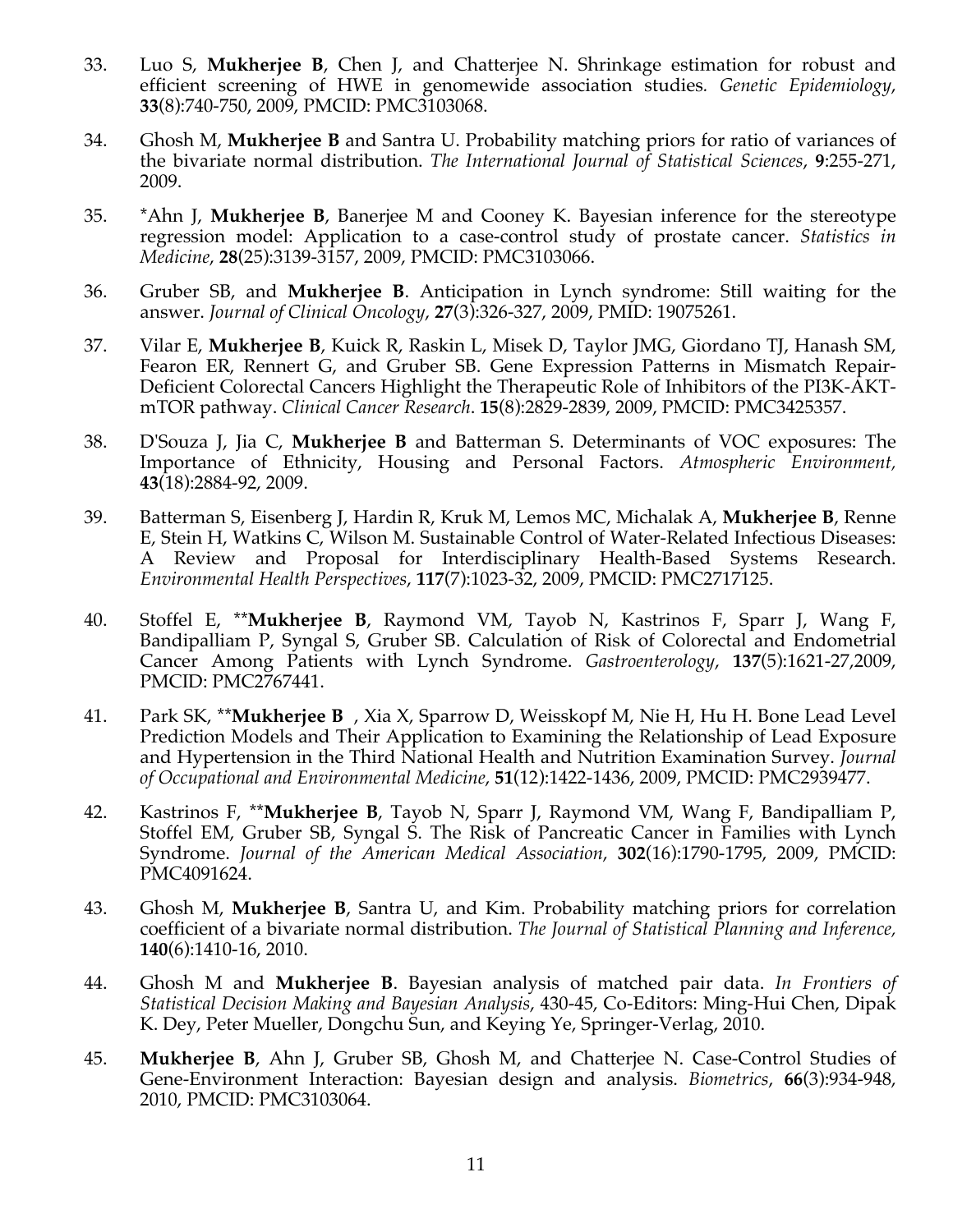- 46. \*Boonstra PS, Gruber SB, Raymond V, Huang SC, Timshel S, Nilbert M, **Mukherjee B**. A review of statistical methods for testing genetic anticipation: looking for an answer in Lynch syndrome. *Genetic Epidemiology*, **34**(7):756-768, 2010, PMCID: PMC3894615.
- 47. Zhang A, Park SK, Wright RO, Weisskopf MG, **Mukherjee B,** Nie H, Sparrow D, Hu H. The HFE H63D Polymorphism as a Modifier of the Impact of Cumulative Lead Exposure on Pulse Pressure: the Normative Aging Study. *Environmental Health Perspectives*, **118**(9):1261-1266, 2010, PMCID: PMC2944087.
- 48. Borras E, Pineda M, Blanco I, Jewett EM, Wang F, Teule A, Caldes T, Urioste M, Martnez-Bouzas C, Brunet J, Balmana J, Torres A, Cajal TR, Sanz J, Perez-Cabornero L, Castellvi-Bel S, Gonzalez S, Moreno V, Gruber SB, **Mukherjee B**, Rosenberg N, Lazaro C, Capella G. Identification of the first MLH1 founder mutations in Spanish Lynch syndrome families. *Cancer Research*, **70**(19): 7379-7391, 2010, PMID: 20858721.
- 49. Park SK, Elmarsafawy S, **Mukherjee B**, Spiro A, Vokonas PS, Nie H, Weisskopf M,Schwartz J, Hu H. Cumulative Lead Exposure and Age-related Hearing Loss: The VANormative Aging Study. *Hearing Research*, **269**(1-2): 48-55, 2010, PMCID: PMC2934752.
- 50. \*Ahn J, **Mukherjee B**, Gruber SB, and Sinha S. Missing Exposure Data in Stereotype Regression Model: Application to Matched Case-Control Study with Disease Subclassification. *Biometrics*, **67**(2):546-58, 2011, PMCID: PMC3119773.
- 51. \*Boonstra PS, **Mukherjee B,** Taylor JMG, Nilbert M, Moreno VM, and Gruber SB. Bayesian Modeling for Genetic Anticipation in Presence of Mutational Heterogeneity: A Case-Study in Lynch Syndrome. *Biometrics*, **67**(4):1627-1637, 2011, PMCID: PMC3176998.
- 52. Samadder NJ, **Mukherjee B**, Huang SC, Ahn J, Rennert H, Greenson J, Rennert G, and Gruber SB. Risk of Colorectal Cancer in Self-Reported Inflammatory Bowel Disease and Modification of Risk by Statin and NSAID Use. *Cancer*, **117**(8):1640-1648, 2011, PMCID: PMC3117060.
- 53. Roy A, Hu H, Bellinger DC, **Mukherjee B,** Modali R, Nasaruddin K, Schwartz J, Wright RO, Ettinger AS, Palaniapan K, and Balakrishnan K. Hemoglobin, Lead Exposure, and Intelligence Quotient: Effect Modification by the DRD2 Taq IA Polymorphism. *Environmental Health Perspective*, **119**(1):144-49, 2011, PMCID: PMC3018494.
- 54. **Mukherjee B**, Ou H, Wang F, and Erickson S. A new co-morbidity index: the healthrelated quality of life comorbidity index. *The Journal of Clinical Epidemiology*, **64**(3):309-319, 2011, PMID: 21147517.
- 55. Rohr AC, Kamal AS, Morishita M, **Mukherjee B**, Keeler GJ, Harkema JR, and Wagner JG. Altered Heart Rate Variability in Spontaneously Hypertensive Rats is Associated with Specific Particulate Matter Components in Detroit, Michigan. *Environmental Health Perspectives*, **119**(4):474-480, 2011, PMCID: PMC3080928.
- 56. Vilar E, Bartnik CM, Raskin L, Ahn J, Moreno V, **Mukherjee B**, Rennert G, and Gruber SB. MRE11 deficiency increases sensitivity to poly(ADP-ribose) polymerase inhibition in microsatellite unstable colorectal cancers*. Cancer Research*, **71**(7):2632-2642, 2011, PMCID: PMC3407272.
- 57. **Mukherjee B**, Rennert G, Ahn J, Dishon S, Lejbkowicz F, Rennert H, Shirovitz S, Moreno V, Gruber SB. High Risk of Colorectal and Endometrial Cancer in Ashkenazi families with the MSH2 A636P founder mutation. *Gastroenterology*, **140**(7):1919-1926, 2011, PMCID: PMC4835182.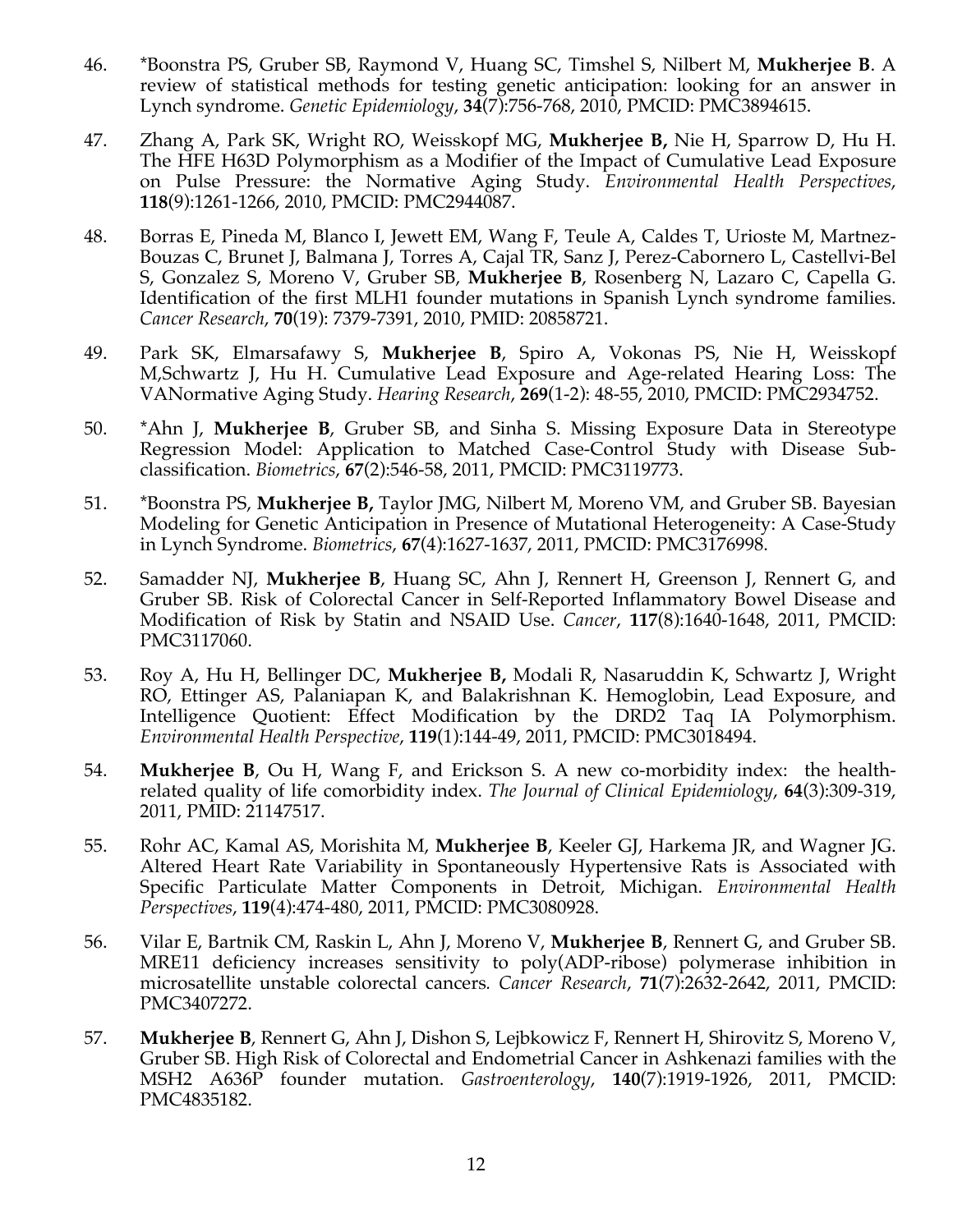- 58. Kamal AS, Rohr A, **Mukherjee B**, Morishita M, Keeler GJ, Harkema JR and Wagner JG. PM2.5 induced changes in cardiac function of hypertensive rats depend on wind direction and specific sources in Steubenville, Ohio. *Inhalation Toxicology*, **23**(7):417-430, 2011, PMID: 21639710.
- 59. Palaniappan K, Balakrishnan K, Krishnan L, **Mukherjee B**, Roy A, Hu H, Bellinger. DC, Lead Exposure and Visual-Motor Abilities in Children from Chennai, India. *Neurotoxicology*, **32**(4):465-470, 2011, PMCID: PMC3115626.
- 60. \*Li S, Batterman S, Wirth J, Wasilevich B, Wahl R, Su FC, **Mukherjee B**. Association of daily asthma emergency department visits and hospital admissions with ambient air pollutants among the pediatric Medicaid population in Detroit: Time series and timestratified case-crossover analyses with threshold effects. *Environmental Research*, **111**(8): 1137-1147, 2011, PMID: 21764049.
- 61. Li S, Elasaad H, Batterman S, Wahl R, Wasilevich E, **Mukherjee B**. Asthma exacerbation and proximity of residence to major roads: a population-based matched case-control study among the pediatric Medicaid population in Detroit, Michigan*. Environmental Health*, **10**:34, 2011, PMCID: PMC3224543.
- 62. Choi YH, Hu H, Tak S, **Mukherjee B**, Park SK. Occupational Noise Exposure Assessment using O\*NET and Its Application to a Study of Hearing Loss in the US General Population. *Journal of Occupational and Environmental Medicine*, **69**(3): 176-83, 2011, PMCID: PMC3277688.
- 63. Su FC, **Mukherjee B,** Batterman S. Trends of VOC Exposures among a Nationally Representative Sample: Analysis of the NHANES 1988 through 2004 Data Sets. *Atmospheric Environment*, **45**(28): 4858-4867, 2011, PMCID: PMC4335682.
- 64. Ou H, **Mukherjee B**, Erickson SR, Piette JD, Bagozzi RP, Balkrishnan R. Comparative Performance of Comorbidity Indices in Discriminating Health related Behaviours and Outcomes. *Health Outcomes Research in Medicine*, **2**(2):e91-e104, 2011.
- 65. **Mukherjee B**, Ahn J, Gruber SB, and Chatterjee N. Testing gene-environment interaction in large-scale association studies: possible choices and comparison. *American Journal of Epidemiology*, **175**(3):177-190, 2012, PMCID: PMC3286201. Discussion paper with invited commentary.
- 66. **Mukherjee B**, Ahn J, Gruber SB, and Chatterjee N. Rejoinder to GE-Whiz! Ratcheting Gene-Environment studies up to the Whole Genome and Whole Exposome by Thomas D.C. et al. *The American Journal of Epidemiology*, **175**(3): 190, 2012, PMCID: PMC3261438.
- 67. Bhadra D, Kim SD, Daniels MJ, Ghosh M, and **Mukherjee B**. A Bayesian semiparametric approach for incorporating longitudinal information on exposure history for inference in case-control studies. *Biometrics*, **68**(2):361-370, 2012, PMCID: PMC3935236. (This paper received the SBSS student paper award ).
- 68. Sanchez BN, Kang S, **Mukherjee B**. A latent variable approach to study gene-environment interactions in the presence of multiple correlated predictors. *Biometrics*, **68**(2):466-476, 2012, PMCID: PMC4405908.
- 69. VanderWeele TJ, **Mukherjee B**, and, Chen J. Sensitivity analysis for interactions under unmeasured confounding. *Statistics in Medicine*, **31**(22):2552-2564, 2012, PMCID: PMC4226658.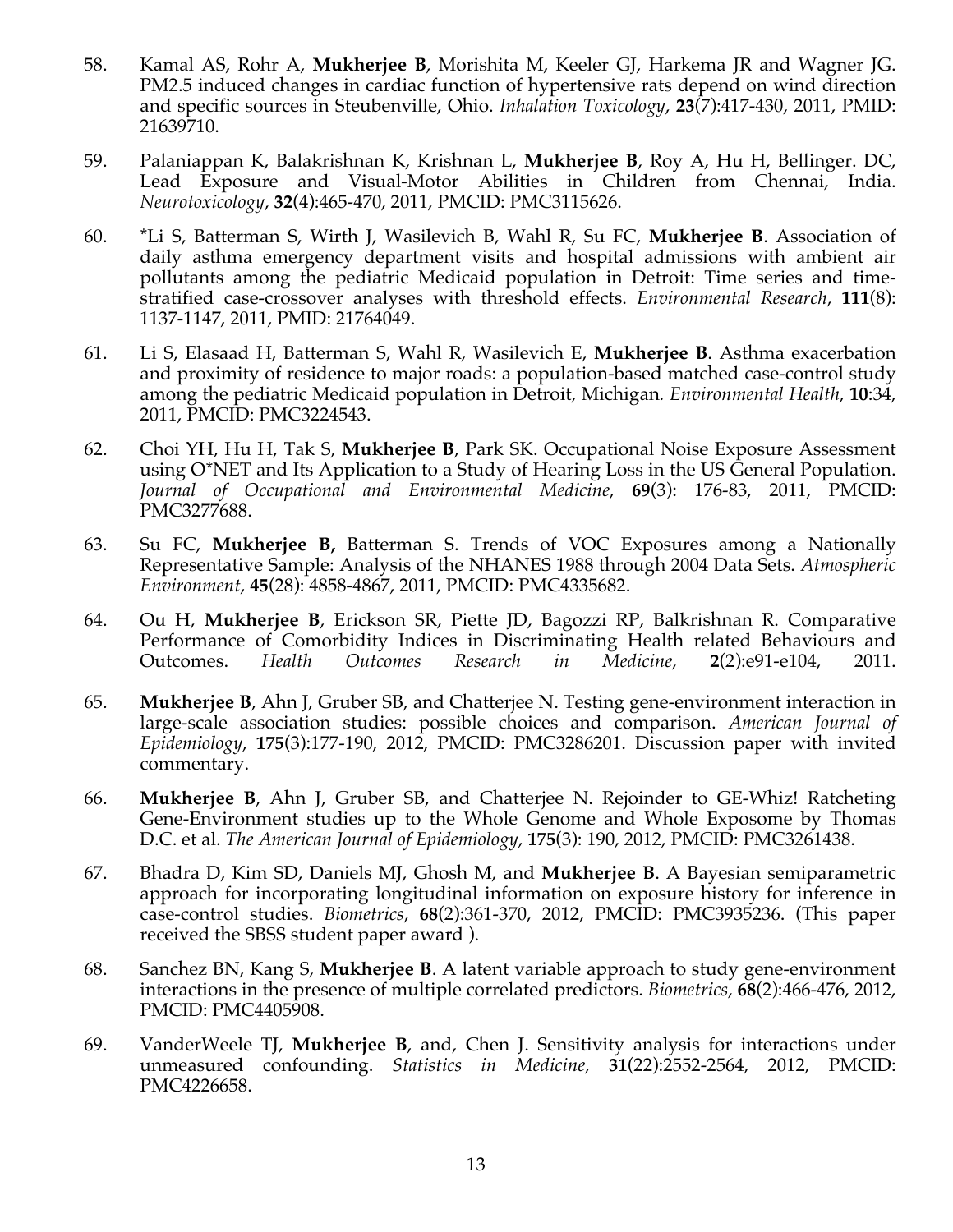- 70. Zhang Z, Liu A, Lyles RH, **Mukherjee B**. Logistic regression analysis of biomarker data subject to pooling and dichotomization. *Statistics in Medicine*, **31**(22):2473-2484, 2012, PMID: 21953741.
- 71. Chen J, Kang G, VanderWeele TJ, Zhang C, **Mukherjee B**. Efficient Designs of Gene-Environment Interaction Studies: Implications of Hardy-Weinberg Equilibrium and Gene-Environment Independence. *Statistics in Medicine*, **31**(22):2516-2531, 2012, PMCID: PMC3448495.
- 72. Lyles RH, Tang L, Lin J, Zhang Z, and **Mukherjee B**. Likelihood-based Methods for Regression Analysis with Binary Exposure Status Assessed by Pooling. *Statistics in Medicine*, **31**(22):2485-2497, 2012, PMCID: PMC3528351.
- 73. **Mukherjee B**, Ko YA, VanderWeele TJ, Roy A, Park SK, Chen J. Principal interactions analysis for repeated measures data: Application to gene-gene, gene-environment interaction. *Statistics in Medicine*, **31**(22):2531-51, 2012, PMCID: PMC4046647.
- 74. Ghosh M, Song J, Forster J, Mitra R, and **Mukherjee B**. On the equivalence of posterior inference based on prospective and retrospective likelihoods. *Statistics in Medicine*, **31**(20):2196-2208, 2012, PMID: 22495822.
- 75. \*Li S, **Mukherjee B** and Batterman S. Point source modeling of matched case-control data with multiple disease sub-types. *Statistics in Medicine*, **31**(28):3617-3637, 2012, PMCID: PMC4331356.
- 76. **Mukherjee B**, DeLancey JO, Raskin L, et al. Risk of Non-Melanoma Cancers in CDKN2A Mutation Carriers. *The Journal of the National Cancer Institute*, **104**(12):953-956, 2012, PMCID: PMC3379723.
- 77. Markovitz AR, Goldstick JE, Levy K, Cevallo W, **Mukherjee B**, Trostle JA, Eisenberg JNS. Where science meets policy: Comparing longitudinal and cross-sectional designs to address diarrheal disease burden in the developing world. *The International Journal of Epidemiology*, **41**(2):504-513, 2012, PMCID: PMC3324455.
- 78. Ou H, **Mukherjee B,** Erickson SR, Piette JD, Bagozzi RP, Balkrishnan R. Comparative Performance of Comorbidity Indices in Predicting Healthcare related Behaviours and Outcomes among Medicaid Enrollees with Type-2 Diabetes. *Population Health Management*, **15**(4)220-29, 2012, PMCID: PMC4346539.
- 79. Batterman S, Du L, Mentz G, **Mukherjee B**, Parker E, et al. Particulate matter concentrations in residences with and without stand-alone filters and air conditioners. *Indoor Air*, **22**(3):235-252, 2012, PMCID: PMC4233141.
- 80. Choi Y, Hu H, **Mukherjee B**, Miller J, Park SK. Environmental Cadmium and Lead Exposures and Hearing Loss in US Adults: the National Health and Nutrition Examination Survey, 1999 to 2004. *Environmental Health Perspective*, **120**(11):1544-50, 2012, PMC3556613.
- 81. Lewis TC, Henderson TA, Carpenter AR, Ramirez IA, McHenry CL, Goldsmith AM, Ren X, Mentz GB, **Mukherjee B**, Robins TG, Joiner TA, Mohammad LS, Nguyen ER, Burns MA, Burke DT, Hershenson MB. Nasal cytokine responses to natural colds in asthmatic children. *Clinical and Experimental Allergy*, **42**(12): 1734-44, 2012, PMCID: PMC4219353.
- 82. Mentz G, Schulz A, **Mukherjee B**, Ragunathan TE, White-Perkins D, and Israel B. Hypertension: Comparison of self-reported data on hypertension and measured blood pressure in a tri-ethnic community. *BMC Health Services Research*, 12:312, 2012, PMCID: PMC3483283.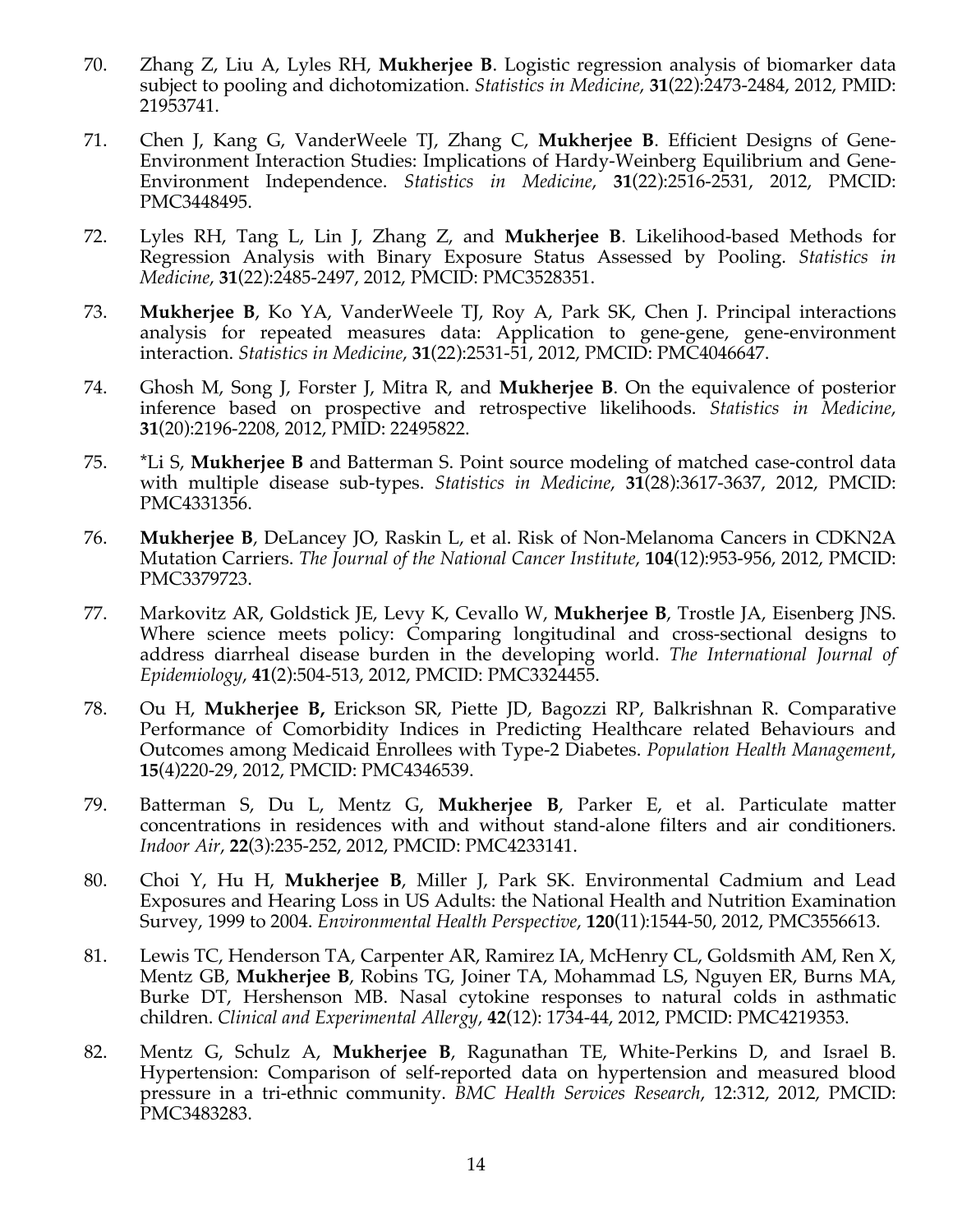- 83. \*Boonstra PS, Taylor JMG, and **Mukherjee B.** Incorporating auxiliary information for improved prediction in high dimensional datasets: An ensemble of shrinkage approaches. *Biostatistics*, **14**(2):259-272, 2013, PMCID: PMC3590922.
- 84. \*Ahn J, **Mukherjee B**, Ghosh M, and Gruber SB. Bayesian semiparametric analysis of twophase studies of gene-environment interaction. *The Annals of Applied Statistics*, **7**(1):543-69, 2013, PMCID: PMC3935248.
- 85. VanderWeele TJ, Ko YA, and **Mukherjee B**. Effect of environmental confounding on joint tests of genetic association. *American Journal of Epidemiology*, **178**(1):144-152, 2013, PMCID: PMC3698991.
- 86. \*Ko YA, Chaudhuri PS, Vokonas PS, Park SK, **Mukherjee B**. Novel Likelihood Ratio Tests for Screening Gene-Gene and Gene Environment Interactions with Unbalanced Repeated-Measures Data. *Genetic Epidemiology*, **37(6)**:581-591, 2013, PMCID: PMC4009698.
- 87. \*Boonstra PS, **Mukherjee B** and Taylor JMG. Bayesian shrinkage methods for partially observed high-dimensional data. *The Annals of Applied Statistics*, **7**(4):2272-2292, 2013, PMCID: PMC3891514.
- 88. \*Li S , **Mukherjee B**, Batterman S, and Ghosh M. Bayesian analysis of time-series data under case-crossover designs: posterior equivalence and inference. *Biometrics*, **69**(4):925- 936, 2013, PMCID: PMC4108592. (*This paper received one of the ENAR student paper awards in 2013*).
- 89. Raymond VM, **Mukherjee B**, Wang F, Huang S, Stoffel EM, Kastrinos F, Syngal S, Cooney KA, Gruber SB. Elevated Risk of Prostate Cancer Among Men with Lynch Syndrome. *Journal of Clinical Oncology*, **31**(14):1713-8, 2013, PMCID: PMC3641694. Discussion paper with editorial commentary.
- 90. Lewis TC, Robins TG, Mentz GB, Zhang X, **Mukherjee B**, Lin X, Dvonch JT, Keeler GJ, Yip FY, O'Neill MS, Parker EA, Israel BA, Max PT, Reyes A. Community Action Against Asthma (CAAA) Steering Committee. Air pollution and respiratory symptoms among children with asthma: vulnerability by measures of asthma severity and residence area. *Science of the Total Environment*, **448**:48-55, 2013, PMCID: PMC4327853.
- 91. Sun Z, **Mukherjee B**, Brook RD, Gatts GA, Yang F, Fan Z, Brook JR, Sun Q, Rajagopalan S. Air-Pollution and Cardiometabolic Diseases (AIRCMD): A Prospective Study Investigating the Impact of Air Pollution Exposure and Propensity for Type II Diabetes. *Science of the Total Environment*, **448**:72-78, 2013, PMCID: PMC4548977.
- 92. Johnson PI, Stapleton HM, **Mukherjee B**, Hauser R, Meeker JD. Associations between brominated flame retardants in house dust and hormone levels in men. *Science of the Total Environment*, **445-466:**177-84**,** 2013, PMCID: PMC3572297.
- 93. Meeker JD, Cantonwine D, Rivera-Gonzalez L, Ferguson K, **Mukherjee B**, Calafat A, Ye X, Anzalota Del Toro LV, Crespo N, Jimenez-Veleza B, Alshawabkeh A, Cordero J. Distribution, variability and predictors of urinary concentrations of phenols and parabens among pregnant women in Puerto Rico. *Environmental Science and Technology*, **47**(7):3439- 3447, 2013, PMCID: PMC3638245.
- 94. Brook RD, Bard RL, Kaplan MJ, Yalavarthi S, Morishita M, Dvonch JT, Wang L, Yang HY, Spino C, **Mukherjee B**, Oral EA, Sun Q, Brook JR, Harkema J, and Rajagopalan S. The effect of acute exposure to coarse particulate matter air pollution in a rural location on circulating endothelial progenitor cells: results from a randomized controlled study. *Inhalation Toxicology*, **25**(10):587-592, 2013, PMCID: PMC4364610.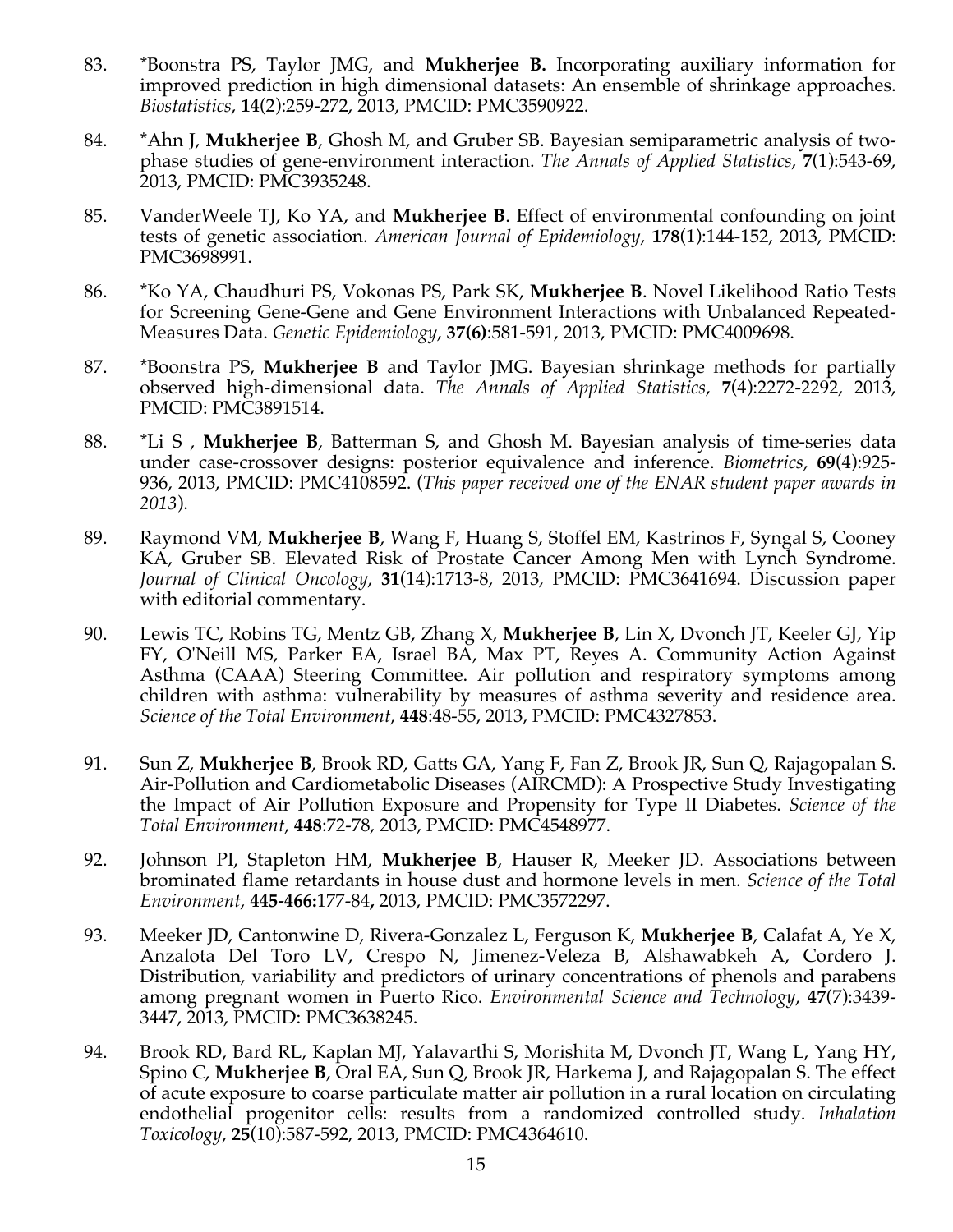- 95. Raskin L, Johnson TM, Fullen DR, Giordano TJ, Vinco M, Sanders D, Ahn J, **Mukherjee B**, Gruber SB. Transcriptome profiling identifies HMGA2 as a novel gene in melanoma progression and prognosis. *The Journal of Investigative Dermatology*, **133**(11): 2585-2592, 2013, PMCID: PMC4267221.
- 96. \*Li S, Batterman S, Su FC and **Mukherjee B**. Addressing extrema and censoring in pollutant and exposure data using mixture of normal distributions. *Atmospheric Environment*, **77**:464-473, 2013, PMCID: PMC3857711.
- 97. Su FC, **Mukherjee B,** Batterman S. Determinants of personal, indoor and outdoor VOC concentrations: An analysis of the RIOPA data. *Environmental Research*, **126**:192-203, 2013, PMCID: PMC4243524.
- 98. Porenta SR, Ko YA, Gruber SB, **Mukherjee B**, Baylin A, Ren J, and Djuric Z. Interaction of Fatty Acid Genotype and Diet on Changes in Colonic Fatty Acids in a Mediterranean Diet Intervention Study. *Cancer Prevention Research*, **6**(11):1212-21, 2013, PMCID: PMC3840911.
- 99. \*Sun Z, Tao Y, Li S, Ferguson KK, Meeker JD, Park SK, Batterman SA, **Mukherjee B**. Statistical strategies for constructing health risk models with multiple pollutants and their interactions: possible choices and comparison. *Environmental Health*, **12**(1):85, 2013, PMCID: PMC3857674.
- 100. Du L, Batterman S, Parker E, Robins T, Lewis T, **Mukherjee B**, Ramirez E, Rowe Z, Brakefield-Caldwell W. Use of Free-standing Filters in an Asthma Intervention Study. *Air Quality Atmosphere and Health*, **6**(4):759-767, 2013, PMCID: PMC3889137.
- 101. Boonstra PS, Bondarenko I, Park SK, Vokonas PS and **Mukherjee B**. Propensity scorebased diagnostics for categorical response regression models. *Statistics in Medicine*, **33**(3):455-469, 2014, PMCID: PMC3911784.
- 102. \*Ahn J, Johnson T, Bhavnani D, Eisenberg JE, and **Mukherjee B**. A space-time point process model for analyzing and predicting case patterns of diarrheal disease in Northwestern Ecuador. *Spatial and spatio-temporal epidemiology*, **9**:23-35, 2014, PMCID: PMC4044631.
- 103. \*Li S, **Mukherjee B**, Taylor JMG, Rice KM, Wen X, Rice JD, Stringham H, Boehnke M. The role of covariate heterogeneity in meta-analysis of gene-environment interactions with quantitative traits. *Genetic Epidemiology*, **38**(5):416-429, 2014, PMCID: PMC4108593.
- 104. \*Ko YA, **Mukherjee B**, Smith J, Park SK, Kardia SLR, Allison MA, Vokonas PS, and Diez-Roux AV. Testing departure from additivity in Tukey's model using shrinkage: Application to a longitudinal setting. *Statistics in Medicine*, **33**(29):5177-5191, 2014, PMCID: PMC4227925.
- 105. Zhu Y, Ghosh D, Mitra N, and **Mukherjee B.** A data-adaptive strategy for inverse weighted estimation of causal effects. *Health Services and Outcomes Research Methodology*, **14**(3):69-91, 2014.
- 106. Cantonwine DE, Cordero JF, Rivera-Gonzlez LO, Anzalota Del Toro LV, Ferguson KK, **Mukherjee B**, Calafat AM, Crespo N, Jimnez-Vlez B, Padilla IY, Alshawabkeh AN, Meeker JD. Urinary phthalate metabolite concentrations among pregnant women in Northern Puerto Rico: Distribution, temporal variability, and predictors. *Environment International*, **62**:1-11, 2014, PMCID: PMC3874859.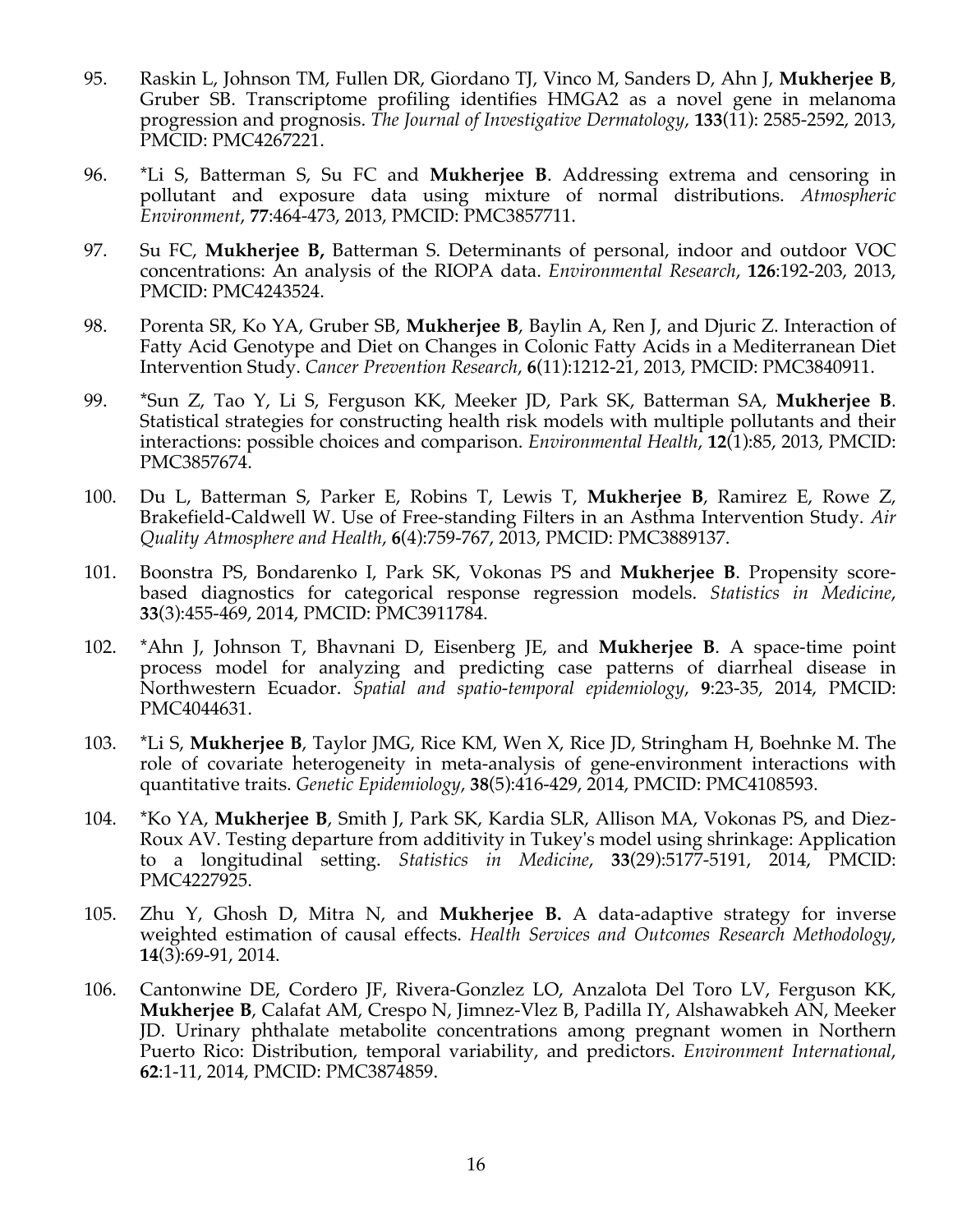- 107. Wagner JG, Allen K, Yang HY, Nan B, Morishita M, **Mukherjee B**, Dvonch JT, Spino C, Fink GD, Rajagoplan S, Sun Q, Brook RD, and Harkema JR. Cardiovascular depression in rats exposed to inhaled particulate matter and ozone: effects of diet-induced metabolic syndrome. *Environmental Health Perspective*, **122**(1):27-33, 2014, PMCID: PMC3888573.
- 108. Su FC, **Mukherjee B**, Batterman S. Modeling and analysis of personal exposures to VOC mixtures using copulas. *Environment International*, **63**:236-245, 2014, PMCID: PMC4233140.
- 109. Maiseyeu A, Yang HY, Ramanathan G, Yin F, Bard RL, Morishita M, Dvonch JT,Wang L, Spino C, **Mukherjee, B**, Badgeley MA, Barajas-Espinosa A, Sun Q, Harkema J, Rajagopalan S, Araujo JA, Brook RD. No Effect of Acute Exposure to Coarse Particulate Matter Air Pollution in a Rural Location on High-density Lipoprotein Function. *Inhalation Toxicology,* **26**(1**)**:23-29, 2014, PMCID: PMC4445365.
- 110. Zhao X, Sun Z, Ruan Y, Yan J, **Mukherjee B,** Fang, Duan F, Sun L, Liang R, Lian H, Zhang S, Fang Q, Gu D, Brook JR, Sun Q, Brook RD, Rajagopalan S, Fan Z. Personal black carbon exposure influences ambulatory blood pressure: air pollution and cardio-metabolic disease (AIRCMD-China) study. *Hypertension*, **63**(4):871-877, 2014, PMCID: PMC4445364.
- 111. Bush KF, O'Neill MS, Li S, **Mukherjee B**, Hu H, Ghosh S, Balakrishnan K. Associations between extreme precipitation and gastrointestinal-related hospital admissions in Chennai, India. *Environmental Health Perspective,* **122**(3):249-254, 2014, PMCID: PMC3948034.
- 112. Brook R, Bard R, Morishita M, Dvonch JT, Wang L, Yang H, Spino C, **Mukherjee B**, Kaplan M, Yalavarthi S. Oral E, Ajluni N, Sun Q, Brook J, Harkema J, and Rajagopalan S. The Hemodynamic and Vascular Effects of Acute Exposure to Coarse Particulate Matter Air Pollution in a Rural Location. *Environmental Health Perspectives*, **122**(6):624-630, 2014, PMCID: PMC4050508.
- 113. Bush KF, Fossani CL, Li S, **Mukherjee B**, Gronlund CJ and O'Neill MS. Extreme Precipitation and Beach Closures in the Great Lakes Region: Evaluating Risk among the Elderly. *International Journal of Environmental Research and Public Health* , **11**(2):2014-32, 2014, PMCID: PMC3945582.
- 114. Ferguson KK, McElrath TF, Chen YH, **Mukherjee B**, Meeker JD. Longitudinal profiling of inflammatory cytokines and C-reactive protein during uncomplicated and preterm pregnancy. *American Journal of Reproductive Immunology*, **72**(3):326-336, 2014, PMCID: PMC4573571.
- 115. Park SK, Tao Y, Meeker JD, Harlow S, **Mukherjee B**. Environmental Risk Score as a new tool to examine multi-pollutants in epidemiologic research: an example from the NHANES study using serum lipid levels. *PLoS ONE*, **9**(6):e98632, 2014, PMCID: PMC4047033.
- 116. Ferguson KK, Cantonwine D, Rivera-Gonzlez LO, Loch-Caruso RK, **Mukherjee B**, Anzalota Del Toro LV, Jimenez-Velez B, Calafat AM, Ye X, Alshawabkeh AN, Cordero J, Meeker JD. Urinary phthalate metabolite associations with biomarkers of inflammation and oxidative stress across pregnancy in Puerto Rico. *Environment Science and Technology,* **48**(12):7018-7025, 2014, PMCID: PMC4066910.
- 117. Ferguson KK, McElrath TF, Ko YA, **Mukherjee B**, Meeker JD. Variability in urinary phthalate metabolite levels across pregnancy and sensitive windows of exposure for the risk of preterm birth. *Environment International,* **70**:118-124, 2014, PMCID: PMC4104181.
- 118. Zhang B. et al. [**Mukherjee B**'s co-authorship is as a member of the Colorectal Transdisciplinary Study (CORECT).] Large-scale genetic study in East Asians identifies six new loci associated with colorectal cancer risk. *Nature Genetics*, **46**(6):533-542, 2014, PMCID: PMC4068797.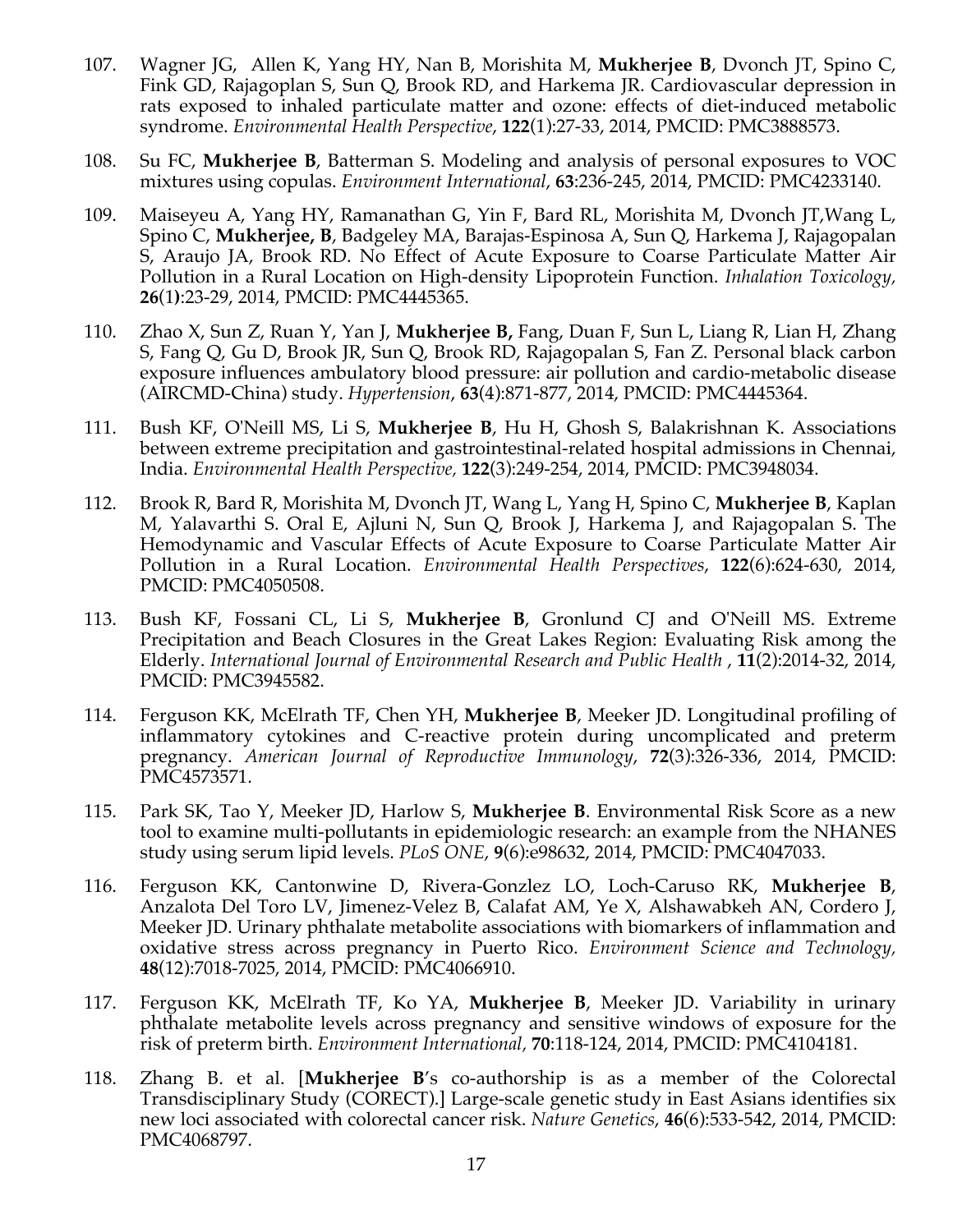- 119. Wang H. et al. [**Mukherjee B's** co-authorship is as a member of the Colorectal Transdisciplinary Study (CORECT).] Trans-ethnic genome-wide association study of colorectal cancer identifies a new susceptibility locus in VTI1A. *Nature Communications*, **5**:4613, 2014, PMCID: PMC4180879.
- 120. Batterman S, Su FC, Li S, **Mukherjee B**, Jia C. HEI Health Review Committee. Personal exposure to mixtures of volatile organic compounds: modeling and further analysis of the RIOPA data. *Research Report of the Health Effects Institute,* **181**:3-63, 2014, PMCID: PMC4577247.
- 121. Batterman S, Burke J, Isakov V, Lewis T, **Mukherjee B**, Robins T. A comparison of exposure metrics for traffic-related air pollutants: application to epidemiology studies in Detroit, Michigan. *International Journal of Environmental Research and Public Health*. **11**(9):9553-9577, 2014, PMCID: PMC4199035.
- 122. Liu C, Fonken LK, Wang A, Maiseyeu A, Bai Y, Wang TY, Maurya S, Ko YA, Periasamy M, Dvonch T, Morishita M, Brook RD, Harkema J, Ying Z, **Mukherjee B**, Sun Q, Nelson RJ, Rajagopalan S. Central IKKβ inhibition prevents air pollution mediated peripheral inflammation and exaggeration of type II diabetes. *Particle and Fibre Toxicology*, **11**:53, 2014, PMCID: PMC4226918.
- 123. \*Boonstra PS, Taylor JMG, and **Mukherjee B**. Increasing efficiency for estimating treatment-biomarker interactions with historical data. *Statistical Methods in Medical Research*, 25(6):2959-2971, 2014, PMCID: PMC5450810.
- 124. \*Tao Y, Sanchez BN and **Mukherjee B.** Latent variable models for gene-environment interactions in longitudinal studies with multiple correlated exposures. *Statistics in Medicine*, **34**(7):1227-1241, 2015, PMCID: PMC4355187.
- 125. \*Stenzel S, Ahn J, Boonstra PS, Gruber SB, **Mukherjee B**. The impact of exposure-biased sampling designs on detection of gene-environment interactions in case-control studies with potential exposure misclassification. *European Journal of Epidemiology*. **30**(5):415-423, 2015, PMCID: PMC4256150.
- 126. \*Boonstra PS, **Mukherjee B** and Taylor JMG. A Small-Sample Choice of the Tuning Parameter in Ridge Regression. *Statistica Sinica*, **25**(3):1185-1206, 2015, PMCID: PMC4790465.
- 127. Ferguson KK, McElrath TF, Chen YH, Loch-Caruso R, **Mukherjee B**, Meeker JD. Repeated measures of urinary oxidative stress biomarkers during pregnancy and preterm birth. *American Journal of Obstetrics and Gynecology*. **212**(2):208.e1-8, 2015, PMCID: PMC4312513.
- 128. Morishita M, Bard RL, Wang L, Das R, Dvonch JT, Spino C, **Mukherjee B**, Sun Q, Harkema JR, Rajagopalan S, Brook RD. The characteristics of coarse particulate matter air pollution associated with alterations in blood pressure and heart rate during controlled exposures*. Journal of Exposure Science and Environmental Epidemiology*. **25**(2):153-159, 2015, PMCID: PMC4462122.
- 129. Ferguson KK, McElrath TF, Chen, Y-H, **Mukherjee B**, Meeker JD. Urinary phthalate metabolites are associated with increased oxidative stress biomarkers in pregnant women: a repeated measures analysis. *Environmental Health Perspectives*, **123**(3):210-216, 2015, PMCID: PMC4348741.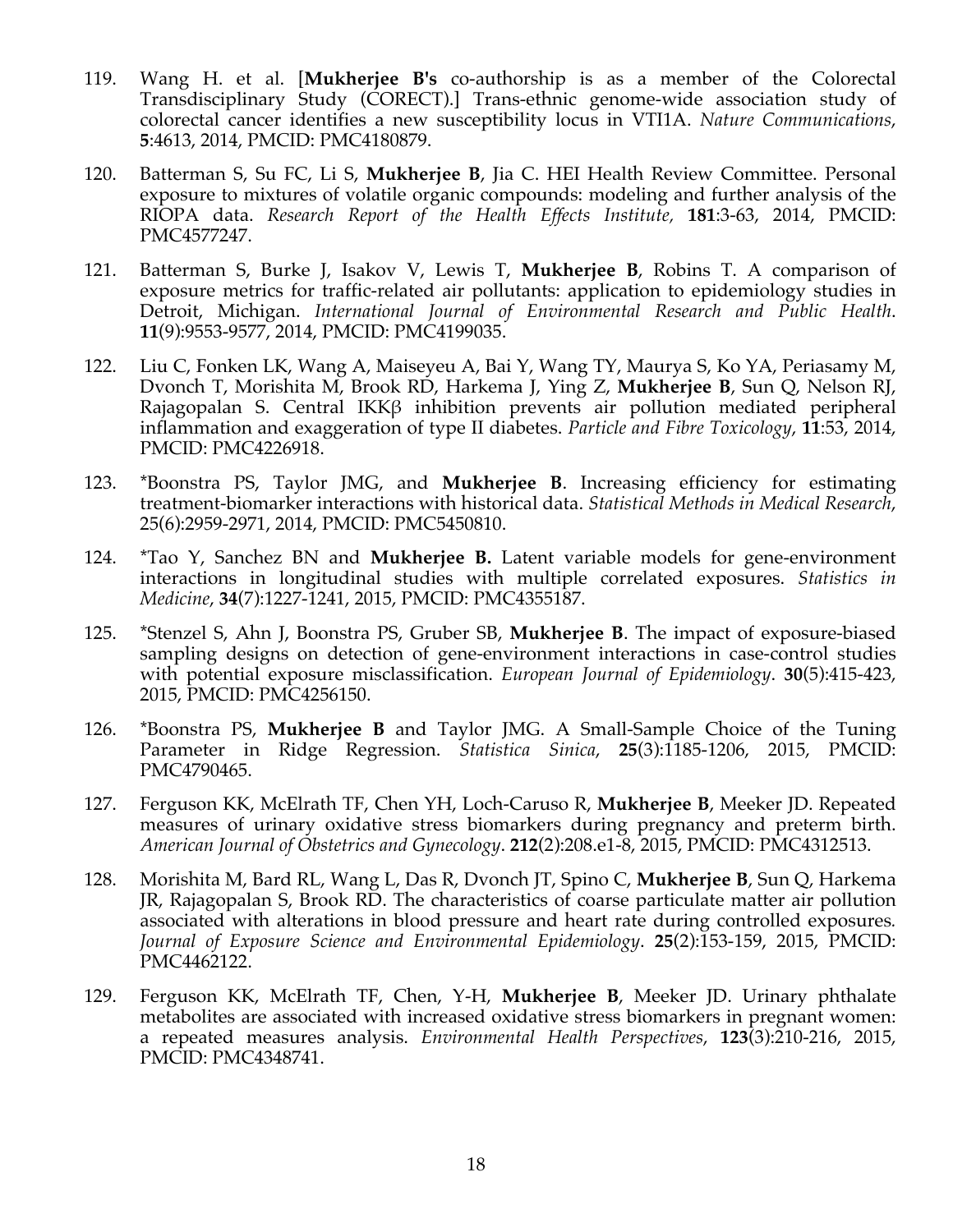- 130. \*Chen Y-H, Ferguson KK, Meeker JD, McElrath TF and **Mukherjee B**. Statistical methods for modeling repeated measures of maternal environmental exposure biomarkers during pregnancy in association with preterm birth. *Environmental Health*, **14**:9, 2015, PMCID: PMC4417225.
- 131. Needham BL, Kim C, **Mukherjee, B**, Bagchi, P, Stanczyk, F, Kanaya, AM. Endogenous sex steroid hormones and glucose in non-diabetic South Asians: The Metabolic Syndrome and Atherosclerosis in South Asians Living in America pilot study. *Diabetic Medicine*, **32**(9):1193-200, 2015, PMCID: PMC4449322.
- 132. Cantonwine DE, Ferguson KK, **Mukherjee B**, McElrath TF, Meeker JD. Urinary Bisphenol A Levels during Pregnancy and Risk of Preterm Birth. *Environment Health Perspective*, **123**(9*)*:895-901, 2015, PMCID: PMC4559950.
- 133. Ferguson KK, McElrath TF, Cantonwine DE, **Mukherjee B**, Meeker JD. Phthalate metabolites and bisphenol-A in association with circulating angiogenic biomarkers across pregnancy. *Placenta*, **36**(6):699-703, 2015, PMCID: PMC4441857.
- 134. \*He Z, Payne EK, **Mukherjee B**, Lee S, Smith JA, Ware EB, Sanchez BN, Seeman TE, Kardia SLR, Diez Roux AV. Association between stress response genes and features of diurnal cortisol curves in the Multi-Ethnic Study of Atherosclerosis: A new multi-phenotype approach for gene-based association tests. *PLoS ONE*, **10**(5):e0126637, 2015, PMCID: PMC4439141.
- 135. Schumacher et al. Genome-wide association study of colorectal cancer identifies six new susceptibility loci. *Nature Communications*, (**Mukherjee B** is among other authors), **6**:7138, 2015, PMCID: PMC4967357.
- 136. Ware EB, **Mukherjee B**, Sun YV, Diez-Roux AV, Kardia SLR, Smith JA. Comparative genome-wide association studies of a depressive symptom phenotype in a repeated measures setting by race/ethnicity in the Multi-Ethnic Study of Atherosclerosis. *BMC Genetics*, **16**:118, 2015, PMCID: PMC4603946.
- 137. **Mukherjee B**, Chen YH, Ko YA, He Z, Park SK, Lee S, Zhang M. Statistical approaches for studying gene-environment interaction in longitudinal studies. In *Statistical Approaches to Gene-Environment Interactions for Complex Phenotypes* . Windle, M. (Ed.), MIT Press, Cambridge, MA, 2015.
- 138. \*He Z, Zhang M, Lee S, Smith JA, Guo X, Palmas W, Kardia SLR, Diez-Roux AV, **Mukherjee B**. Set-based tests for genetic association in longitudinal studies. *Biometrics*, **71**(3):606-615, 2015, PMCID: PMC4601568.
- 139. Ferguson KK, McElrath TF, **Mukherjee B**, Loch-Caruso, R, Meeker JD. Associations between maternal biomarkers of phthalate exposure and inflammation using repeated measurements across pregnancy. *PLoS One*, **10**(8):e0135601, 2015, PMCID: PMC4552851.
- 140. Needham BL, Smith JA, Zhao W, Wang X, **Mukherjee B**, Kardia SLR, Shively CA, Seeman TE, Liu Y, Diez Roux AV. Life Course Socioeconomic Status and DNA Methylation in Genes Related to Stress Reactivity and Inflammation: The Multi-Ethnic Study of Atherosclerosis. *Epigenetics*, **10**(10): 958-969, 2015, PMCID: PMC4844216.
- 141. \*Boonstra PS, Taylor JMG, **Mukherjee B**. Data-Adaptive Shrinkage via the Hyperpenalized EM Algorithm. *Statistics in Biosciences*, **7**(2):417-431, 2015, PMCID: PMC4728141.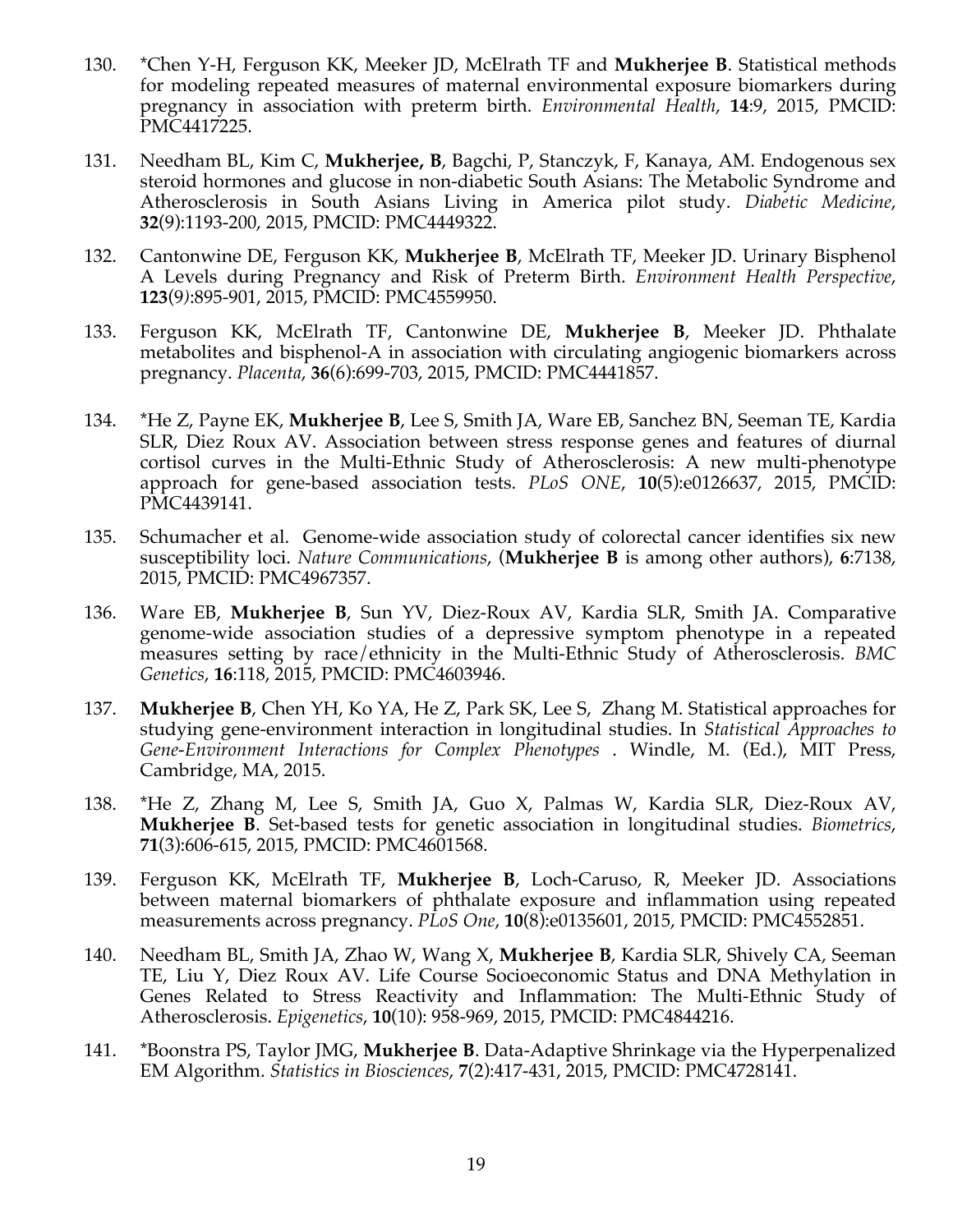- 142. \*Boonstra PS, **Mukherjee B**, Gruber SB, Ahn J, Schmit SL, Chatterjee N. Tests for Gene-Environment Interactions and Joint Effects with Exposure Misclassification. *The American Journal of Epidemiology*, **183**(3):237-247, 2016, PMCID: PMC4724093.
- 143. Ware EB, Smith JA, **Mukherjee B**, Lee S, Kardia, SLR and Diez-Roux, AV. Applying novel methods for assessing individual- and neighborhood-level social and psychosocial environment interactions with genetic factors in the prediction of depressive symptoms in the Multi-Ethnic Study of Atherosclerosis. *Behavioral Genetics,* **46**(1): 89-99, 2016, PMCID: PMC4720563.
- 144. Brook RD, Sun Z, Brook JR, Zhao X, Ruan Y, Yan J, **Mukherjee B**, Rao X, Duan F, Sun L, Liang R, Lian H, Zhang S, Fang Q, Gu D, Sun Q, Fan Z, Rajagopalan S. Extreme Air Pollution Conditions Adversely Affect Blood Pressure and Insulin Resistance: The Air Pollution and Cardiometabolic Disease Study. *Hypertension*, **67**(1):77-85, 2016, PMCID: PMC4830086.
- 145. Cantonwine DE, Ferguson KK, **Mukherjee B**, Chen YH, Smith NA, Robinson JN, Doubilet PM, Meeker JD, McElrath TF. Utilizing Longitudinal Measures of Fetal Growth to Create a Standard Method to Assess the Impacts of Maternal Disease and Environmental Exposure. *PLoS One*, **11**(1):e0146532, 2016, PMCID: PMC4701464.
- 146. Koi M, Garcia M, Choi C, Kim HR, Koike J, Hemmi H, Nagasaka T, Okugawa Y, Toiyama Y, Kitajima T, Imaoka H, Kusunoki M, Chen YH, **Mukherjee B**, Boland CR, Carethers JM. Microsatellite Alterations with Allelic Loss at 9p24.2 Signify Less aggressive Colorectal Cancer Metastasis. *Gastroenterology*, **150**(4):944-55, 2016, PMCID: PMC4808397.
- 147. \*Ko YA, **Mukherjee B**, Smith JA, Kardia SLR, Allison M, Diez Roux AV. Classification and clustering methods for multiple environmental factors for gene-environment interaction application to the Multi-Ethnic Study of Atherosclerosis. *Epidemiology*, **27**(6): 870-878, 2016, PMCID: PMC5039086.
- 148. Su F-C, Goutman SA, Chernyak S, **Mukherjee B**, Callaghan BC, Batterman S, Feldman EA. The Role of Environmental Toxins on ALS: A Case-Control Study of Occupational Risk Factors. *JAMA Neurology*, **73**(7):803-811, 2016, PMCID: PMC5032145.
- 149. \*Chen Y-H, **Mukherjee B**, Meeker JD, Ferguson KK, VanderWeeele TJ. Mediation Formula for Binary Outcome and Time-Varying Exposure and Mediator Accounting for Possible Exposure-Mediator Interaction. *American Journal of Epidemiology*, **184**(2):157-159, 2016, PMCID: PMC4945703.
- 150. Wagner AL, Zhang Y, **Mukherjee B**, Ding Y, Wells EV, Boulton ML. The impact of Supplementary Immunization Activities on the epidemiology of measles in Tianjin, China. *International Journal of Infectious Diseases*, **45**:103-108, 2016, PMCID: PMC4834250.
- 151. Zeng C et al. Identification of Susceptibility Loci and Genes for Colorectal Cancer Risk. *Gastroenterology,* **150**(7):1633-1645, 2016, PMCID: PMC4909543. (**Mukherjee, B** among other authors as a member of CORECT consortium.)
- 152. Cantonwine DE, Meeker JD, Ferguson KK, **Mukherjee B**, Hauser R, McElrath T. Urinary concentrations of bisphenol A and phthalate metabolites measured during pregnancy and risk of preeclampsia. *Environmental Health Perspective*, **124**(10):1651-1655, 2016, PMCID: PMC5047771.
- 153. Johns LE, Ferguson KK, McElrath TF, **Mukherjee B**, Meeker JD. Associations between repeated measures of maternal urinary phthalate metabolites and thyroid hormone parameters during pregnancy. *Environmental Health Perspective*, **124**(11):1808-1815, 2016, PMCID: PMC5089879.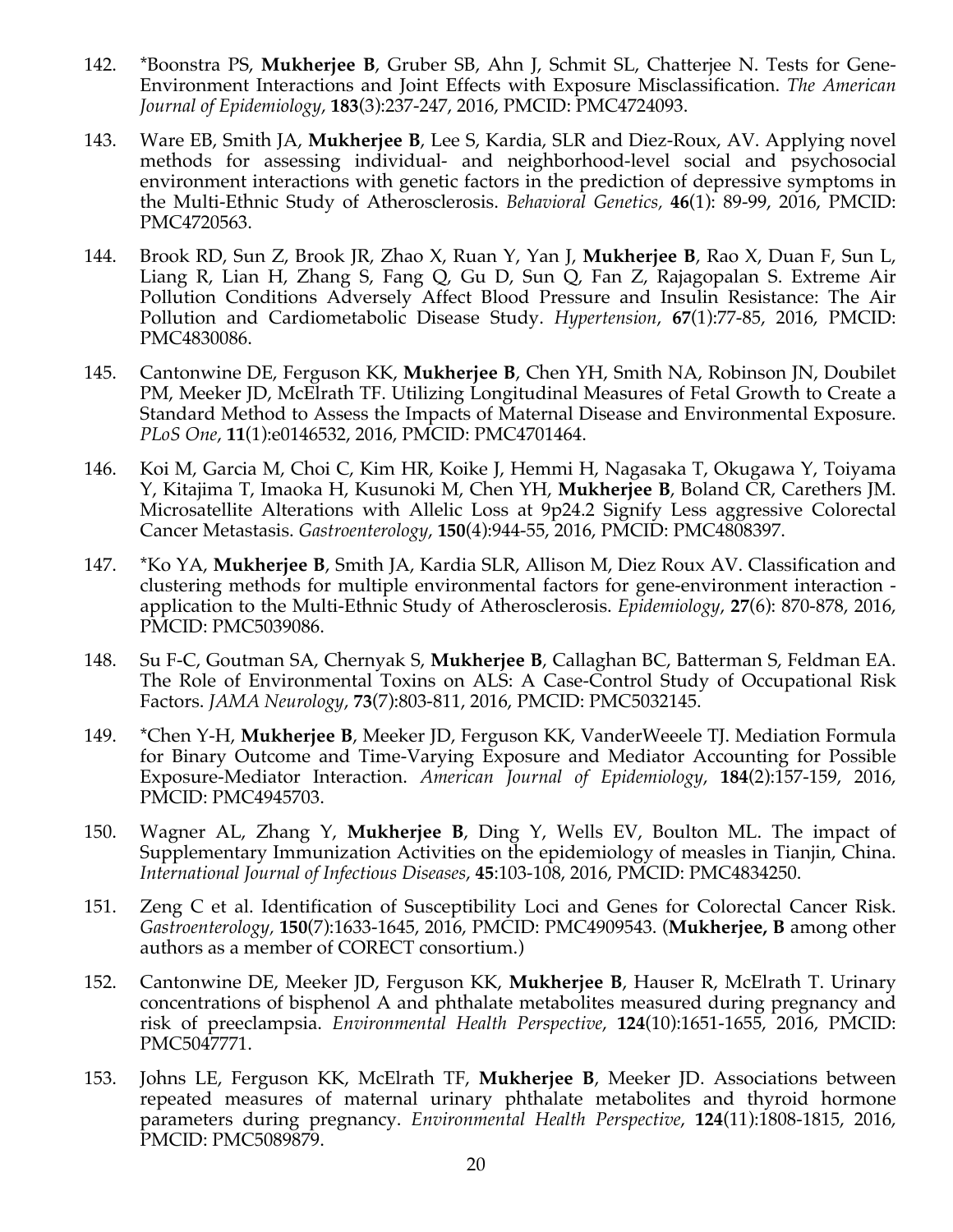- 154. Basa RC, Davies V, Li X, Murali B, Shah J, Yang B, Li S, Khan MW, Tian M, Tejada R, Hassan A, Washington A Jr, **Mukherjee B,** Carethers JM, McGuire K. Decreased Anti-Tumor Cytotoxic Immunity among Microsatellite-Stable Colon Cancers from African Americans. *PLoS One*, **11**(6):e0156666, 2016, PMCID: PMC4911070.
- 155. Wagner AL, Sun X, Huang Z, Ren J, **Mukherjee B**, Wells EV, Boulton ML. On Time Measles and Pneumococcal Vaccination of Shanghai Children: The Impact of Individualand Neighborhood-Level Factors. *The Pediatric Infectious Disease Journal*, **35**(10**)**:e311-7, 2016, PMID: 27294307.
- 156. Ferguson KK, Meeker JD, Cantonwine DE, Chen YH, **Mukherjee B**, McElrath TF. Urinary phthalate metabolite and bisphenol A associations with ultrasound and delivery indices of fetal growth. *Environment International*, **94**: 531-537, 2016, PMCID: PMC4980186.
- 157. Lee AW, Bomkamp A, Bandera EV, Jensen A, Ramus SJ, Goodman MT, Rossing MA, Modugno F, Moysich KB, Chang-Claude J, Rudolph A, Gentry-Maharaj A, Terry KL, Gayther SA, Cramer DW, Doherty JA, Schildkraut JM, Kjaer SK, Ness RB, Menon U, Berchuck A, **Mukherjee B**, Roman L, Pharoah PD, Chenevix-Trench G, Olson S, Hogdall E, Wu AH, Pike MC, Stram DO, Pearce CL. Ovarian Cancer Association Consortium. A splicing variant of TERT identified by GWAS interacts with menopausal estrogen therapy in risk of ovarian cancer. *International Journal of Cancer*, **139**(12):2646-2654, 2016, PMCID: PMC5500237.
- 158. Ferguson KK, Cantonwine DE, McElrath TF, **Mukherjee B,** Meeker JD. Repeated measures analysis of associations between urinary bisphenol-A concentrations and biomarkers of in ammation and oxidative stress in pregnancy. *Reproductive Toxicology*, **66**:93-98, 2016, PMCID: PMC5125888.
- 159. Needham, BL, **Mukherjee B**, Bagchi P, Kim C, Mukherjea A, Kandula NR, Kanaya A. Acculturation Strategies among South Asian Immigrants: The Mediators of Atherosclerosis in South Asians Living in America (MASALA) Study. *Journal of Immigrant and Minority Health*. **19**(2):373-380, 2017, PMCID: PMC5003760.
- 160. Ferguson KK, Chen Y-H, VanderWeele TJ, McElrath TF, Meeker JD, **Mukherjee B**. Mediation of the relationship between maternal phthalate exposure and preterm birth by oxidative stress with repeated measurements across pregnancy. *Environmental Health Perspective*, **125**(3): 488-494, 2017, PMCID: PMC5332184.
- 161. Johns LE, Ferguson KK, McElrath TF, **Mukherjee B,** Seely EW, Meeker JD. Longitudinal profiles of thyroid hormone parameters in pregnancy and associations with preterm birth. *PloS ONE.* **12**(1):e0169542, 2017, PMCID: PMC5217954.
- 162. Aung MT, Johns LE, Ferguson KK, **Mukherjee B**, McElrath TF, Meeker JD. Thyroid hormone parameters during pregnancy in relation to urinary bisphenol A concentrations: A repeated measures study. *Environment International*, **104**:33-40, 2017, PMCID: PMC5497503.
- 163. Wagner AL, Boulton ML, Sun X, **Mukherjee B**, Huang Z, Harmsen IA, Ren J, Zikmund-Fisher BJ. Perceptions of measles, pneumonia, and meningitis vaccines among caregivers in Shanghai, China, and the health belief model: a cross-sectional study. *BMC Pediatrics*. **17**:143, 2017, PMCID: PMC5468991.
- 164. Ferguson KK, Meeker JD, McElrath TF, **Mukherjee B**, Cantonwine DE. Repeated measures of inflammation and oxidative stress biomarkers in preeclamptic and normotensive pregnancies. *American Journal of Obstetrics and Gynecology*, **216(**5):527.e1-527.e9, 2017, PMCID: PMC5420472.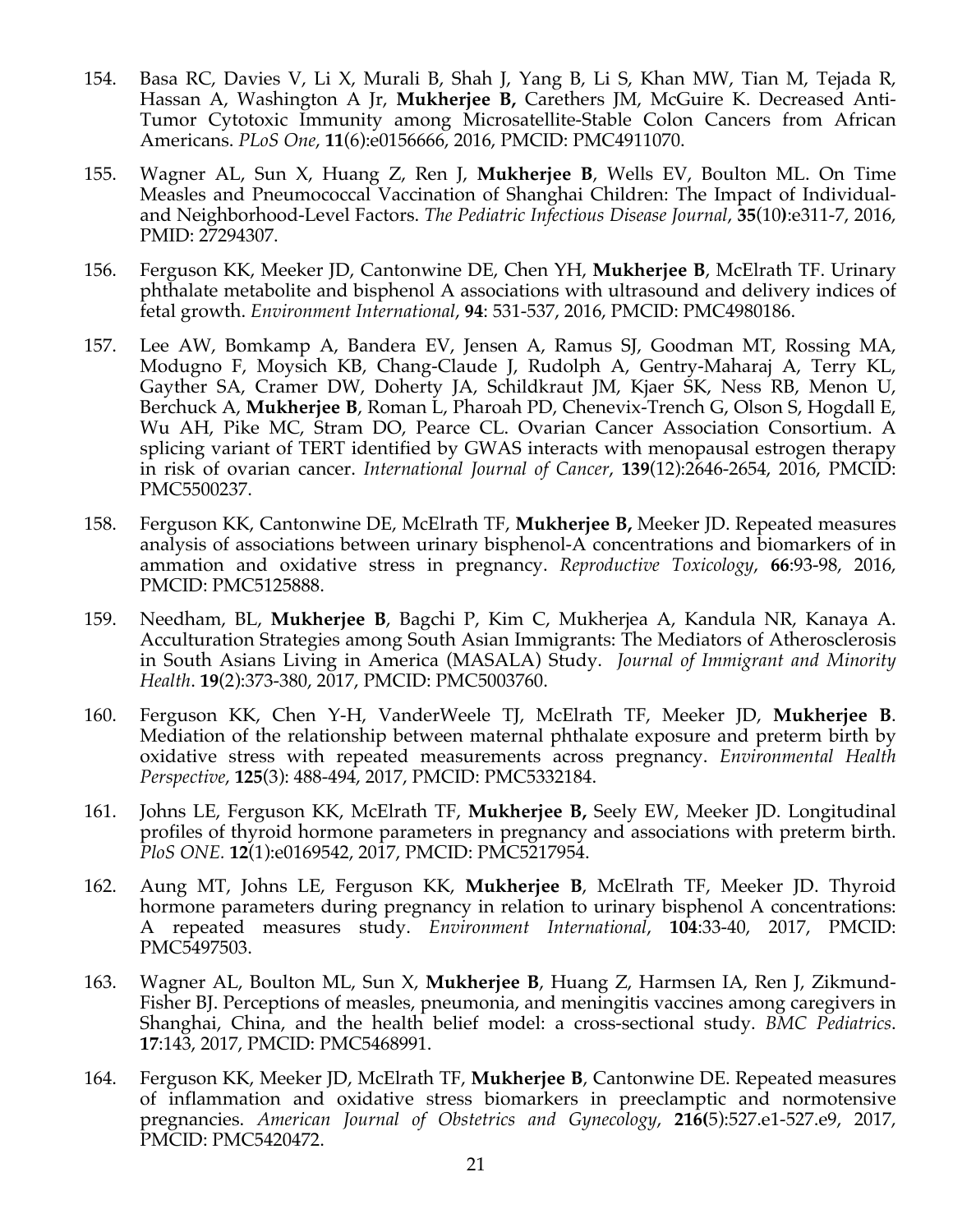- 165. \*He Z, Zhang M, Lee S, Smith JA, Kardia SLR, Diez Roux AVD, **Mukherjee B**. Set-Based Tests for Gene-Environment Interaction in Longitudinal Studies. *The Journal of the American Statistical Association*, *Application and Case Studies*, **112**(519):966-978, 2017, PMCID: PMC5954413.
- 166. \*Chen Y-H and **Mukherjee, B**. A new variance component score test for testing distributed lag functions with applications in time series analysis. *Statistics and Probability Letters,* **123:**  122-127, 2017, PMCID: PMC5703603.
- 167. Caram MEV, Borza T, Min H-S, Griggs JJ, Miller DC, Hollenbeck BK, **Mukherjee B**, Skolarus TA. Early national dissemination of abiraterone and enzalutamide for advanced prostate cancer in Medicare Part D. *The Journal of Oncology Practice*. **13**(8):e694-e702, 2017, PMCID: PMC5555032.
- 168. Gauderman WJ**, Mukherjee B**, Aschard H, Hsu L, Lewinger JP, Patel C , Witte JS, Amos C, Tai C, Conti D, Torgerson D, Lee S, Chatterjee N. Update on the State of the Science for Analytical Methods for Gene-Environment Interactions. *The American Journal of Epidemiolog*y. **186**(7):762-770, 2017, PMCID: PMC5859988.
- 169. Cheng W, Roberts B, **Mukherjee B**, Neitzel RL. Meta-Analysis of Job Exposure Matrix Data from Multiple Sources. *Journal of Exposure Science and Environmental Epidemiology*, **28**(3):259- 274, PMID: 28975928.
- 170. \*Sun Z, **Mukherjee B**, Estes JP, Vokonas P and Park SK. Exposure enriched outcomedependent designs for longitudinal studies of gene-environment interaction. *Statistics in Medicine*, **36**(18):2947-2960, 2017, PMCID: PMC5523112.
- 171. Johns LE, Ferguson KK, McElrath TF, **Mukherjee B**, Seely EW, Meeker JD. Urinary BPA and phthalate metabolite concentrations and plasma vitamin D levels in pregnant women: A repeated measures analysis. *Environmental Health Perspective*. **125**(8):087026, 2017, PMCID: PMC5783673.
- 172. Patel CJ, Kerr J, Thomas DC, **Mukherjee B**, Ritz B, Chatterjee N, Jankowska M, Madan J, Karagas MR, McAllister KA, Mechanic LE, Fallin MD, Ladd-Acosta C, Blair IA, Teitelbaum SL, Amos CI. Opportunities and Challenges for Environmental Exposure Assessment in Population-Based Studies. *Cancer Epidemiology, Biomarkers and Prevention.* **26**(9):1370-1380, 2017, PMCID: PMC5581729.
- 173. Smith JA, Zhao W, Wang, X, Ratliff SM, **Mukherjee B**, Kardia SL, Liu C, Diez Roux AV, Needham BL. Neighborhood characteristics influence DNA methylation of genes involved in stress response and inflammation: The Multi-Ethnic Study of Atherosclerosis. *Epigenetics*, **12**(8):662-673, 2017, PMCID: PMC5687339.
- 174. Estes JP, Rice JD, Li S, Stringham HM, Boehnke M and **Mukherjee B**. Meta-analysis of gene-environment interaction exploiting gene-environment independence across multiple case-control studies. *Statistics in Medicine*. **36**(24):3895-3909, 2017, PMCID: PMC5624850.
- 175. Needham BL, **Mukherjee B**, Bagchi P, Kim C, Mukherjea A, Kandula NR, Kanaya AM. Acculturation Strategies and Symptoms of Depression: The Mediators of Atherosclerosis in South Asians Living in America (MASALA) Study. *Journal of Immigrant and Minority Health*, **20**(4):792-798, 2017, PMCID: PMC5785586.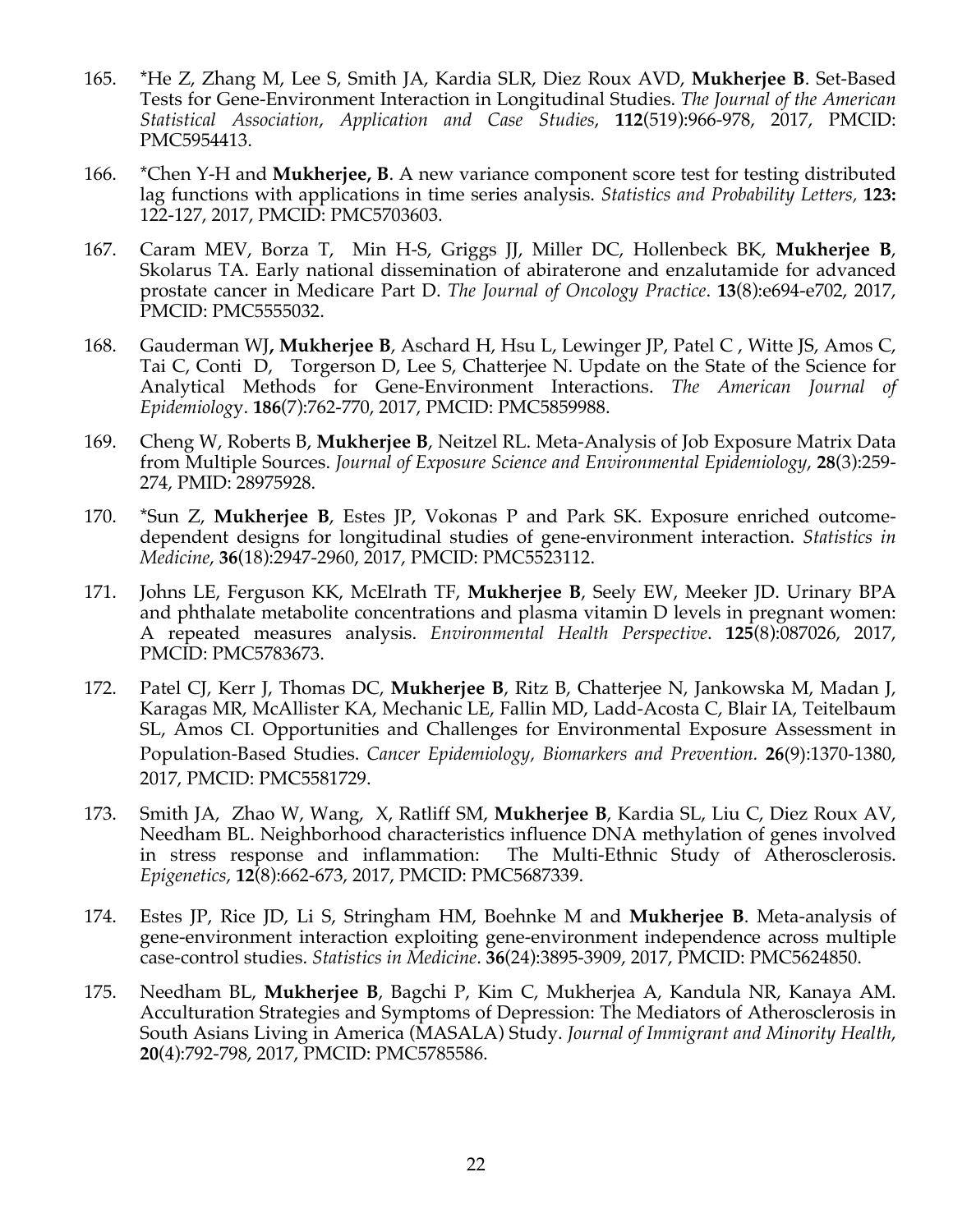- 176. McAllister K, Mechanic LE, Amos C, Aschard H, Blair IA, Chatterjee N, Conti D, Gauderman WJ, Hsu L, Hutter CM, Jankowska MM, Kerr J, Kraft P, Montgomery SB, **Mukherjee B**, Papanicolaou G, Patel CJ, Ritchie MD, Ritz BR, Thomas DC, Wei P, Witte JS on behalf of GxE meeting participants. Current Challenges and New Opportunities for Gene-Environment Interaction Studies of Complex Diseases. *American Journal of Epidemiology*. **186**(7):753-761, 2017, PMCID: PMC5860428.
- 177. \*He Z, Lee S, Zhang M, Smith JA, Guo X, Palmas W, Kardia SLR, Ionita-Laza I, **Mukherjee B**. Rare-variant association tests in longitudinal studies, with an application to the Multi-Ethnic Study of Atherosclerosis (MESA). *Genetic Epidemiology*, **41**(8):801-810, 2017, PMCID: PMC5696115.
- 178. Park SK, Zhao Z, **Mukherjee B**. Construction of environmental risk score beyond standard linear models using machine learning methods: application to metal mixtures, oxidative stress and cardiovascular disease in NHANES. *Environmental Health*. **16**(1):102, 2017, PMCID: PMC5615812.
- 179. Huang Z, Zhang H, Boss J, Goutman SA, **Mukherjee B**, Dinov ID, Guan Y, for the Pooled Resource Open-Access ALS Clinical Trials Consortium. Complete hazard ranking to analyze right-censored data: an ALS survival study. *PLoS Computational Biology*, **13**(12):e1005887, 2017, PMCID: PMC5749893.
- 180. Ferguson, KK, Meeker, JD, Cantonwine, DE, **Mukherjee B**, Pace, GG, Weller, D McElrath, TF. Environmental phenol associations with ultrasound and delivery measures of fetal growth. *Environment International*, **112**:243-250, 2018, PMCID: PMC5899051.
- 181. Waldrop G, Zhong J, Peters M, Goud,A, Chen YH, Davis SN, **Mukherjee B**, Rajagopalan S. Incretin-based Therapy in Type 2 Diabetes: An Evidence Based Systematic Review and Meta-analysis. *Journal of Diabetes and its Complications*, **32**(1):113-122, 2018, PMID: 29074120.
- 182. \*Liu G, Lee S, Lee A, Others, Pearce CL, **Mukherjee B**. Robust Tests for Additive Gene-Environment interaction in Case-Control Studies Using Gene-Environment Independence. *The American Journal of Epidemiology*, **187**(2):366-377, 2018, PMCID: PMC5860584.
- 183. Aker AM, Johns L McElrath TF, Cantonwine DE, **Mukherjee B,** Meeker JD. Associations between maternal phenol and paraben urinary biomarkers and maternal hormones during pregnancy: A repeated measures study. *Environment International*, **113**:341-349, 2018, PMCID: PMC5866216.
- 184. Roberts B, Seixas N, **Mukherjee B**, Neitzel, RL. Evaluating the Risk of Noise-Induced Hearing Loss Using Different Noise Measurement Criteria. *Annals of Work Exposure and Health*, **62**(3):295-306, 2018, PMID 29415217.
- 185. \*Cheng W, Taylor JMG, Vokonas P, Park SK, **Mukherjee B**. Improving estimation and prediction in linear regression incorporating external information from an established reduced model. *Statistics in Medicine,* **37**(9):1515-1530, 2018, PMCID: PMC5889759.
- 186. Johns LE, Ferguson KK, Cantonwine DE, **Mukherjee B**, Meeker JD, McElrath TF. Subclinical Changes in Maternal Thyroid Function Parameters in Pregnancy and Fetal Growth. *The Journal of Clinical Endocrinology & Metabolism*, **103**(4):1349-1358, 2017, PMCID: PMC6018657.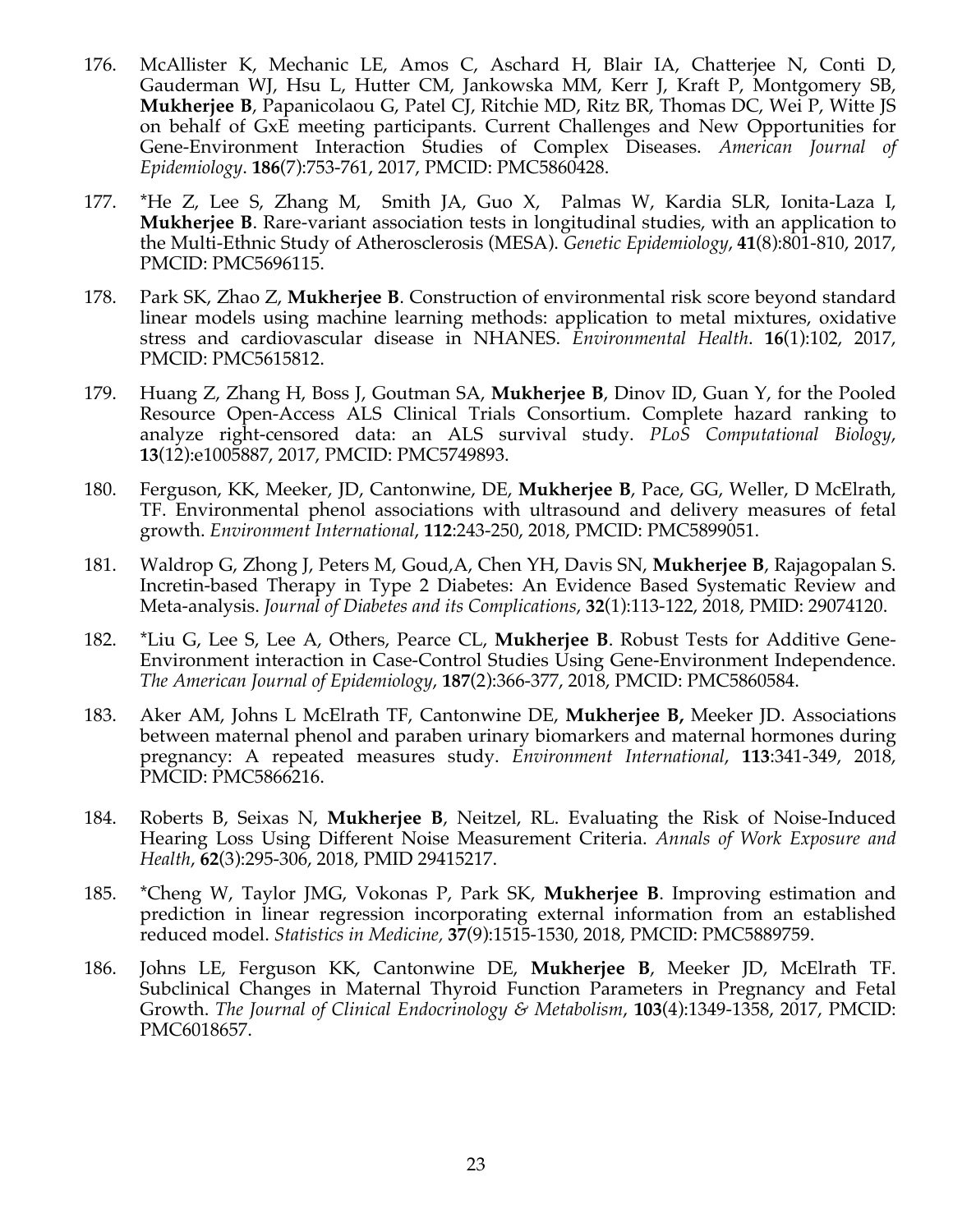- 187. Wagner AL, Xia L, Pandey P, Datta S, Chattopadhyay S, Mazumder T, Sujay Santra S, Nandi U, Pal J, Joshi S, **Mukherjee B**. Risk factors during pregnancy and early childhood in rural West Bengal, India: A feasibility study implemented via trained community health workers using mobile data collection devices. *Maternal and Child Health*, **22**(9):1286-1296. 2018, PMID: 29500782.
- 188. Caram MEV, Estes JP, Griggs JJ, Lin P, **Mukherjee B**. Temporal and geographic variation in the systemic treatment of advanced prostate cancer. *BMC Cancer*, **18**(1):258, 2018, PMCID: PMC5840834.
- 189. Fritsche L, Gruber SB, Wu Z, Schmidt EM, Zawistowski M, Moser SE, Blanc V, Brummet C, Kheterpal S, Abecasis GA, **Mukherjee B**. Association of Polygenic Risk Scores for Multiple Cancers in a Phenomewide Study: Results from The Michigan Genomics Initiative. *The American Journal of Human Genetics,* **102**(6):1048-1061, 2018, PMCID: PMC5992124.
- 190. \*Chen Y-H, **Mukherjee B**, Adar S, Berrocal V, Coull BA. Robust Distributed Lag Models using Data Adaptive Shrinkage. *Biostatistics*, **19**(4):461-478, 2018, PMCID: PMC6454578.
- 191. Estes JP, **Mukherjee B**, Taylor JMG. Empirical Bayes Estimation and Prediction Using Summary-Level Information From External Big Data Sources Adjusting for Violations of Transportability. *Statistics in Biosciences*, **10**(3):568-586, 2018, PMCID: PMC6529204.
- 192. Boss JA, Zhai J, Aung MT, Ferguson KK, Johns, LE; McElrath TF, Meeker JD, **Mukherjee, B**. Associations between mixtures of urinary phthalate metabolites with gestational age at delivery: a time to event analysis using summative phthalate risk scores. *Environmental Health,* **17**(1):56, 2018, PMCID: PMC6011420.
- 193. Roberts B, Cheng W, **Mukherjee B**, Neitzel RL. Imputation of missing values in a large job exposure matrix using hierarchical information. *Journal of Exposure Science & Environmental Epidemiology*, **28**(6):615-648, 2018, PMID: 29789667.
- 194. Ferguson KK, Kamai EM, Cantonwine DE, **Mukherjee B**, Meeker JD, McElrath TF. Associations between repeated ultrasound measures of fetal growth and biomarkers of maternal oxidative stress and inflammation in pregnancy. *American Journal of Reproductive Immunology*, **80**(4):e13017, 2018, PMCID: PMC6160349.
- 195. Ferguson KK, Yu Y, Cantonwine DE, McElrath TF, Meeker JD, **Mukherjee B**. Foetal ultrasound measurement imputations based on growth curves versus multiple imputation chained equation (MICE). *Pediatric and Perinatal Epidemiology*, **32**(5):469-473, 2018, PMCID: PMC6939297.
- 196. Wagner AL, Xia L, Ghosh A, Pandey P, Datta S, Chattopadhyay S, Mazumder T, Santra S, Nandi U, Pal J, Joshi S, **Mukherjee B**. Using community health workers to refer pregnant women and young children to health care facilities in rural West Bengal, India: a prospective cohort study. *PloS ONE*, **13**(6):e0199607, 2018, PMCID: PMC6013192.
- 197. \*Cheng W, Taylor JMG, Gu T, Tomlins S and **Mukherjee B**. Informing a Risk Prediction Model for Binary Outcomes with External Coefficient Information. *Journal of the Royal Statistical Society, Series C, Applied Statistics,* **68**(1): 121-139, 2019. PMCID: PMC6519970.
- 198. Cheng W, Roberts B, **Mukherjee B**, Neitzel RL. Meta-analysis of job-exposure matrix data from multiple sources. *Journal of exposure science & environmental epidemiology*, **28**(3):259-274, 2018, PMID: 28975928.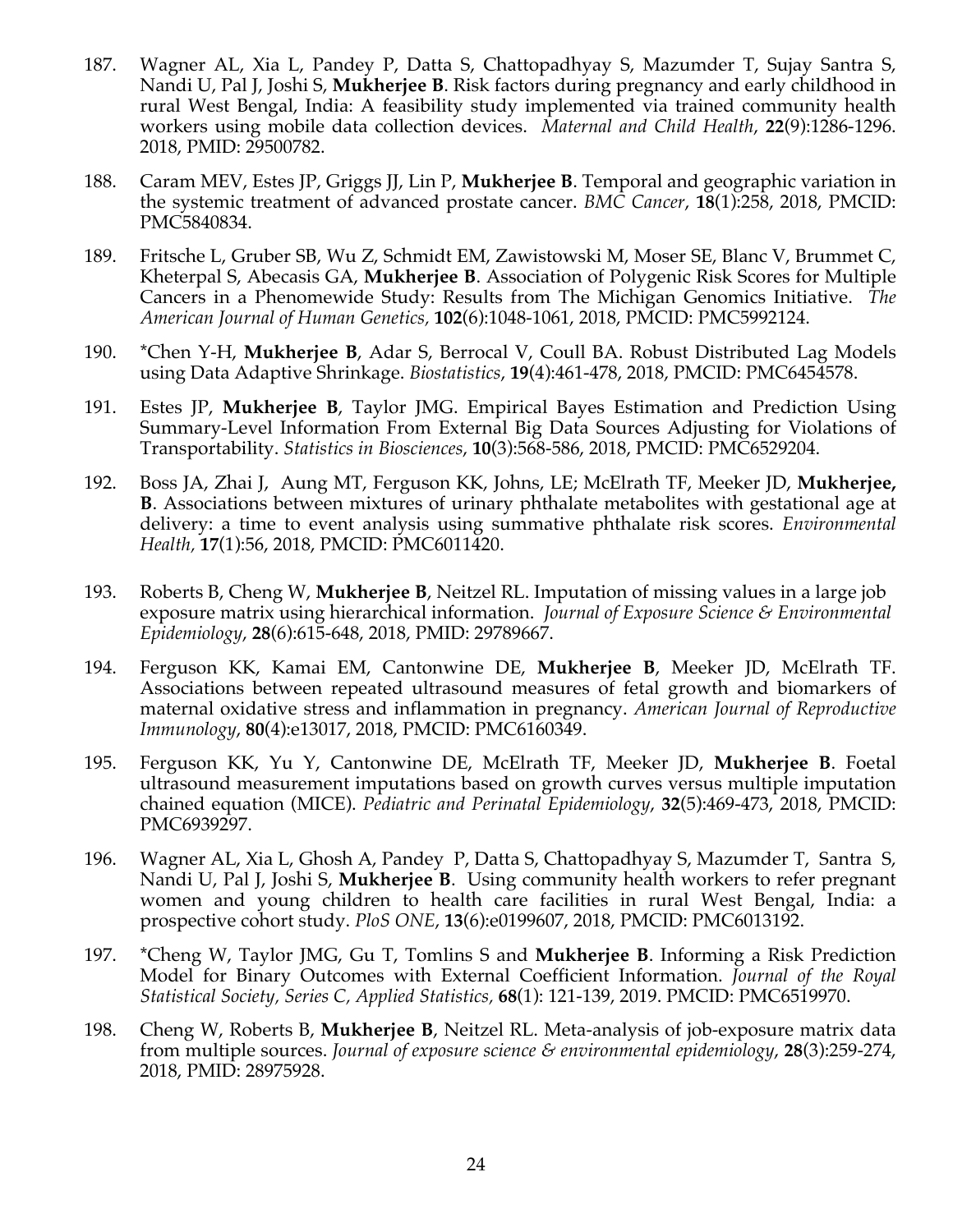- 199. Nielsen JB, Thorolfsdottir RB, Fritsche LG, Zhou W, Skov MW, Graham SE, Herron TJ, McCarthy S, Schmidt EM, Sveinbjornsson G, Surakka I, Mathis MR, Yamazaki M, Crawford RD, Gabrielsen ME, Skogholt AH, Holmen OL, Lin M, Wolford BN, Dey R, Dalen H, Sulem P, Chung JH, Backman JD, Arnar DO, Thorsteinsdottir U, Baras A, O'Dushlaine C, Holst AG, Wen X, Hornsby W, Dewey FE, Boehnke M, Kheterpal S, **Mukherjee B**, Lee S, Kang HM, Holm H, Kitzman J, Shavit JA, Jalife J, Brummett CM, Teslovich TM, Carey DJ, Gudbjartsson DF, Stefansson K, Abecasis GR, Hveem K, Willer CJ. Biobank-driven genomic discovery yields new insight into atrial fibrillation biology. *Nature Genetics,* **50**(9):1234-1239, 2018, PMCID: PMC6530775.
- 200. Wang W, Moroi S, Bakulski KM, **Mukherjee B**, Weisskopf MG, Schaumberg D, Sparrow D, Vokonas PS, Hu H, Park SK. Bone Lead Levels and Risk of Incident Primary Open-Angle Glaucoma: The VA Normative Aging Study*. Environmental Health Perspect*ive, **126**(8):087002, 2018, PMCID: PMC6108844.
- 201. Wang X, **Mukherjee B**, Park SK. Associations of cumulative exposure to heavy metal mixtures with obesity and its comorbidities among U.S. adults in NHANES 2003-2014. *Environment International*. **121**(Pt 1):683-694, 2018, PMCID: PMC6268112.
- 202. Lewis TC, Metitiri EE, Mentz GB, Ren X, Carpenter AR, Goldsmith AM, Wicklund KE, Eder BN, Comstock AT, Ricci JM, Brennan SR, Washington GL, Owens KB, **Mukherjee B**, Robins TG, Batterman SA, Hershenson MB. Community Action Against Asthma Steering Committee. Influence of viral infection on the relationships between airway cytokines and lung function in asthmatic children. *Respiratory Research*. **19**(1):228, 2018, PMCID: PMC6249926.
- 203. Schmit SL, Edlund CK, Schumacher FR, Gong J, Harrison TA, Huyghe JR, Qu C, Melas M, Van Den Berg DJ, Wang H, Tring S, Plummer SJ, Albanes D, Alonso MH, Amos CI, Anton K, Aragaki AK, Arndt V, Barry EL, Berndt SI, Bezieau S, Bien S, Bloomer A, Boehm J, Boutron-Ruault MC, Brenner H, Brezina S, Buchanan DD, Butterbach K, Caan BJ, Campbell PT, Carlson CS, Castelao JE, Chan AT, Chang-Claude J, Chanock SJ, Cheng I, Cheng YW, Chin LS, Church JM, Church T, Coetzee GA, Cotterchio M, Cruz Correa M, Curtis KR, Duggan D, Easton DF, English D, Feskens EJM, Fischer R, FitzGerald LM, Fortini BK, Fritsche LG, Fuchs CS, Gago-Dominguez M, Gala M, Gallinger SJ, Gauderman WJ, Giles GG, Giovannucci EL, Gogarten SM, Gonzalez-Villalpando C, Gonzalez-Villalpando EM, Grady WM, Greenson JK, Gsur A, Gunter M, Haiman CA, Hampe J, Harlid S, Harju JF, Hayes RB, Hofer P, Hoffmeister M, Hopper JL, Huang SC, Huerta JM, Hudson TJ, Hunter DJ, Idos GE, Iwasaki M, Jackson RD, Jacobs EJ, Jee SH, Jenkins MA, Jia WH, Jiao S, Joshi AD, Kolonel LN, Kono S, Kooperberg C, Krogh V, Kuehn T, Küry S, LaCroix A, Laurie CA, Lejbkowicz F, Lemire M, Lenz HJ, Levine D, Li CI, Li L, Lieb W, Lin Y, Lindor NM, Liu YR, Loupakis F, Lu Y, Luh F, Ma J, Mancao C, Manion FJ, Markowitz SD, Martin V, Matsuda K, Matsuo K, McDonnell KJ, McNeil CE, Milne R, Molina AJ, **Mukherjee B**, Murphy N, Newcomb PA, Offit K, Omichessan H, Palli D, Cotoré JPP, Pérez-Mayoral J, Pharoah PD, Potter JD, Qu C, Raskin L, Rennert G, Rennert HS, Riggs BM, Schafmayer C, Schoen RE, Sellers TA, Seminara D, Severi G, Shi W, Shibata D, Shu XO, Siegel EM, Slattery ML, Southey M, Stadler ZK, Stern MC, Stintzing S, Taverna D, Thibodeau SN, Thomas DC, Trichopoulou A, Tsugane S, Ulrich CM, van Duijnhoven FJB, van Guelpan B, Vijai J, Virtamo J, Weinstein SJ, White E, Win AK, Wolk A, Woods M, Wu AH, Wu K, Xiang YB, Yen Y, Zanke BW, Zeng YX, Zhang B, Zubair N, Kweon SS, Figueiredo JC, Zheng W, Marchand LL, Lindblom A, Moreno V, Peters U, Casey G, Hsu L, Conti DV, Gruber SB. Novel Common Genetic Susceptibility Loci for Colorectal Cancer*. Journal o the National Cancer Institute,* **111**(2):146-157*,* 2019, PMCID: PMC6555904.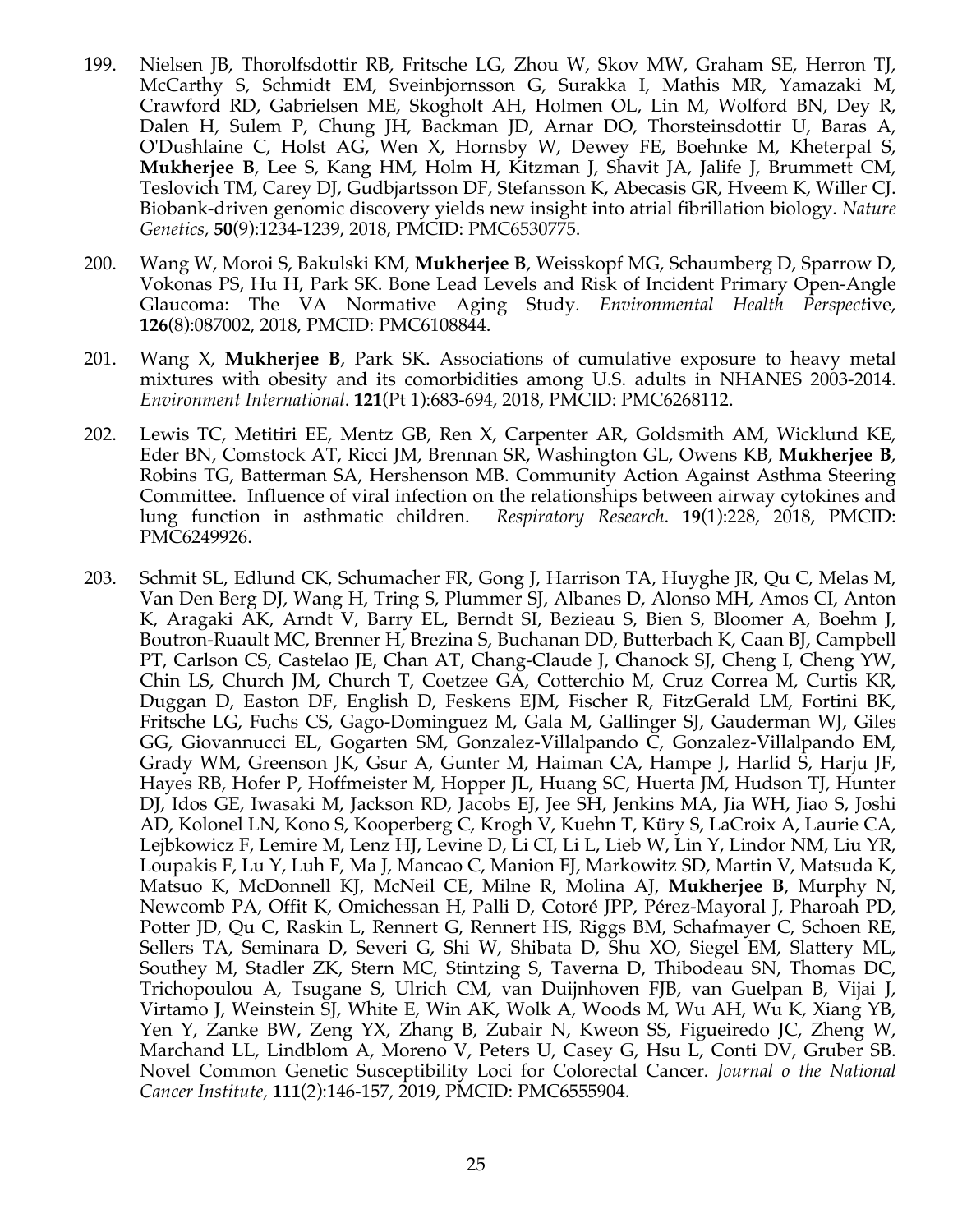- 204. Kim S, Wang M, Tyrer JP, Jensen A, Wiensch A, Liu G, Lee, AW, Ness RB, Salvatore M, Tworoger SS, Whittemore AS, Anton-Culver H, Sieh W, Olson SH, Berchuck A, Goode EL, Goddman MT,Doherty JA, Chenvix-Trench G, Rossing M, Webb PM, Giles GG, Terry KL, Ziogas A, Fortner RT, Menon U, Gayther SA, Wu AH, Song H, Brooks-Wilson A, Bandera EV, Cook LS, Cramer DW, Milne RL, Winham SJ, Kjaer SK, Modugno F, Thompson PJ, Chang-Claude J, Harris HR, Schildkraut JM, Le ND, Wentzensen N, Trabert B, Hogdall E, Huntsman D, Pike MC, Pharoah PDP, Pearce CL, and **Mukherjee B**. A Comprehensive Gene-Environment Interaction Analysis in Ovarian Cancer using Genome-wide Significant Common Variants. *International Journal of Cancer,* **144**(9):2192-2205, 2019, PMCID: PMC6399057.
- 205. Aker AM, Ferguson KK, Rosario Z, **Mukherjee B**, Alshawabkeh AN, Cordero JF and Meeker JD. The Associations between Prenatal Exposure to Triclocarban, Phenols and Parabens with Gestational Age and Birth Weight in Northern Puerto Rico. *Environmental Research*, **169**:41-51, 2019, PMCID: PMC6347499.
- 206. Tang M, Gao C, Goutman SA, Kalinin A, **Mukherjee B,** Guan Y, Dinov ID. Model-Based and Model-Free Techniques for Amyotrophic Lateral Sclerosis Diagnostic Prediction and Patient Clustering. *Neuroinformatics.* **17**(3):407-421, 2019, PMCID: PMC6527505.
- 207. Lewis TC, Metitiri EE, Mentz GB, Ren X, Goldsmith AM, Eder BN, Wicklund KE, Walsh MP, Comstock AT, Ricci JM, Brennan SR, Washington GL, Owens KB, **Mukherjee B**, Robins TG, Batterman SA, Hershenson MB. Community Action Against Asthma Steering Committee. Impact of Community Respiratory Viral Infections In Urban Children with Asthma. *Annals of Allergy, Asthma, Immunology*, **122**(2):175-183.e2, 2019, PMCID: PMC6360098.
- 208. \*Chen Y-H, **Mukherjee B** and Berrocal V. Distributed Lag Interaction Models with Two Pollutants. *JRSS, Series C*. *Applied Statistics*, **68**(1):79-97, 2019, PMCID: PMC6328049.
- 209. Aung MT, Ferguson KK, Cantonwine DE, Bakulski KM, **Mukherjee B**, Loch-Caruso R, McElrath TF, Meeker JD. Associations between maternal plasma measurements of inflammatory markers and urinary levels of phenols and parabens during pregnancy: A repeated measures study. *Science of the Total Environment,* **650**(Pt1):1131-1140, 2019, PMCID: PMC6236678.
- 210. Narisetty NN, **Mukherjee B**, Chen, Y-H, Gonzalez R, Meeker JD. Selection of nonlinear interactions by a forward stepwise algorithm: Application to identifying environmental chemical mixtures affecting health outcomes. *Statistics in Medicine,* **38**(9):1582-1600, 2019, PMCID: PMC7134269.
- 211. Yu Y, Xia L, Lee S, Zhou X, Stringham HM, Boehnke M, **Mukherjee B**. Subset-Based Analysis Using Gene-Environment Interactions for Discovery of Genetic Associations across Multiple Studies or Phenotypes. *Human Heredity*, **83**(6):283-314, 2019, PMCID: 7034441
- 212. Goutman SA, Boss JA, Patterson A, **Mukherjee B**, Batterman S, Feldman E. High plasma concentrations of organic pollutants negatively impact survival in amyotrophic lateral sclerosis. *Journal of Neurology, Neurosurgery and Psychiatry*, **90**(8):907-912, 2019, PMCID: PMC6625908.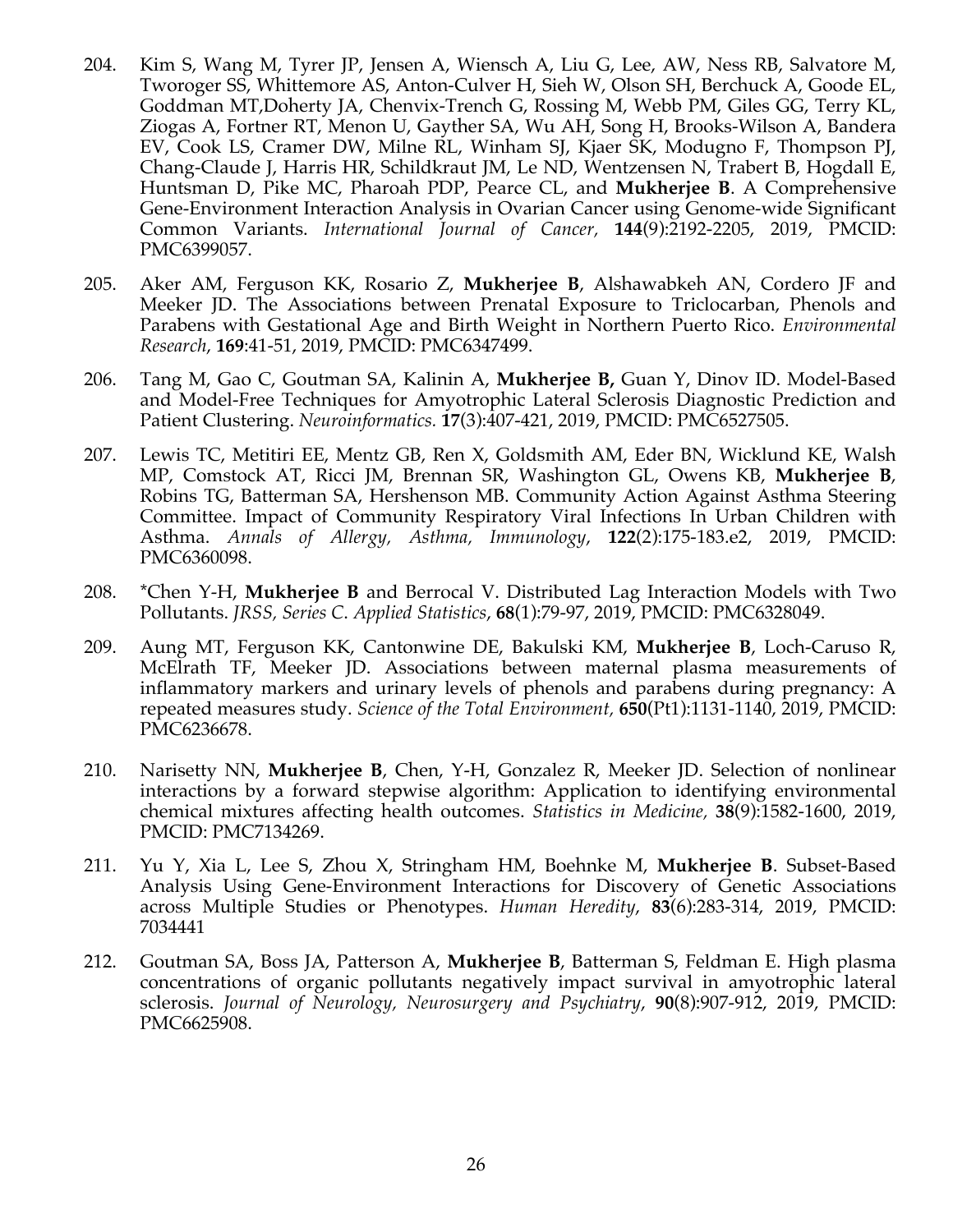- 213. Idos, GE, Kurian, AW, Ricker, C, Sturgeon, D, Culver JO, Kingham K, Kopf R, Chun N, Rowe-Teeter P, Lebensohn L, Levonian P, Lowstuter, K, Partynski K, Hong C, Mills, MA, Petrovchich I, Ma CS, Hartman AR, Allen B, Wenstrup, RJ, Lancaster JM, Brown KJ, Kidd J, Evans B, **Mukherjee B,** McDonnell, KJ, Ladabaum U, Ford JM, and Gruber SB. Multicenter Prospective Cohort Study of the Diagnostic Yield and Patient Experience of Multiplex Gene Panel Testing For Hereditary Cancer Risk. *JCO Precision Oncology*, **3**:PO.18.00217. 2019, PMCID: PMC8260917.
- 214. Mohan DR, Lerario AM, Else T, **Mukherjee B**, Almeida MQ, Vinco M, Rege J, Mariani BMP, Zerbini MCN, Mendonca BB, Latronico AC, Marie SKN, Rainey WE, Giordano TJ, Fragoso MCBV, Hammer GD. Targeted assessment of G0S2 methylation identifies a rapidly recurrent, routinely fatal molecular subtype of adrenocortical carcinoma*. Clinical Cancer Research,* **25**(11):3276-3288, 2019, PMCID: PMC7117545.
- 215. Brown KM, Diez-Roux AV, Smith JA, Needham BL, **Mukherjee B,** Ware EB, Liu Y, Cole SW, Seeman TE, Kardia SLR. Expression of socially sensitive genes: The multi-ethnic study of atherosclerosis. *PLoS One,* **14**(4):e0214061, 2019, PMCID: PMC6459532.
- 216. Aker AM, Ferguson KK, Rosario ZY, **Mukherjee B**, Alshawabkeh AN, Calafat AM, Cordero JF, Meeker JD. A repeated measures study of phenol, paraben and Triclocarban urinary biomarkers and circulating maternal hormones during gestation in the Puerto Rico PROTECT cohort. *Environmental Health*, **18**(1):28, 2019, PMCID: PMC6444601.
- 217. Wang X, **Mukherjee B**, Batterman S, Park S. Urinary Metals and Metal Mixtures in Midlife Women: The Study of Women's Health across the Nation (SWAN). *International journal of hygiene and environmental health,* **222**(5):778-789, 2019, PMCID: PMC6583796.
- 218. \*Gu T, **Mukherjee B**, Taylor JMG. Synthetic data method to incorporate external information into a current study. *The Canadian Journal of Statistics,* **47:**580–603, 2019, PMCID: PMC7410329.
- 219. Caram MEV, Ross R, Lin P, **Mukherjee B**. Factors Associated with Use of Sipuleucel-T to Treat Patients with Advanced Prostate Cancer. *JAMA Network Open,* **2**(4):e192589, 2019, PMCID: PMC6481456.
- 220. Park SK, Peng Q, Ding N, **Mukherjee B**, Harlow SD. Determinants of per- and polyfluoroalkyl substances (PFAS) in midlife women: Evidence of racial/ethnic and geographic differences in PFAS exposure. *Environmental Research*, **175:**186-199, 2019, PMCID: PMC6579633.
- 221. Alimujiang A, Wiensch A, Boss J, Fleischer NL, Mondul AM, McLean K, **Mukherjee B**, Pearce CL. Association Between Life Purpose and Mortality Among US Adults Older Than 50 Years. *JAMA Network Open,* **2**(5):e194270, 2019, PMCID: PMC6632139.
- 222. Fritsche LG, Beesley LJ, VandeHaar P, Peng RB, Salvatore M, Zawistowski M, Gagliano Taliun SA, Das S, LeFaive J, Kaleba EO, Klumpner TT, Moser SE, Blanc VM, Brummett CM, Kheterpal S, Abecasis GR, Gruber SB, **Mukherjee B**. Exploring various polygenic risk scores for skin cancer in the phenomes of the Michigan genomics initiative and the UK Biobank with a visual catalog: PRSWeb. *PloS Genetics*, **15**(6):e1008202, 2019, PMCID PMC6592565.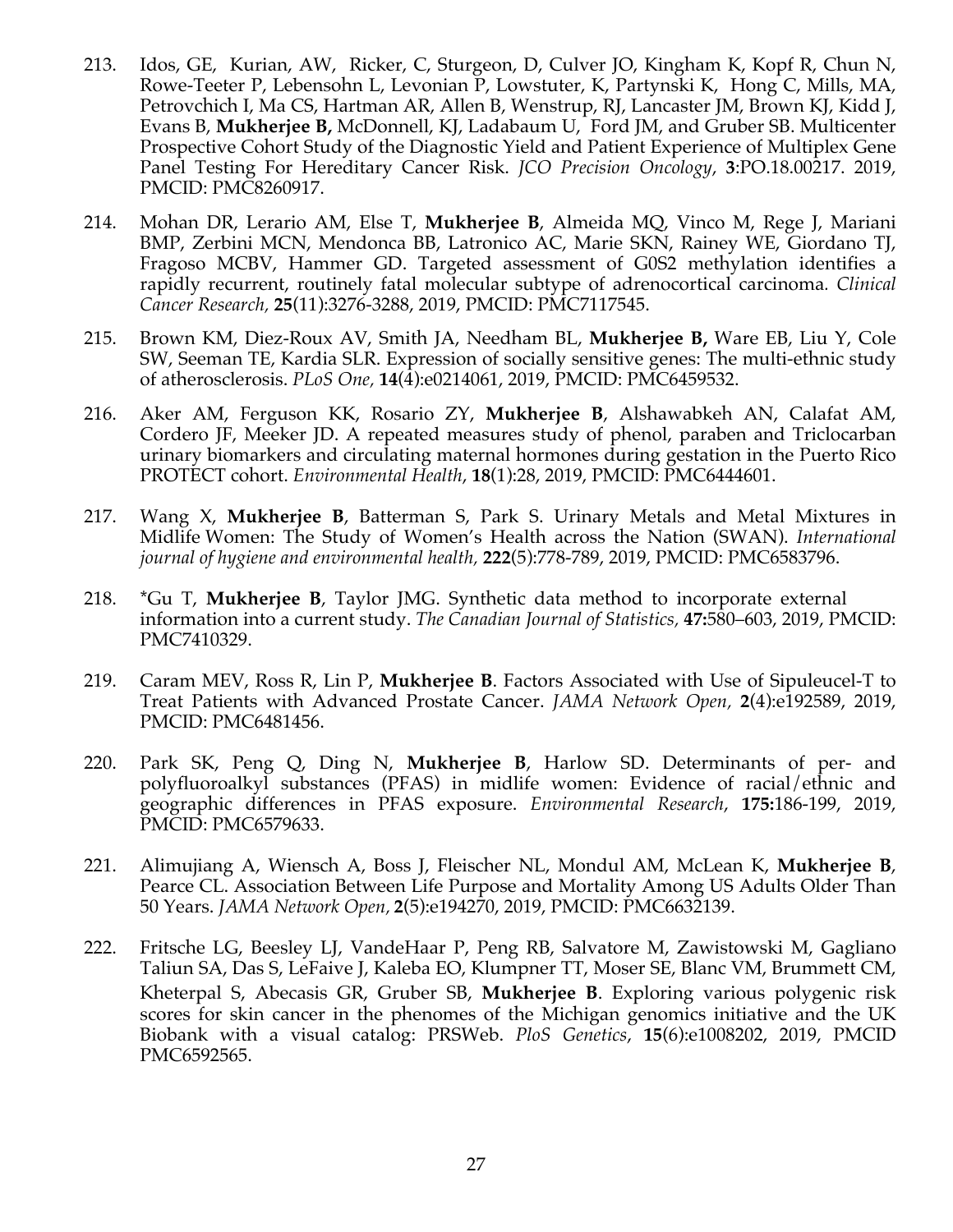- 223. Ferguson KK, Laz Z, Yu Y, **Mukherjee B**, McElrath TF, Meeker JD. Urinary concentrations of phenols in association with biomarkers of oxidative stress in pregnancy: Assessment of effects independent of phthalates. *Environment International*, **131**:104903, 2019, PMCID: PMC6728185.
- 224. Caram MEV, Wang S, Tsao P, Griggs JJ, Miller DC, Hollenbeck BK, Lin P, **Mukherjee B**. Patient and Provider Variables Associated with Variation in the Systemic Treatment of Advanced Prostate Cancer. *Urology Practice,* **6**(4):234-242, 2019, PMCID: PMC6605774.
- 225. \*Boss J, **Mukherjee B**, Ferguson KK, Aker A, Alshawabkeh AN, Cordero JF, Meeker JD, Kim S. Estimating outcome-exposure associations when exposure biomarker detection limits vary across batches. *Epidemiology*, **30**(5):746-755, 2019, PMCID: PMC6677587.
- 226. Laskaris Z, Milando C, Batterman S, **Mukherjee B**, Basu N, O'neill MS, Robins TG, Fobil JN. Derivation of Time-Activity Data Using Wearable Cameras and Measures of Personal Inhalation Exposure among Workers at an Informal Eletronic-Waste Recovery Site in Ghana. *Annals of work exposures and health*, **63**(8):829-841, 2019, PMCID: PMC6788341.
- 227. Hazzard VM, Bauer KW, **Mukherjee B**, Miller AL, Sonneville KR. Associations between childhood maltreatment latent classes and eating disorder symptoms in a nationally representative sample of young adults In the United States. *Child abuse & neglect,* **98**:104171, 2019, PMCID: PMC6885127.
- 228. Wang X, **Mukherjee B**, Park SK. Does Information on Blood Heavy Metals Improve Cardiovascular Mortality Prediction? *Journal of the American Heart Association*, **8(**21): e013571, 2019, PMCID: PMC6898859.
- 229. Aung M.T., Yu Y., Ferguson K.K., Cantonwine D.E., Zeng L., McElrath T.F., Pennathur S., **Mukherjee B**., Meeker J.D. Prediction and associations of preterm birth and its subtypes with eicosanoid enzymatic pathways and inflammatory markers. *Scientific Reports,* **9**(1): 17049, 2019, PMCID: PMC6863859.
- 230. Bi W, Zhao Z, Dey R, Fritsche L, **Mukherjee B**, Lee S. A Fast and Accurate Method for Genome-Wide Scale Phenome-Wide G×E Analysis and its Application to UK Biobank. *American Journal of Human Genetics*. **105**(6):1182-1192, 2019, PMCID: PMC6904814.
- 231. Elliott MR, Zhao Z, **Mukherjee B**, Kanaya A, Needham B. Methods to Account for Uncertainty in Latent Class Assignments when using Latent Classes as Predictors in Regression Models, with Application to Acculturation Strategy Measures. *Epidemiology.* **31**(2):194-204, 2019, PMCID: PMC7480960.
- 232. Beesley L, Salvatore M, Fritsche L, Pandit A, Rao A, Brummett C, Willer C, Lisabeth LD, **Mukherjee B**. The Emerging Landscape of Health Research Based on Biobanks Linked to Electronic Health Records: Existing Resources, Statistical Challenges, and Potential Opportunities. *Statistics in Medicine,* **39**(6):773-800*,* 2019, PMCID: PMC7983809.
- 233. Aung M, Meeker J, Boss J, Bakulski K, **Mukherjee B**, Cantonwine D, McElrath T, Ferguson K. Manganese Is Associated with Increased Plasma interleukin-1β During Pregnancy, Within a Mixtures Analysis Framework of Urinary Trace Metals. *Reproductive Toxicology*, **93**:43-53, 2019, PMCID: PMC7138746.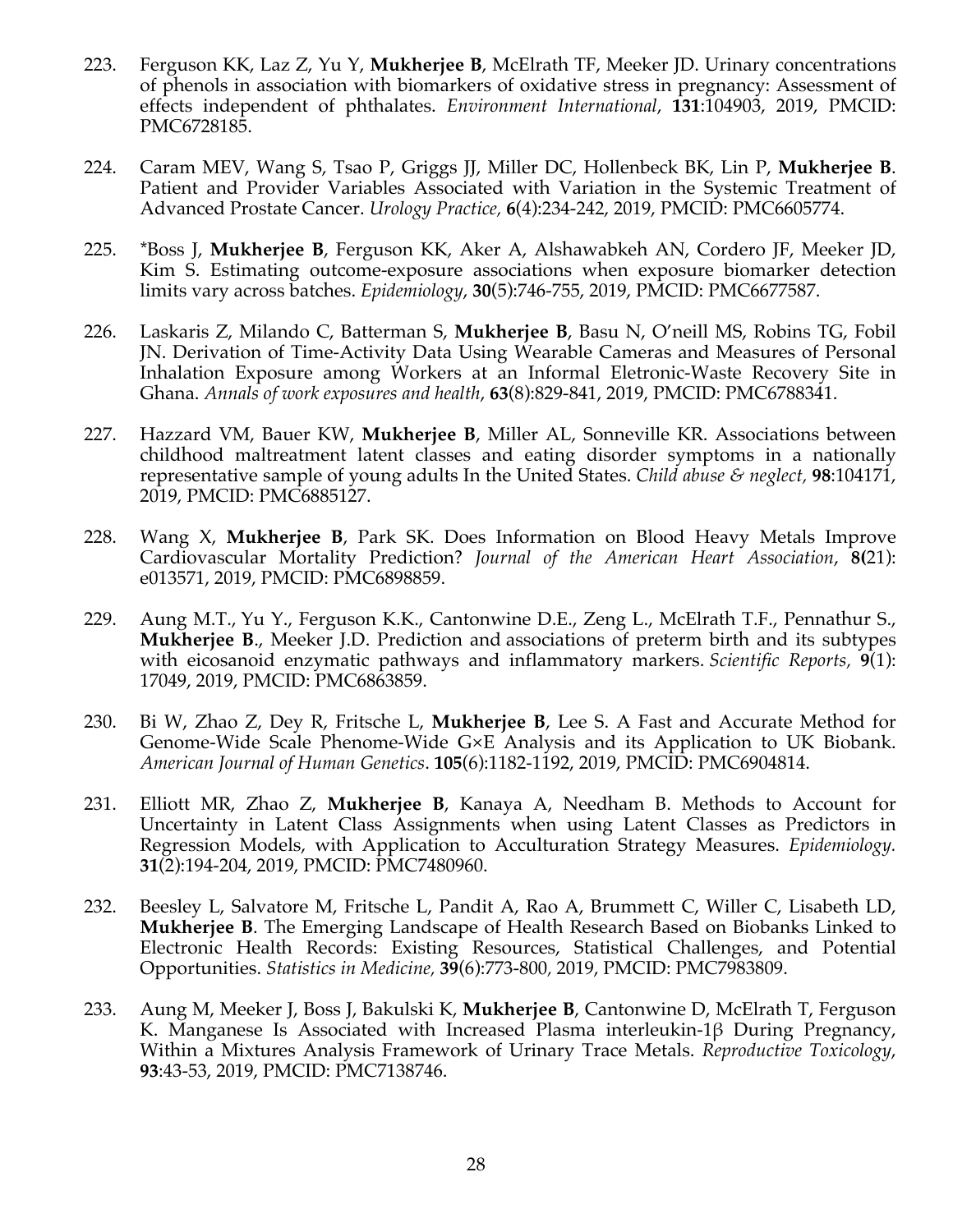- 234. Needham BL, Salerno , Roberts E, Boss J, Allgood KL, **Mukherjee B**. Do black/white differences in telomere length depend on socioeconomic status? *Biodemography and Social Biology* **65**(4):287-312, 2019, PMCID: PMC7703670.
- 235. Hazzard VM, Miller AL, Bauer KW, **Mukherjee B**, Sonneville KR. Mother-child and fatherchild connectedness in adolescence and disordered eating symptoms in young adulthood. *Journal of Adolescent Health*. **66**(3):366-371, 2020, PMCID: PMC70077817.
- 236. \*Song Y, Zhou X, Zhang M, Zhao W, Liu Y, Kardia SL, Diez-Roux AVR, Needham B, Smith J, **Mukherjee B**. Bayesian Shrinkage Estimation of High Dimensional Causal Mediation Effects in Omics Studies. *Biometrics*, **76**(3):700-710, 2020, PMCID: PMC7228845.
- 237. Aker A, McConnell R, Loch-Caruso R, Park S, **Mukherjee B**, Rosario Z, Velez-Vega C, Huerta-Montanez G, Alashawabkeh A, Cordero J, Meeker J. Interactions Between Chemicals and Non-Chemical Stressors: The Modifying Effect of Life Events on the Association Between Triclocarban, Phenols and Parabens with Gestational Length in Puerto Rican Cohort. *The Science of the Total Environment*, **708:**34719, 2020, PMCID: PMC6957748.
- 238. Ding N, Harlow SD, Batterman S, **Mukherjee B**, Park SK. Longitudinal Trends in Perfluoroalkyl and Polyfluoroalkyl Substances Among Multiethnic Midlife Women From 1999 to 2011: The Study of Women's Health Across the Nation. *Environment International*, **135**:105381, 2020, PMCID: PMC7374929.
- 239. Lee AW, Wu AH, Wiensch A, **Mukherjee B**, Terry KL, Harris HR, Carney ME, Jensen A, Cramer D, Berchuck A, Doherty JA, Modugno F, Goodman MT, Alimujiang A, Rossing MA, Cushing-Haugen KL, Bandera EV, Thompson PJ, Kjaer SK, Hogdall E, Webb PM, Huntsman DG, Moysich KB, Lurie G, Ness RB, Stram DO, Roman L, Pike MC, Pearce CL, Ovarian Cancer Association Consortium. Estrogen Plus Progestin Hormone Therapy and Ovarian Cancer: A Complicated Relationship Explored. *Epidemiology*, **31**(3):402-408, 2020, PMCID: PMC7584395.
- 240. Ashrap P, Watkins DJ, **Mukherjee B**, Boss J, Richards MJ, Rosario Z, Velez-Vega CM, Alshawabkeh A, Cordero JF, Meeker JD. Predictors of Urinary and Blood Metal(loid) Concentrations Among Pregnant Women in Northern Puerto Rico. *Environmental research,*  **183**:1097178, 2020, PMCID: PMC7167342.
- 241. Zhang M, Yu Y, Wang S, Salvatore M, Fritsche L, He Z, **Mukherjee B**. Interaction Analysis Under Misspecification of Main Effects: Some Common Mistakes and Simple Solutions. *Statistics in Medicine*, **39**(11):1675-1694, 2020, PMID: 32101638.
- 242. Zhang H, **Mukherjee B**, Arthur V, Hu G, Hochner H, Chen J. An Efficient and Computationally Robust Statistical Method for Analyzing Case-Control Mother-Offspring Pair Genetic Association Studies. *Annals of Applied Statistics*, **14**(2):560-584, 2020.
- 243. Kim SS, Meeker JD, Aung MT, Yu Y, **Mukherjee B**, Cantonwine DE, McElrath TF Ferguson KK. Urinary trace metals in association with fetal ultrasound measures during pregnancy, *Environmental Epidemiology*, (2).pii e075, 2020, PMCID: PMC7083213.
- 244. Beesley LJ, Fritsche LG, **Mukherjee B**. An analytic framework for exploring sampling and observation process biases in genome and phenome-wide association studies using electronic health records. *Statistics in Medicine*, **39**(14):1965-1979, 2020 PMID: 32198773.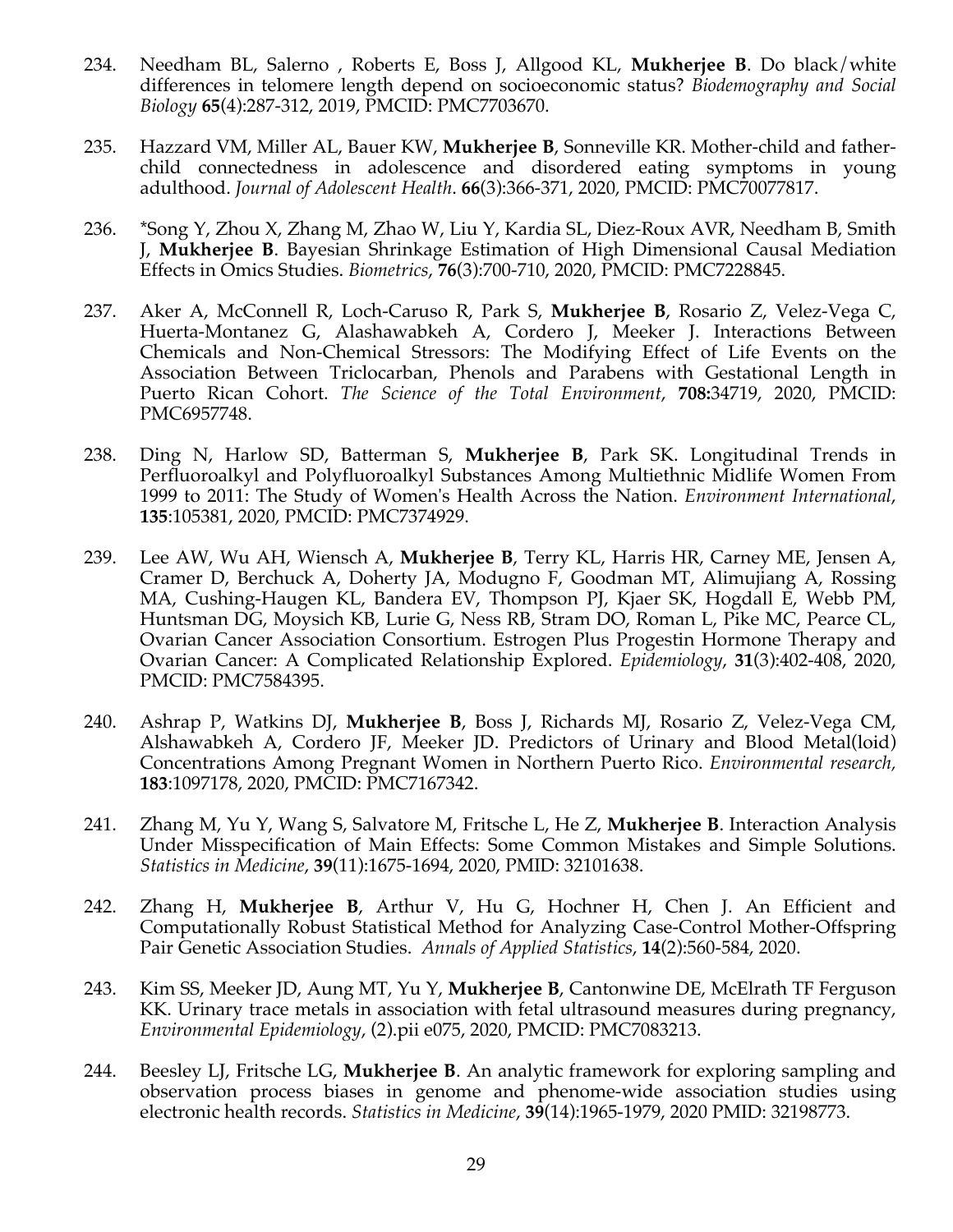- 245. Brown KM, Diez-Roux AV, Smith JA, Needham BL, **Mukherjee B,** Ware EB, Liu Y, Cole SW, Seeman TE, Kardia SLR. Social regulation of inflammation related gene expression in the multi-ethnic study of atherosclerosis, *Psychoneuroendocrinology*, **117**:104654, 2020, PMCID: PMC7685527.
- 246. Ray D, Salvatore M, Bhattacharyya R, Wang L, Du J, Mohammed S, Purkayastha S, Halder A, Rix A, Barker D, Kleinsasser M, Zhou Y, Bose D, Song P, Banerjee M, Baladandayuthapani V, Ghosh P, **Mukherjee B**. Predictions, Role of Interventions and Effects of a Historic National Lockdown in India's Response to the COVID-19 Pandemic: Data Science Call to Arms, *Harvard Data Science Review*, (Suppl1):10.1162 /99608f92.60e08ed5. 2020, PMCID: PMC7326342.
- 247. Brieger KK, Peterson S, Lee AW, **Mukherjee B**, Bakulski KM, Alimujiang A, Anton-Culver H, Anglesio MS, Bandera EV, Berchuck A, Bowtell DDL, Chenevix-Trench G, Cho KR, Cramer DW, DeFazio A, Doherty JA, Fortner RT, Garsed DW, Gayther SA, Gentry-Maharaj A, Goode EL, Goodman MT, Harris HR, Høgdall E, Huntsman DG, Shen H, Jensen A, Johnatty SE, Jordan SJ, Kjaer SK, Kupryjanczyk J, Lambrechts D, McLean K, Menon U, Modugno F, Moysich K, Ness R, Ramus SJ, Richardson J, Risch H, Rossing MA, Trabert B, Wentzensen N, Ziogas A, Terry KL, Wu AH, Hanley GE, Pharoah P, Webb PM, Pike MC, Pearce CL; Ovarian Cancer Association Consortium. Menopausal hormone therapy prior to the diagnosis of ovarian cancer is associated with improved survival, *Gynecologic Oncology*, **158**(3):702-709, 2020, PMCID: PMC7487048.
- 248. Filigrana P, Milando C, Batterman S, Lebvy JI, **Mukherjee B**, Adar S. Spatiotemporal variations in traffic activity and their influence on air pollution levels in communities near highways. *Atmospheric Environment*, **242**:117758., 2020.
- 249. Purkayastha S, Salvatore M, **Mukherjee B**. Are women leaders significantly better at controlling the contagion during the Covid-19 pandemic? *Journal of Health and Social Sciences*, **5**(2):231-240, 2020, PMCID: PMC7457824.
- 250. Wang X, Karvonen-Gutierrez CA, Herman WH, **Mukherjee B**, Harlow SD, Park SK. Urinary metals and incident diabetes in midlife women: Study of Women's Health Across the Nation (SWAN). *BMJ Open Diabetes Research & Care*, **8**(1):e001233, 2020, PMCID: PMC7398092.
- 251. Lee AW, Rosenzweig S, Wiensch A, The Australian Ovarian Cancer Study Group, Ramus SJ, Menon U, Gentry-Maharjaj A, Ziogas A, Anton-Culver H, Whittemore A, Sieh W, Rothstein JH, McGuire V, Wentzensen N, Bandera EV, Qin B, Terry KL, Cramer DW, Titus L, Schildkraut JM, Berchuck A, Goode EL, Kjaer SK, Jensen A, Jordan SJ, Ness RB, Modugno F, Moysich K, Thompson PJ, Goodman MT, Carney ME, Chang-Claude J, Rossing MA, Harris HR, Doherty JA, Risch HA, Khoja L, Alimujiang A, Phung MT, Brieger K, **Mukherjee B,** Pharoah PD, Wu AH, Pike, MC, Webb PM, Pearce CL. Expanding our understanding of ovarian cancer risk the role of incomplete pregnancies. *Journal of the National Cancer Institute,* **113**(3):301-308, 2020. PMCID: PMC7936053.
- 252. Okita Y, Koi M, Takeda K, Ross R, **Mukherjee B**, Koeppe E, Stoffel EM, Galanko JA, McCoy AN, Keku TO, Okugawa Y, Kitajima T, Toiyama Y, Martens E, Carethers J. Fusobacterium nucleatum infection correlates with two types of microsatellite alterations in colorectal cancer and triggers DNA damage. *Gut Pathogens*, **12**:(46), eCollection, 2020, PMCID: PMC7526104.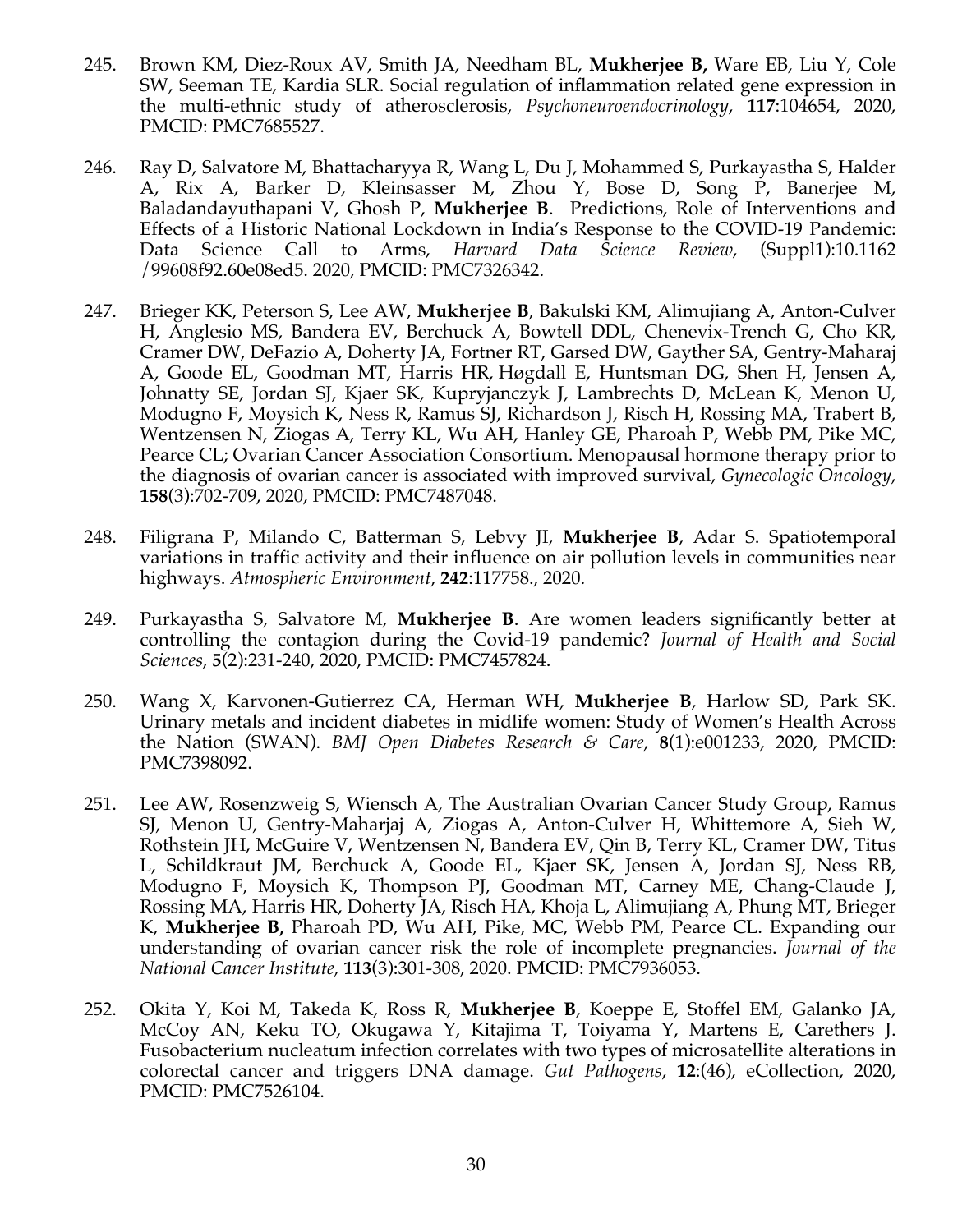- 253. Fritsche LG, Patil S, Beesley LJ, VandeHaar P, Salvatore M, Ma Y, Peng RB, Taliun D, Zhou X, **Mukherjee B.** Cancer PRSweb: An Online Repository with Polygenic Risk Scores for Major Cancer Traits and Their Evaluation in Two Independent Biobanks. *The American Journal of Human Genetics,* **107**(5):815-836, 2020, PMCID: PMC7675001.
- 254. Gu T, Mack JA, Salvatore M, Sankar SP, Valley TS, Singh K, Nallamothu, BK Kheterpal, S, Lisabeth, L, Fritsche LG, **Mukherjee B**. Characteristics Associated With Racial/Ethnic Disparities in COVID-19 Outcomes in an Academic Health Care System. *JAMA Network Open*, **3**(10):e2025197, 2020, PMCID: PMC7578774.
- 255. Wang X, **Mukherjee B**, Karvonen-Gutierrez CA, Herman WH, Batterman S, Harlow SD, Park SK. Urinary metal mixtures and longitudinal changes in glucose homeostasis: The Study of Women's Health Across the Nation (SWAN). *Environment International*, **45**:106109, 2020, PMCID: PMC7577932.
- 256. Aung MT, Song Y, Ferguson KK, Cantonwine DE, Zeng L, McElrath TF, Pennathur S, Meeker JD, **Mukherjee B**. Application of an analytical framework for multivariate mediation analysis of environmental data. *Nature Communications*, **11**(1):5624, 2020, PMCID: PMC7648785.
- 257. Bi W, Fritsche, LG, **Mukherjee B**, Kim S, Lee S. A Fast and Accurate Method for Genome-Wide Time-to-Event Data Analysis and Its Application to UK Biobank. *American Journal of Human Genetics*, **107**(2):222-233, 2020, PMCID: PMC7413891.
- 258. Ashrap P, Watkins DJ, **Mukherjee B**, Boss J, Richards MJ, Rosario Z, Vélez-Vega CM, Alshawabkeh A, Cordero JF, Meeker JD. Maternal blood metal and metalloid concentrations in association with birth outcomes in Northern Puerto Rico. *Environmental International*, **138**:105606. 2020, PMCID: PMC7198231.
- 259. Beesley LJ, **Mukherjee B**. Statistical inference for association studies using electronic health records: handling both selection bias and outcome misclassification. *Biometrics*, 1-20, 2020, doi: 10.1111/biom.13400, PMID: 33179768.
- 260. Salvatore M, Beesley LJ, Fritsche LG, Hanauer D, Shi X, Mondul AM, Pearce CL, **Mukherjee B**. Phenotype risk scores (PheRS) for pancreatic cancer using time-stamped electronic health record data: Discovery and validation in two large biobanks. *Journal of Biomedical Informatics.* **113**:103652, 2020, PMCID: PMC7855433.
- 261. Ding N, Harlow SD, Randolph JF, Calafat AM, **Mukherjee B**, Batterman S, Gold EB, Park SK. Associations of Perfluoroalkyl Substances with Incident Natural Menopause: The Study of Women's Health Across the Nation. *Journal of Clinical Endocrinology and Metabolism*, **105**(9):e3169-e3182, 2020, PMCID: PMC7418447.
- 262. Salvatore M, Basu D, Ray D, Kleinsasser M, Purkayastha S, Bhattacharyya R, **Mukherjee B**. Comprehensive public health evaluation of lockdown as a non-pharmaceutical intervention on COVID-19 spread in India: national trends masking state-level variations. *BMJ Open*, 2020, **10**(12):e041778, PMCID: PMC7733201.
- 263. Subbaraman R, Ganapathi L, **Mukherjee B**, Bloom DE, Solomon SS. Humane shelter at home: a call to reimagine a core pandemic intervention. *BMJ Global Health*, 2021, **6**(8):e006614. PMCID: PMC8349640.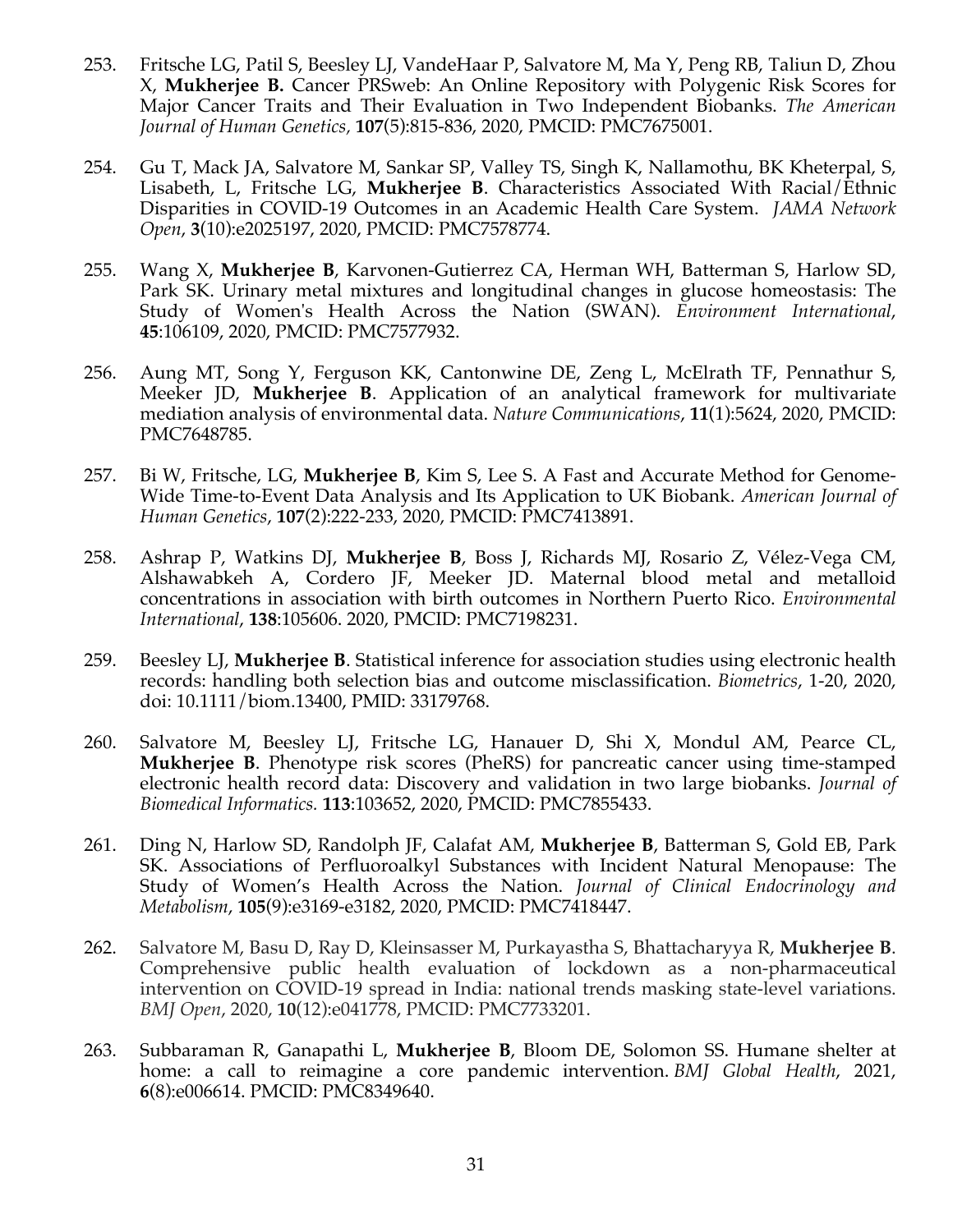- 264. Yu Y, Zhang M, Shi X, Caram M.E.V, Little R. J. A, **Mukherjee B**. A comparison of parametric propensity score-based methods for causal inference with multiple treatments and a binary outcome. *Statistics in Medicine*, **40**(7):1653-1677, 2021, PMID: 33462862.
- 265. Ross RD, Shi X, Caram MEV, Tsao P, Lin P, Bohnert A, Zhang M, **Mukherjee B**. Veridical causal inference using propensity score methods for comparative effectiveness research with medical claims. *Health Services and Outcomes Research Methodology,* **21**(2):206-228, 2021, PMCID: PMC8142944.
- 266. Wang X, Karvonen-Gutierrez CA, **Mukherjee B**, Herman WH, Park SK. Urinary metals and adipokines in midlife women: The Study of Women's Health Across the nation (SWAN). *Environmental Research*, **196**:110426, 2021, PMCID: PMC8093324.
- 267. Salerno S, Zhao Z, Sankar SP, Salvatore M, Gu T, Fritsche LG, Lisabeth LD, Valley TS, **Mukherjee B**. Patterns of repeated diagnostic testing for COVID-19 in relation to patient characteristics and outcomes. *Journal of Internal Medicine,* **289**(5):726-737, 2021, PMCID: PMC7753604.
- 268. Wu KH, Hornsby WE, Klunder B, Krause A, Driscoll A, Kulka J, Bickett-Hickok R, Fellows A, Graham S, Kaleba EO, Hayek SS, Shi X, Sutton NR, Douville N, **Mukherjee B**, Jamerson K, Brummett CM, Willer CJ. Exposure and risk factors for COVID-19 and the impact of staying home on Michigan residents. *PLoS One,* 2021, **16**(2):e0246447, PMCID: PMC7870003.
- 269. Ashrap P, Aker A, Watkins DJ, **Mukherjee B,** Rosario-Pabón Z, Vélez-Vega CM, Alshawabkeh A, Cordero JF, Meeker JD. Psychosocial status modifies the effect of maternal blood metal and metalloid concentrations on birth outcomes. *Environment International,* 2021, **149:**106418, PMCID: PMC7897320.
- 270. Laskaris Z, Batterman SA, Arko-Mensah J, **Mukherjee B,** Fobil JN, O'Neill MS, Robins TG. Opportunities and challenges in reducing personal inhalation exposure to air pollution among electronic waste recovery workers in Ghana. *American Journal of Industrial Medicine*, **64(**5):381-397,2021, PMCID: PMC8046737.
- 271. Phung MT, Lee AW, Wu AH, Berchuck A, Cho KR, Cramer DW, Doherty JA, Goodman MT, Hanley GE, Harris HR, McLean K, Modugno F, Moysich KB, **Mukherjee B**, Schildkraut JM, Terry KL, Titus L, Jordan SJ, Webb PM, Pike MC, Pearce CL. Depotmedroxyprogesterone acetate use is associated with decreased risk of ovarian cancer: the mounting evidence of a protective role of progestins. *Cancer Epidemiology Biomarkers & Prevention*, **30**(5):927-935, 2021, PMID: 33619020.
- 272. Chen Z, Boehnke M, Wen X, **Mukherjee B.** Revisiting the genome-wide significance threshold for common variant GWAS. *G3 Genes|Genomes|Genetics*, 2021, **11**(2):jkaa056, PMCID: PMC8022962.
- 273. Abraham HG, Xia Y, **Mukherjee B**. Merajver SD. Incidence and survival of inflammatory breast cancer between 1973 and 2015 in the SEER database. *Breast Cancer Research Treatment*, **185**(1):229-238*,* 2021, PMID: 33033965.
- 274. Aung MT, Yu Y, Ferguson KK, Cantonwine DE, Zeng L, McElrath TF, Pennathur S, **Mukherjee B**, Meeker JD. Cross-Sectional Estimation of Endogenous Biomarker Associations with Prenatal Phenols, Phthalates, Metals, and Polycyclic Aromatic Hydrocarbons in Single-Pollutant and Mixtures Analysis Approaches. *Environmental Health Perspectives*. 2021, **129**(3):37007, PMCID: PMC7990518.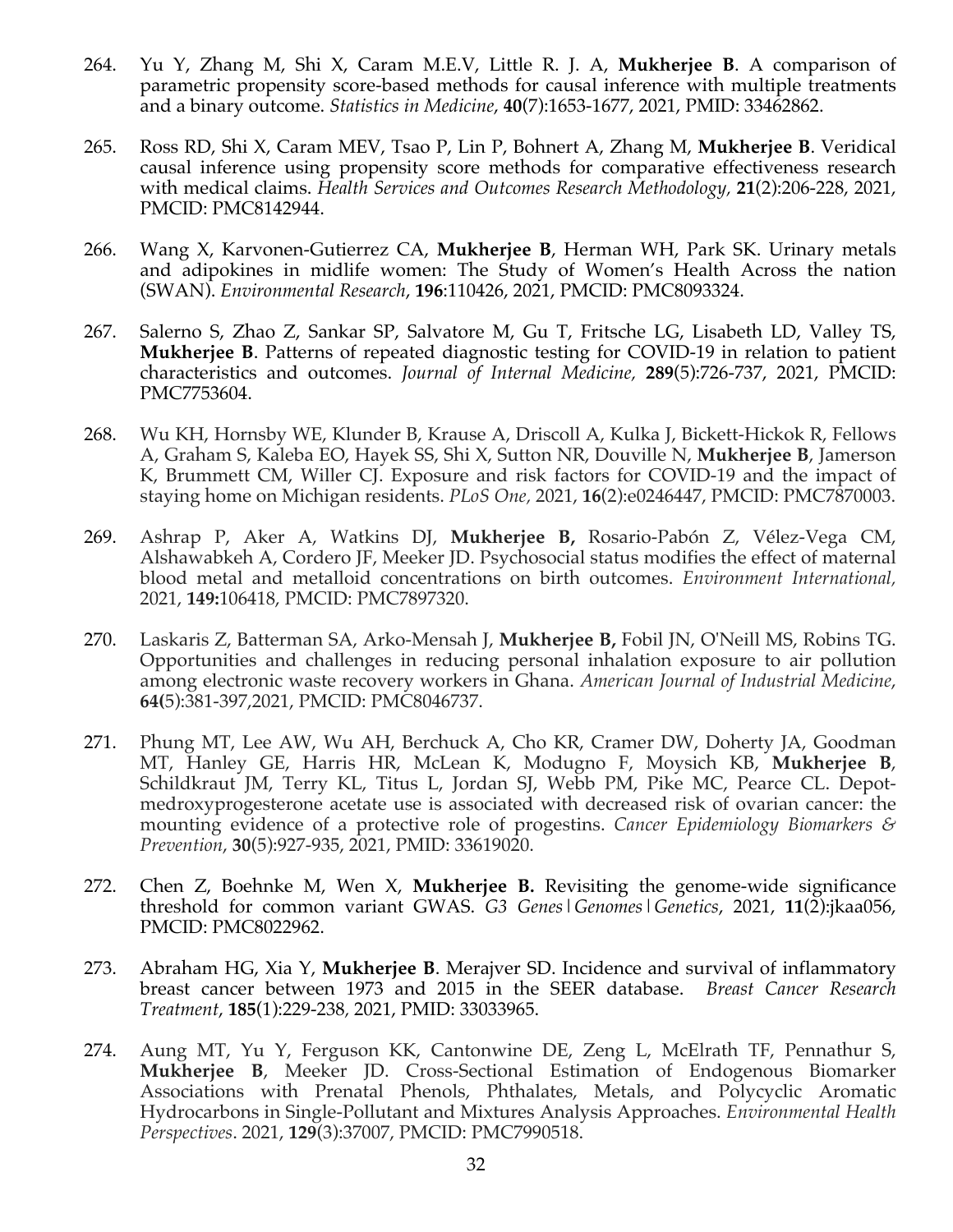- 275. Salvatore M, Gu T, Mack JA, Sankar SP, Patil S, Valley TS, Singh K, Nallamothu BK, Kheterpal S, Lisabeth L, Fritsche LG, **Mukherjee B**. A Phenome-Wide Association Study (PheWAS) of COVID-19 Outcomes by Race Using the Electronic Health Records Data in Michigan Medicine. *Journal of Clinical Medicine*, 2021, **10**(7):1351, PMCID: PMC8037108.
- 276. Aung MT, M Bakulski K, Feinberg JI, F Dou J, D Meeker J, **Mukherjee B**, Loch-Caruso R, Ladd-Acosta C, Volk HE, Croen LA, Hertz-Picciotto I, Newschaffer CJ, Fallin MD. Maternal blood metal concentrations and whole blood DNA methylation during pregnancy in the Early Autism Risk Longitudinal Investigation (EARLI). *Epigenetics.* 2021, 1-16. PMID: 33794742.
- 277. Cikuru J, Bitenga A, Bazilashe J, Balegamire M, Salama PM, Hood MM, **Mukherjee B**, Mukwege A, Harlow SD. Impact of the Healing in Harmony program on women's mental health in a rural area in South Kivu province, Democratic Republic of Congo. *Global Mental Health*, 2021, **8**: e13. PMCID: PMC8127635.
- 278. Cathey AL, Eaton JL, Ashrap P, Watkins DJ, Rosario ZY, Vélez Vega C, Alshawabkeh AN, Cordero JF, **Mukherjee B**, Meeker JD. Individual and joint effects of phthalate metabolites on biomarkers of oxidative stress among pregnant women in Puerto Rico. *Environment International,* 2021, **154**:106565, PMID: 33882432.
- 279. Bhattacharyya R, Kundu R, Bhaduri R, Ray D, Beesley LJ, Salvatore M, **Mukherjee B**. Incorporating false negative tests in epidemiological models for SARS-CoV-2 transmission and reconciling with seroprevalence estimates. *Scientific Reports*, 2021, **11**(1):9748, PMCID: PMC8105357.
- 280. Aung MT, Ashrap P, Watkins DJ, **Mukherjee B**, Rosario Z, Vélez-Vega CM, Alshawabkeh AN, Cordero JF, Meeker JD. Maternal lipidomic signatures in relation to spontaneous preterm birth and large-for-gestational age neonates. *Scientific Reports*, 2021, **11**(1):8115. PMCID: PMC8046995.
- 281. Bi W, Zhou W, Dey R, **Mukherjee B**, Sampson JN, Lee S. Efficient mixed model approach for large-scale genome-wide association studies of ordinal categorical phenotypes. *The American Journal* of *Human Genetics*, 2021, **108**(5):825-839, PMCID: PMC8206161.
- 282. Kuppalli K, Gala P, Cherabuddi K, Kalantri SP, Mohanan M, **Mukherjee B**, Pinto L, Prakash M, Pramesh CS, Rathi S, Pai NP, Yamey G Pai M. India's COVID-19 crisis: a call for international action. *Lancet*, 2021, **397**(10290):2132-2135, PMCID: PMC8120195.
- 283. Purkayastha S, Bhattacharyya R, Bhaduri R, Kundu R, Gu X, Salvatore M, Ray D, Mishra S, **Mukherjee B**. A comparison of five epidemiological models for transmission of SARS-CoV-2 in India. *BMC Infectious Diseases*, 2021, **21**(1):533, PMCID: PMC81811542.
- 284. Ashrap P, Watkins DJ, **Mukherjee B**, Rosario-Pabón Z, Vélez-Vega CM, Alshawabkeh A, Cordero JF, Meeker JD. Performance of urine, blood, and integrated metal biomarkers in relation to birth outcomes in a mixture setting. *Environmental Research*, 2021, **200**:111435. PMCID: PMC8403638.
- 285. Babu GR, Ray D, Bhaduri R, Halder A, Kundu R, Menon GI, **Mukherjee B.** COVID-19 Pandemic in India: Through the Lens of Modeling. *Global Health: Science and Practice*, 2021, **9**(2):200-228, PMCID: PMC8324184.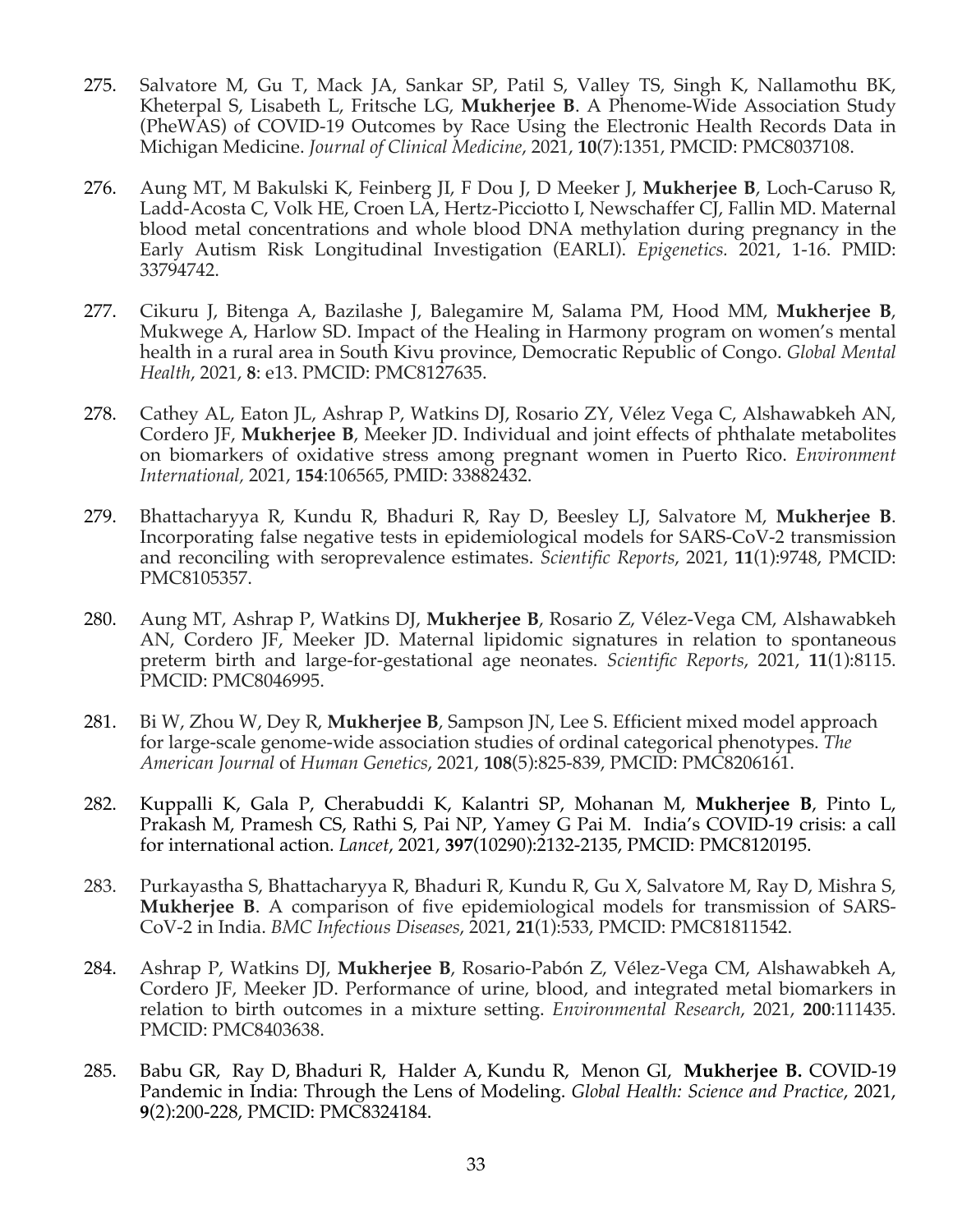- 286. Ding N, Karvonen-Gutierrez CA, Herman WH, Calafat AM, **Mukherjee B**, Park SK. Associations of perfluoroalkyl and polyfluoroalkyl substances (PFAS) and PFAS mixtures with adipokines in midlife women. *International Journal of Hygiene and Environmental Health,* 2021, **235**:113777, PMCID: PMC8207532.
- 287. Harlow SD, Hood MM, Ding N, **Mukherjee B**. Calafat AM, Randolph JF, Gold EB, Park SK. Per- and Polyfluoroalkyl Substances and Hormone Levels during the Menopausal Transition. *The Journal of Clinical Endocrinology and Metabolism*, 2021, **106**(11): e4427-e4437. PMCID: PMC8677593.
- 288. Wang X, Karvonen-Gutierrez CA, Herman WH, **Mukherjee B**. Harlow SD, Park SK. Urinary Heavy Metals and Longitudinal Changes in Blood Pressure in Midlife Women: The Study of Women's Health Across the Nation. *Hypertension.* 2021 **78**(2):543-551, PMCID: PMC8266752.
- 289. Purkayastha S, Kundu R, Bhaduri R, Barker D, Kleinsasser M, Ray D, **Mukherjee B.** Estimating the wave 1 and wave 2 infection fatality rates from SARS-CoV-2 in India. *BMC Research Notes*, 2021. **14**(1):262, PMCID: PMC8264482.
- 290. Ding N, Karvonen-Gutierrez CA, Herman WH, Calafat AM, **Mukherjee B**. Park SK. Perfluoroalkyl and polyfluoroalkyl substances and body size and composition trajectories in midlife women: the study of women's health across the nation 1999-2018. *International Journal of Obesity*, 2021, **45(**9):1937-1948, PMCID: PMC8384652.
- 291. Fritsche LG, Ma Y, Zhang D, Salvatore M, Lee S, Zhou X, **Mukherjee B**. On Cross-ancestry Cancer Polygenic Risk Scores. *PLoS Genetics*, 2021, **17**(9): e10096790, PMCID: PMC8445431.
- 292. Zimmermann L, Salvatore M, Babu GR, **Mukherjee B.** Estimating COVID-19 related mortality in India: An epidemiological challenge with insufficient data. *American Journal of Public Health*, **111**(S2):S59-S62, PMCID: PMC8495647.
- 293. Yu Y, Gu T, Valley TS, **Mukherjee B**, Fritsche LG. Changes in COVID-19-related outcomes, potential risk factors and disparities over time. *Epidemiology and Infection,* 2021, **149**:E192. doi:10.1017/S0950268821001898.
- 294. Boss J, Rix A, Chen YH, Narisetty NN, Wu Z, Ferguson KK, McElrath TF, Meeker JD, **Mukherjee B**. A hierarchical integrative group least absolute shrinkage and selection operator for analyzing environmental mixtures. *Environmetrics*, 2021, **32**(8):e2698, PMCID: PMC8664243.
- 295. Gu T, Taylor JMG, **Mukherjee B.** A meta-inference framework to integrate multiple external models into a current study. *Biostatistics*, 2021, kxab017, doi: 10.1093/biostatistics /kxab017. PMID: 34269371.
- 296. Gu X, **Mukherjee B** Das S, Datta J. "COVID-19 prediction in South Africa: Estimating the unascertained cases – the hidden part of the epidemiological iceberg." *Journal Statistical Research*, 2021, **55**(1): 267-291.
- 297. Wang X, Ding N, Harlow SD, Randolph JF, **Mukherjee B**, Gold EB, Park SK. Urinary metals and metal mixtures and timing of natural menopause in midlife women: The Study of Women's Health Across the Nation. *Environmental International*, 2021, **157:**106781, PMCID: PMC8490279.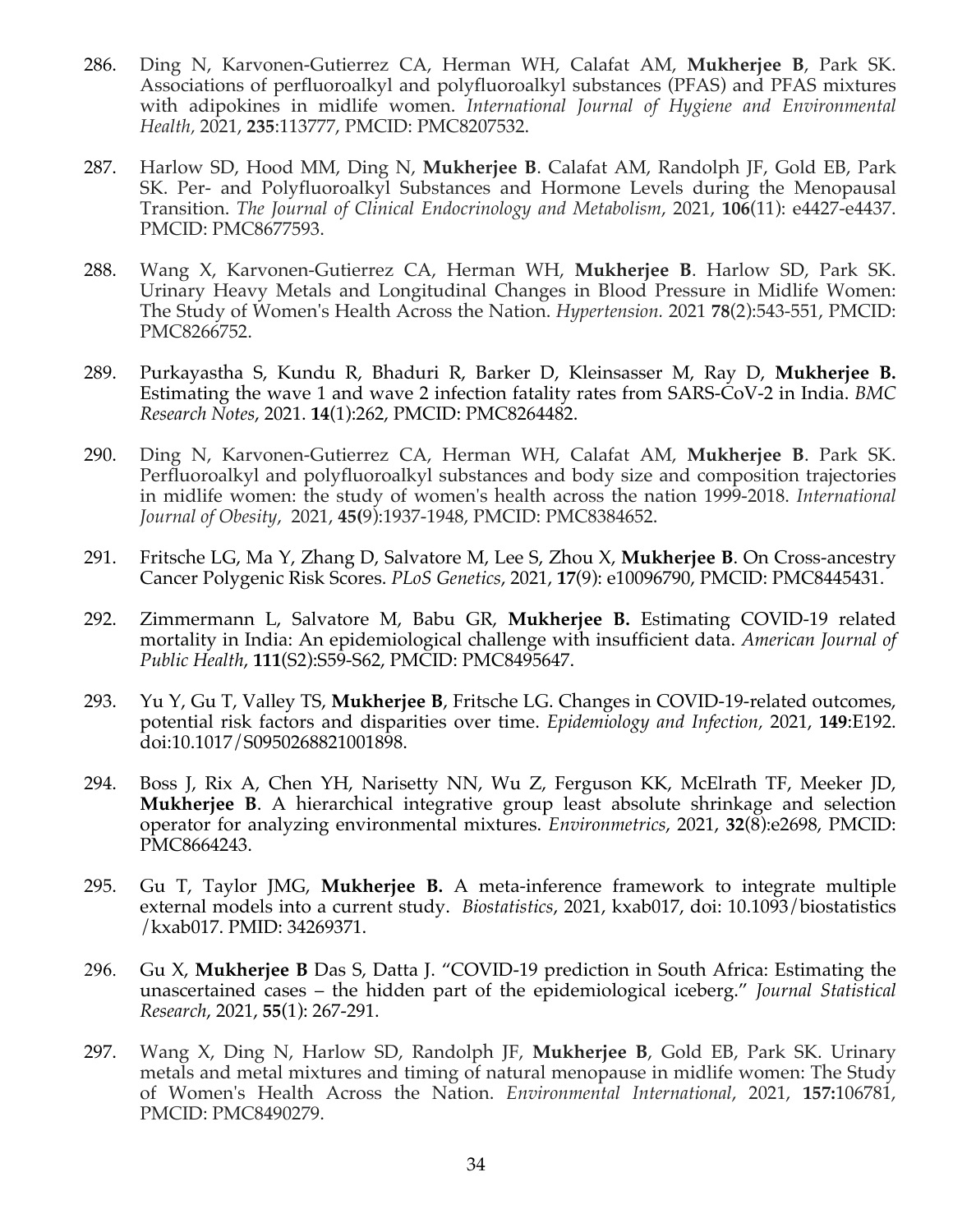- 298. Song Y, Zhou X, Kang J, Aunt MT, Zhang M, Zhao W, Needham BL, Kardia SLR, Liu Yongmei, Meeker JD, Smith JA, **Mukherjee B**. Bayesian hierarchical models for highdimensional mediation analysis with coordinated selection of correlated mediators. *Statistics in Medicine*, 2021, **40**(27):6038-6056, PMID: 34404112.
- 299. Song Y, Zhou X, Kang J, Aung MT, Zhang M, Zhao W, Needham BL, Kardia SL, Liu Y, Meeker JD, Smith JA, **Mukherjee B**. Bayesian Sparse Mediation Analysis with Targeted Penalization of Natural Indirect Effects. *Journal of the Royal Statistical Society: Applied Statistics Series C*, 2021, **70(**5): 1391-1412, PMCID: PMC8653861.
- 300. Cathey AL, Watkins DJ, Rosario ZY, Vega CMV, **Mukherjee B,** O'Neill MS, Loch-Caruso R, Alshawabkeh AN, Cordero JF, Meeker JD. Gestational Hormone Concentrations Are Associated With Timing of Delivery in a Fetal Sex-Dependent Manner. *Front Endocrinol* (Lausanne). 2021, **12**:742145, PMCID: PMC8479114.
- 301. Zhao Z, Salerno S, Shi X, Lee S, **Mukherjee B**, Fritsche LG. Understanding the Patterns of Serological Testing for COVID-19 Pre- and Post-Vaccination Rollout in Michigan. *Journal of Clinical Medicine*. 2021; **10**(19):4341, PMCID: PMC8509702.
- 302. Lee S, Karvonen-Gutierrez C, **Mukherjee B,** Herman W, Harlow S, Park SK. Urinary concentrations of phenols and parabens and incident diabetes in midlife women. The Study of Women's Health Across the Nation. *Environmental Epidemiology*, 2021, 5(5): e171, PMCID: PMC8683147.
- 303. Brieger KK, Phung MT, **Mukherjee B**, Bakulski KM, Anton-Culver H, Bandera EV, Bowtell DDL, Cramer DW, DeFazio A, Doherty JA, Fereday S, Fortner RT, Gentry-Maharaj A, Goode EL, Goodman MT, Harris HR, Matsuo K, Menon U, Modugno F, Moysich KB, Qin B, Ramus SJ, Risch HA, Rossing MA, Schildkraut JM, Trabert B, Vierkant RA, Winham SJ, Wentzensen N, Wu AH, Ziogas A, Khoja L, Cho KR, McLean K, Richardson J, Grout B, Chase A, McKinnon Deurloo C, Odunsi K, Nelson BH, Brenton JD, Terry KL, Pharaoh PD, Berchuck A, Hanley GE, Webb PM, Pike MC, Pearce CL. High pre-diagnosis inflammationrelated risk score associated with decreased ovarian cancer survival. *Cancer Epidemiology Biomarkers & Prevention*, 2021, doi: 10.1158/1055-9965.EPI-21-0977. Epub ahead of print. PMID: 34789471.
- 304. Zimmerman L, Bhattacharyya S, Purkayastha S, Kundu R, Bhaduri R, Ghosh P, **Mukherjee B**. SARS-CoV-2 Infection Fatality Rates in India: Systematic Review, Meta-analysis and Model-based Estimation. *Studies in Microeconomics*, 2021, doi: 10.1177/23210222211054324 9(2): 137-179.
- 305. Datta J, **Mukherjee B**. Discussion on "Regression Models for Understanding COVID-19 Epidemic Dynamics with Incomplete Data." *Journal of the American Statistical Association*. 2021, **116**(536):1583-1586.
- 306. Filigrana P, Milando C, Batterman S, Levy J, **Mukherjee B**, Pedde M, Szpiro A, Adar D. S. Exposure to Primary Air Pollutants Generated by Highway Traffic and the Risk of Daily Mortality in Near Road Communities: A Case-Crossover Study. *American Journal of Epidemiology*, 2022, **19**(1):63-74, PMID: 34347034.
- 307. Du J, J Beesley L, Lee S, Zhou X, Dempsey W, **Mukherjee B**. Optimal diagnostic test allocation strategy during the COVID-19 pandemic and beyond. *Statistics in Medicine.* 2022, **41**(2):310-327, PMCID: PMC8661762.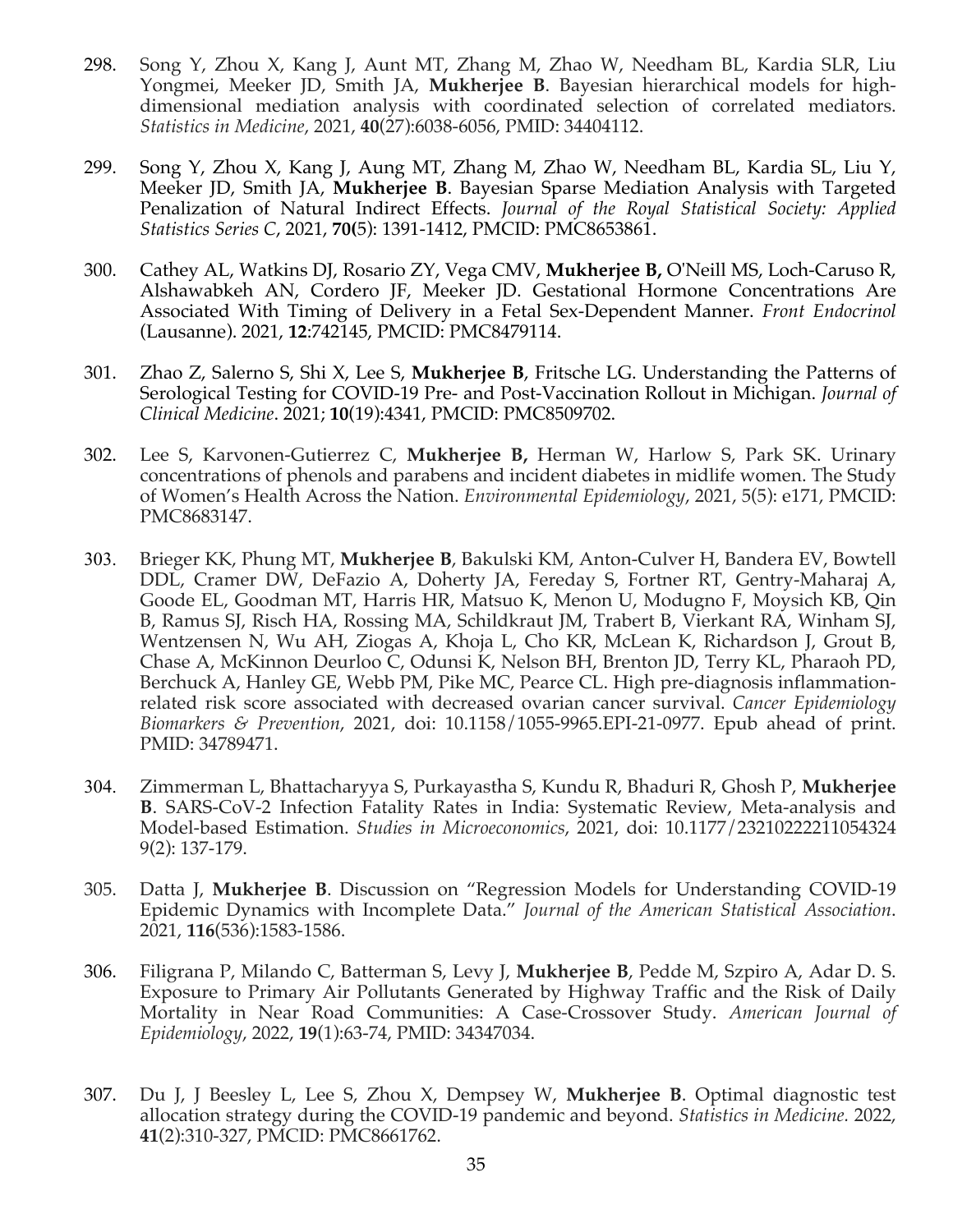- 308. Khoja L, Weber RP; Australian Ovarian Cancer Study Group, Webb PM, Jordan SJ, Muthukumar A, Chang-Claude J, Fortner RT, Jensen A, Kjaer SK, Risch H, Doherty JA, Harris HR, Goodman MT, Modugno F, Moysich K, Berchuck A, Schildkraut JM, Cramer D, Terry KL, Anton-Culver H, Ziogas A, Phung MT, Hanley GE, Wu AH, **Mukherjee B**, McLean K, Cho K, Pike MC, Pearce CL, Lee AW. Endometriosis and menopausal hormone therapy impact the hysterectomy-ovarian cancer association. *Gynecologic Oncology*, 2022, **164**(1):195-201, PMID: 34776242.
- 309. Cathey AL, Aung MT, Watkins DJ, Rosario ZY, Vélez Vega CM, Alshawabkeh AN, Cordero JF, **Mukherjee B**, Meeker JD. Mediation by hormone concentrations on the associations between repeated measures of phthalate mixture exposure and timing of delivery. *Journal of Exposure Science & Environmental Epidemiology*, 2022, doi: 10.1038/s41370-021-00408-3. Online ahead of print. PMID: 34987188.
- 310. Ashrap P, Aung MT, Watkins DJ, **Mukherjee B**, Rosario-Pabón Z, Vélez-Vega CM, Alshawabke A, Cordero JF, Meeker JD. Maternal urinary phthalate metabolites are associated with lipidomic signatures among pregnant women in Puerto Rico. *Journal of exposure science & environmental epidemiology*, 2022, DOI: 10.1038/s41370-022-00410-3. Advance online publication.
- 311. Kim C, Ashrap P, Watkins DJ, **Mukherjee B**, Rosario-Pabón ZY, Vélez-Vega CM, Alshawabkeh AN, Cordero JF, Meeker JD. Maternal Metals/Metalloid Blood Levels Are Associated With Lipidomic Profiles Among Pregnant Women in Puerto Rico. *Frontiers in public health*, 2022, *9*:754706. DOI: 0.3389/fpubh.2021.754706. PMCID: PMC8790322.
- 312. Kim C, Cathey AL, Watkins DJ, **Mukherjee B**, Rosario-Pabón ZY, Vélez-Vega CM, Alshawabkeh AN, Cordero JF, Meeker JD. Maternal blood metal concentrations are associated with matrix metalloproteinases (MMPs) among pregnant women in Puerto Rico. *Environmental research*, 2022, 112874. DOI: 10.1016/j.envres.2022.112874. Advance online publication. PMID: 35123972.
- 313. Du J, Boss J, Han P, Beesley LJ, Kleinsasser M, Goutman SA, Batterman S, Feldman EL, **Mukherjee B.** Variable selection with multiply-imputed databases: choosing between stacked and grouped methods. *Journal of Computational and Graphical Statistics*, 2022, DOI: 10.1080/10618600.2022.2035739.

#### **OTHER ARTICLES**

- 1. **Mukherjee, B**. Evolution of Bayesian Statistics in India, *ISBA bulletin*, Vol **15**, No. 3, pp 12-14. (2008).
- 2. **Mukherjee, B** and Li, Y. Leadership in large-scale collaborative studies: Does gender play a role?, In *Leadership and Women in Statistics*, Edited by Olkin, Golbeck and Gel, Taylor and Francis (2014).
- 3. **Mukherjee, B** and Dempsey W. Reflecting on "A Statistician in Medicine" in 2020, *Statistics in Medicine*, Vol **40**, No. 1, pp 42-48. (2020).
- 4. Ray D, Bhattacharyya R, **Mukherjee B.** Discussion on "The timing and effectiveness of implementing mild interventions of COVID-19 in large industrial regions via a synthetic control method" by Tian et al. *Statistics and Its Interface,* Vol **14,** No. 1, pp 25-28. (2021).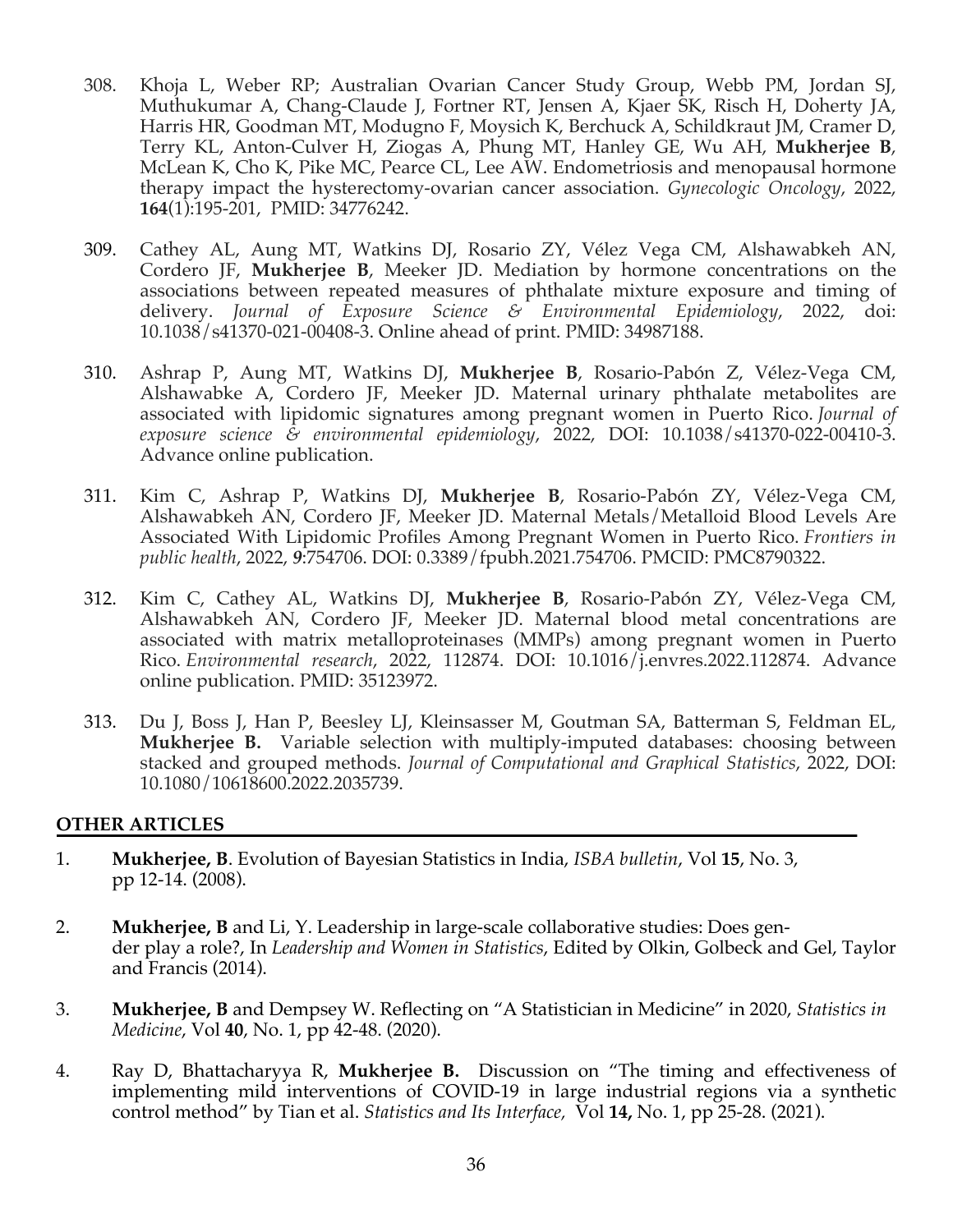#### **RESEARCH FUNDING**

#### CURRENT FUNDING:

- 1. 1-R25-HL161795-01 (PI Mukherjee): *Transforming Analytical Learning in the Era of Big Data: A Summer Institute in Biostatistics and Data Science*. NIH, \$1,210,165, 06/01/2022-05/31/2027.
- 2. 1-R25-HL147207-01 (PI Mukherjee): *Transforming Analytical Learning in the Era of Big Data.* NIH, \$752,922, 03/15/2018-02/28/2022, Role: PI.
- 3. DMS 1712933 (PI Mukherjee): *High Dimensional Mediation Analysis with Multi-Omics Data.* NSF, \$351, 765, 09/1/2017-08/31/2023, Role: PI.
	- DMS 1712933-004 (PI Mukherjee): Supplement, High Dimensional Mediation Analysis with Multi-Omics Data. NSF, \$89, 269, 09/01/2017-08/31/2023, Role: PI.
	- DMS 1712933-005 (PI Mukherjee): AGEP-GRS Supplement, High Dimensional Mediation Analysis with Multi-Omics Data, NSF, \$82,496, 09/01/2017-08/31/2023. Role: PI.
- *4.* 1-R01-HG008773-01(PI Mukherjee): *Statistical and computational methods for rare variant association analysis.* NIH, \$1, 871,775, 05/17/2016-04/30/2022, Role: PI.
- *5.* 1-UG3CA267909-01(PI Dolinoy, Mukherjee, Pearce): MI-CARES: *The Michigan Cancer and Research on the Environment Study.* NCI, \$13,731,793, 09/2021-08/31/2023. Role: MPI.
- 6. 5R01CA129102-10 (PI Taylor): *Statistical Methods for Cancer Biomarkers.* NIH, \$1,366,355, 01/01/2009-06/30/2022. Role Co-Investigator.
- 7. 5-R01ES026964-03 (PI Park): *A longitudinal study of endocrine disruptor mixtures and reproductive aging*. NIH, \$2,442,826, 08/01/2016-01/31/2023. Role: Co Investigator.
- *8.* 5-R01ES026578-04 (PI Park): *Exposure to Multipollutants and Obesity, Type-2 Diabetes and Metabolic Syndrome.* NIH, \$2,447,324, 08/01/2016-04/30/2022. Role: Co-Investigator.
- 9. 5R01MD011721-03 (PI Needham): *Race Ethnicity, DNA Methylation and Disparities in Cardiovascular Mortality: NHANES 1999-2001*. NIH, \$3,064,487, 08/16/2017-05/31/2022. Role: Co-Investigator
- *10.* 1R01HL141292-02 (PI: Smith): *A Social Epigenomic Approach to Health Disparities in Cardiovascular Risk Factors.* NIH, \$2,878,306, 04/01/2018-03/31/2023. Role: Co-Investigator
- 11. 5P30-CA-046592 (PI Fearon): *Comprehensive cancer center administrative core grant: Cancer Data Sciences Shared Resource.* NIH/NCI, \$4,285,130, 07/13/2018-05/31/2023. Role: Co-Investigator
- *12.* 5-R01TS000289-02 (PI: Feldman*): Metabolomic Signatures Linking ALS to Persistent Organic Pollutant Exposures.* CDC, \$1,000,000, 09/30/2018-09/29/2022. Role: Co-Investigator.
- 13. 500669-78061 (PI Meeker): *Environmental influences on child health outcomes in Puerto Rico* (ECHO-PRO). NIH, \$447,187, 09/01/2019-08/31/2023. Role: Co Investigator.
- *14.* 1 R01 ES030049-01A1 (PI Feldman): *Mapping the ALS Exposome to Gain New Insights into Disease Risk and Pathogenesis.* NIH, \$3,265,535, 09/01/2019-10/31/2024. Role Co-Investigator.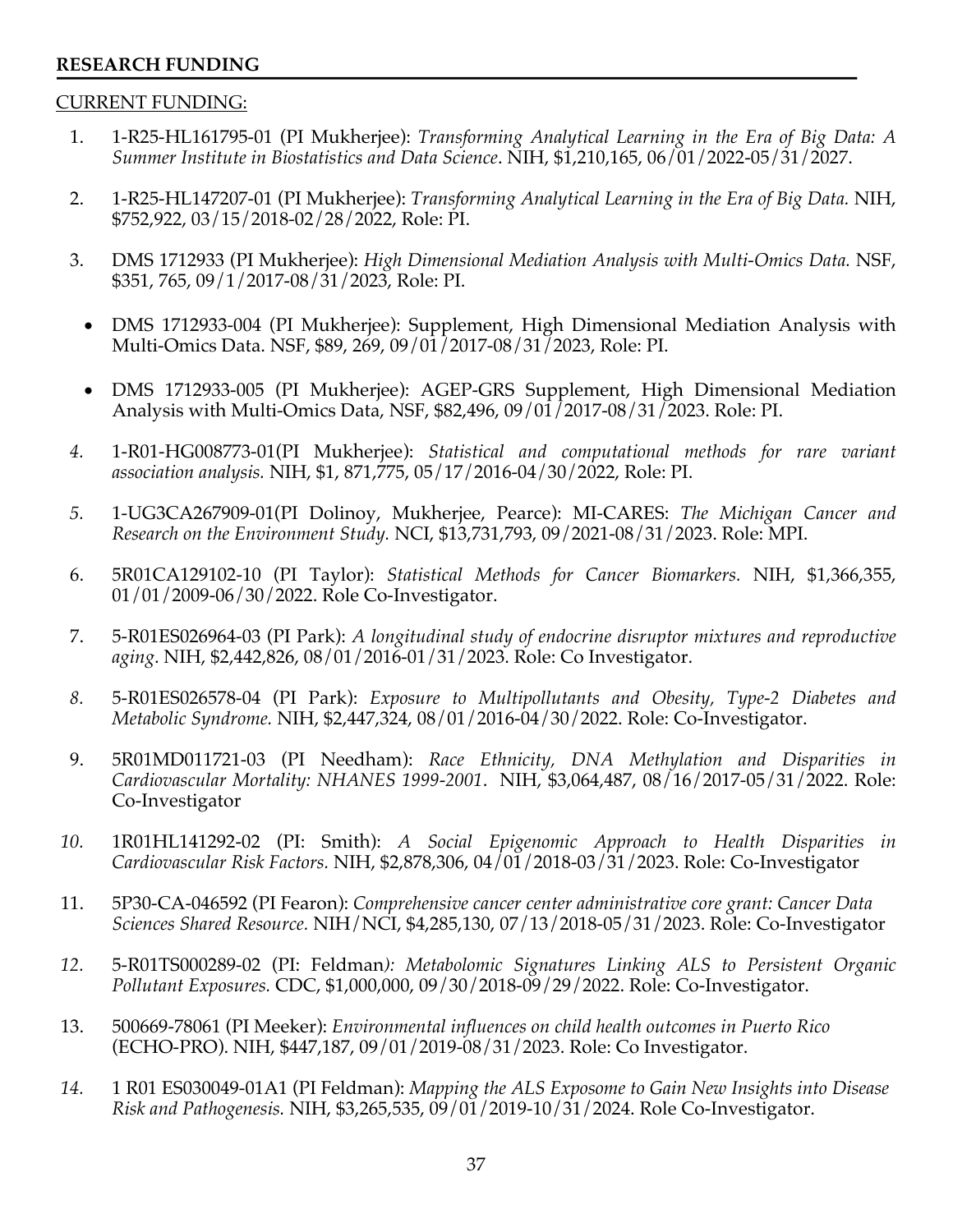- *15.* 2-P42ES017198-10 *(PI* Meeker*): PROJECT 1 Puerto Rico Testsite for Exploring Contamination Threats (PROTECT)-Data Core. NIH, \$326,500, 04/01/2020-03/31/2022. Role: Co-Investigator*
- *16.* 2-P42ES017198-10 *(PI* Meeker*): PROJECT 1 Puerto Rico Testsite for Exploring Contamination Threats (PROTECT). NIH, \$50,566, 04/01/2020-03/31/2022. Role: Co-Investigator*
- *17.* 20SFRN35370008/20SFRN35360220 (PI Nallamothu): *Wearables In Reducing Risk and Enhancing Daily Life-style (WIRED-L)-SFRN.* American Heart Association, \$2,500,000, 04/01/2020 03/31/2024.
- *18.* 1 R01 ES032203-01 (PI Meeker): *Pregnancy Exposures to Chemical Mixtures and Later Metabolic Health and Endocrine Function Among Women in the Puerto Rico PROTECT Cohort*. NIH/NIEHS, \$1,991,852, 08/21/2020-05/31/2025.
- *19.* 1-R01AG070897-01 (PI Park): *The Study of the Environment and Alzheimer's disease and related Dementias (SEAD)*. NIH, \$3,302, 876, 03/15/2021-02/28/2026, Role Co-Investigator.

#### PAST FUNDING:

- 1. H98230-06-1-0033 (PI Mukherjee): Young Investigator Grant: Design and inference for casecontrol studies. NSA, \$29,983, 08/01/2007-07/31/2008. Role: PI,
- 2. R03 CA130045-01 (PI Mukherjee): Synergism of Gene and Environment in Cancer Studies: A New Bayesian Approach: NIH/NCI, \$143,680, 8/1/2007-12/31/2009. Role: PI.
- 3. DMS 07-06935 (PI Mukherjee): NSF Statistical Methodology Grant: Bayesian Analysis for Studies of Gene-Environment Interaction. NSF, \$134,503 9/1/2007-5/31/2010. Role: PI.
- 4. Elizabeth C. Crosby research award for women faculty in science: Bayesian methods for Haplotype Based Interaction Analysis: Role: PI, NSF/ADVANCE program at the University of Michigan, \$15,000, 2009-2010.
- 5. NSF DMS-1007494 (PI Mukherjee PI): Collaborative proposal: Case-Control Studies; New Directions and Applications. 6/1/2010-5/31/2012. Role: PI.
- 6. 1-R03-CA-156608-01 (PI Mukherjee): Two-phase cancer studies of gene-environment interaction: NIH, \$448,252, 7/1/2011-6/31/2013. Role: PI
- 7. RC0632384UM (PI Mukherjee): great lakes air center for integrative environmental research (GLACIER): EPA (Biostatistics Core), \$176,954, 7/1/2011-6/30/2015. Role: PI and Core Director.
- 8. R21-ES-020811-01 (PI Mukherjee): Efficient design and analytic strategies for enhancing the power of G X E studies. (this grant was awarded under a special program announcement for Statistical Methods for Gene-Environment Studies across multiple NIH institutes and is cofunded by NCI), \$118,863, 9/1/2012-8/31/2015. Role: PI.
- 9. M-Cubed Diamond Award (PI Mukherjee): Developing an interactive tool for maternal and child health care monitoring and routine assessment to be used by iKure community health workers. Sponsored by the Trehan Foundation. 3/1/2015-9/1/2016. Role: PI.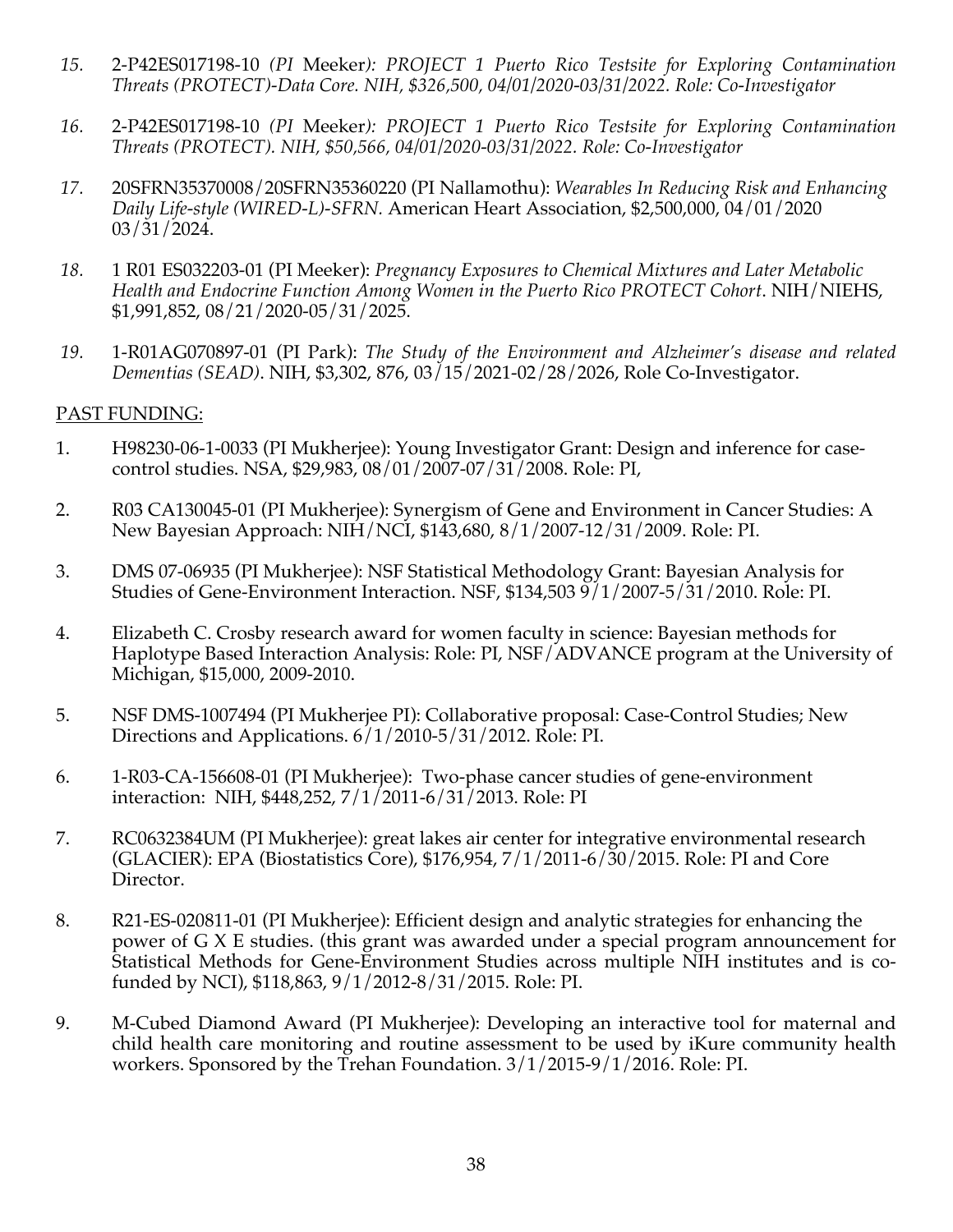- 10. 1R25-EB-022363-01 (PI Mukherjee): NIH BD2K R25 Courses and skills development grant: Transforming analytical learning in the era of big data: an undergraduate summer institute in biostatistics. NIH, \$445,807, 9/01/2015-8/31/2019, Role: PI.
- 11. 35-R25-EB-022363-02-S1 (PI Mukherjee): NIH BD2K R25 Courses and skills development grant: Administrative Supplement Request for Transforming analytical learning in the era of big data: an undergraduate summer institute in biostatistics. NIH, \$147,555, 9/30/2015- 8/31/2018, Role: PI.
- 12. Administrative Supplement to P30-CA-046592 (PI Mukherjee): Integrating an Open Repository of Polygenic Risk Scores for Major Cancer Sites with a Visual Catalog. NCI, \$150,000, 09/01/2018-08/31/2020. Role: PI.
- 13. DMS 14-06712: (PI Mukherjee): Set-based tests for genetic association and gene-environment interaction in longitudinal studies. NSF, \$102,945, 7/1/2014-6/31/2017. Role: PI (multiple PI grant with Min Zhang, University of Michigan).
- 14. DMS 02-29028 (PI George Casella): Conference in mathematical sciences on functional data. NSF, Bhramar Mukherjee, award amount \$ 19,920. (Funding for the fifth annual winter workshop at the Department of Statistics, University of Florida). 10/01/2002-9/30/2003, Role: Co -PI with Alexandre Trindade.
- 15. DMS 03-37163 (PI George Casella): Conference in mathematical sciences on data mining and bioinformatics. NSF, award amount \$ 24,120. (Funding for the sixth annual winter workshop at the Department of Statistics, University of Florida). 8/15/2003-8/14/2004, Role: Co-PI Bhramar Mukherjee with Michael Daniels.
- 16. R01CA081488 (PI Gruber): Molecular Epidemiology of Colorectal Cancer. NIH, \$20,000, 12/01/2004 - 11/30/2009. Role: Co-I.
- 17. M01 RR000042-46 (PI Kelch): Biostatistical support for general clinical research center. NIH-NCRR, \$160,146 03/01/2006 - 02/28/2011. Role: Co-I.
- 18. FY 07-3523 (PI Batterman): Asthma Morbidity as EH Indicator of Air Pollution Levels. EPA, \$7,905, 06/01/2007- 05/31/2010. Role: Co-I.
- 19. R01 ES014677-01A2 (PI Robins): Role of Diesel and Other Vehicular Exhaust in Exacerbation of Childhood Asthma. NIH, \$733, 550, 07/01/2007- 06/30/12. Role: Co-I.
- 20. RD-83374001 (PI Batterman): Childhood Health Effects from Road Effects and Urban Pollution Burden Study. EPA, \$1,199,500, 03/01/2008-02/28/2011. Role: Co-I.
- 21. R03-HS017461-01A1 (PI Erickson): Developing a co-morbidity index for health-related quality of life studies. NIH, \$88,206, 09/01/2008-08/31/2009. Role: Co-I.
- 22. R01-ES-016769-01-A1 (PI Lewis): Interactions of diesel exhaust and respiratory viruses in asthmatic children. NIH/NIEHS, \$6,557, 01/13/2010 to 11/30/2014. Role: Co-I.
- 23. U19 NCI-895700 (PI Gruber): Trans-disciplinary Studies of Genetic Variation in Colorectal Cance.r  $06/1/2010$ -05/31/2014. NIH/NCI Role: Co-I, Currently PI of the administrative core.
- 24. R01 HL101161-01A1 (PI Diez Roux): Stress, Gene-Environment Interaction and Cardiovascular Disease. NIH, \$700,527, 07/01/2010 - 06/31/2014. Role: Co-PI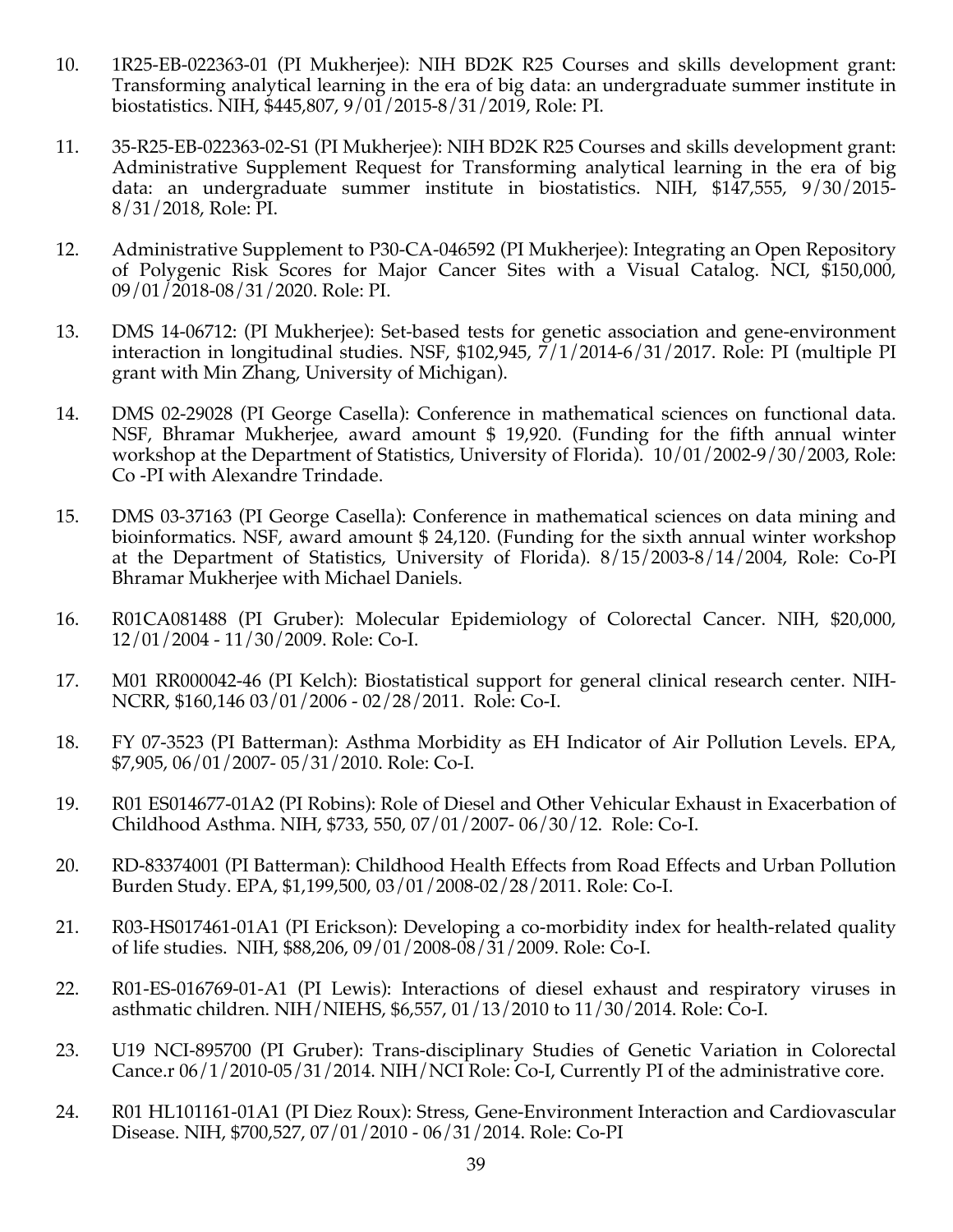- 25. R01 ES-018872 (PI Meeker): Bisphenol A and Phthalate Exposure in Relation to Fetal Growth and Preterm Birth. NIH, \$260,360, 07/10/2010-06/13/2015. Role: Co-I.
- 26. R01-ES019616: (PI Rajagopalan): Environmental triggers of cardiometabolic disease. NIH, \$41,786, 07/01/2011-06/30/2015. Role: Co-I.
- 27. 2-R01-CA-129102-04 (PI Taylor): Statistical Methods for Cancer Biomarker Discovery and Cancer Risk Prediction. NIH, \$179,097, 01/01/2012-12/31/2015. Role: Co-I.
- 28. P42 ES-017818-04 (PI Meeker): Phthalate exposure and mechanistic pathway markers in preterm birth among women in Puerto Rico. Northeastern University/NIH, \$10,106, 04/12/2012-03/31/2014. Role: Co-I.
- 29. 1U01CA162147-01A1 (PI Carethers): Inflammatory differentiation of colorectal cancer among African Americans. NIH, \$1,487,601. 09/01/2012 to 08/31/2017, Role: Co-I.
- 30. 200-2013-56856 (PI Feldman): Identification and validation of ALS environmental risk factors. CDC, \$527,743, 09/01/2013 to 08/31/2017, Role: Biostatistician.
- 31. R21-OH-010482-01 (PI Neitzel): Development of a US/Canadian Job Exposure Matrix for Noise. CDC, \$200,099, 09/01/2013 to 08/31/2016, Role: Co-I.
- 32. 500461-78050 (PI Meeker): Project#1: Molecular epidemiology study of phthalate exposure and preterm birth in Puerto Rico. NIH, \$213,447, 04/01/2014-03/31/2020, Role: Co-I.
- 33. R34-MH101997 (PI Bauermeister): Development of a tailored HIV prevention intervention for young men. NIH, \$150,000, 12/01/2014-03/31/2018. Role: Co-I.
- 34. 83563701-0 (PI Batterman): Environmental quality, health and learning in conventional and high performance school buildings. EPA, \$697,684, 11/01/2014-11/19/2018. Role: Co-I.
- 35. BOE15AMP (PI Boehnke): Accelerating medicines partnership: enhancement of the Type 2 diabetes knowledge portal. Foundation of National Institutes of Health, \$2,232,908, 10/01/2015-8/31/2017. Role: Co-I.
- 36. 500610-78050 (PI Meeker): Biomarker epidemiology of in utero environmental exposures and child development. Northeastern University/NIH, \$37,788 07/01/2016-08/31/2020. Role: Co-I
- 37. 505112-78050 (PI Meeker): Biomarker epidemiology of in utero environmental exposures and child development. Northeastern University/EPA, \$20,346, 07/01/2018-06/30/2020. Role: Co-I.
- 38. 5-R01CA206010-04 (PI Carethers): (PQ3) Immune modulation of DNA mismatch repair in colorectal cancer. NIH, \$238,477, 04/1/2019-03/31/2021. Role: Co-I.
- 39. 5P30-CA-046592 (PI Fearon): Comprehensive cancer center administrative core grant NIH/NCI, \$4,284,352, 07/13/2018-05/31/2023. Role: Associate Director of Cancer Control and Population Sciences.
- 40. 1-P30-ES017885-03 (PI Loch-Caruso): Lifestage exposures and adult disease. NIH, \$822,977. 07/01/2011-06/30/2015. Role: Core Director.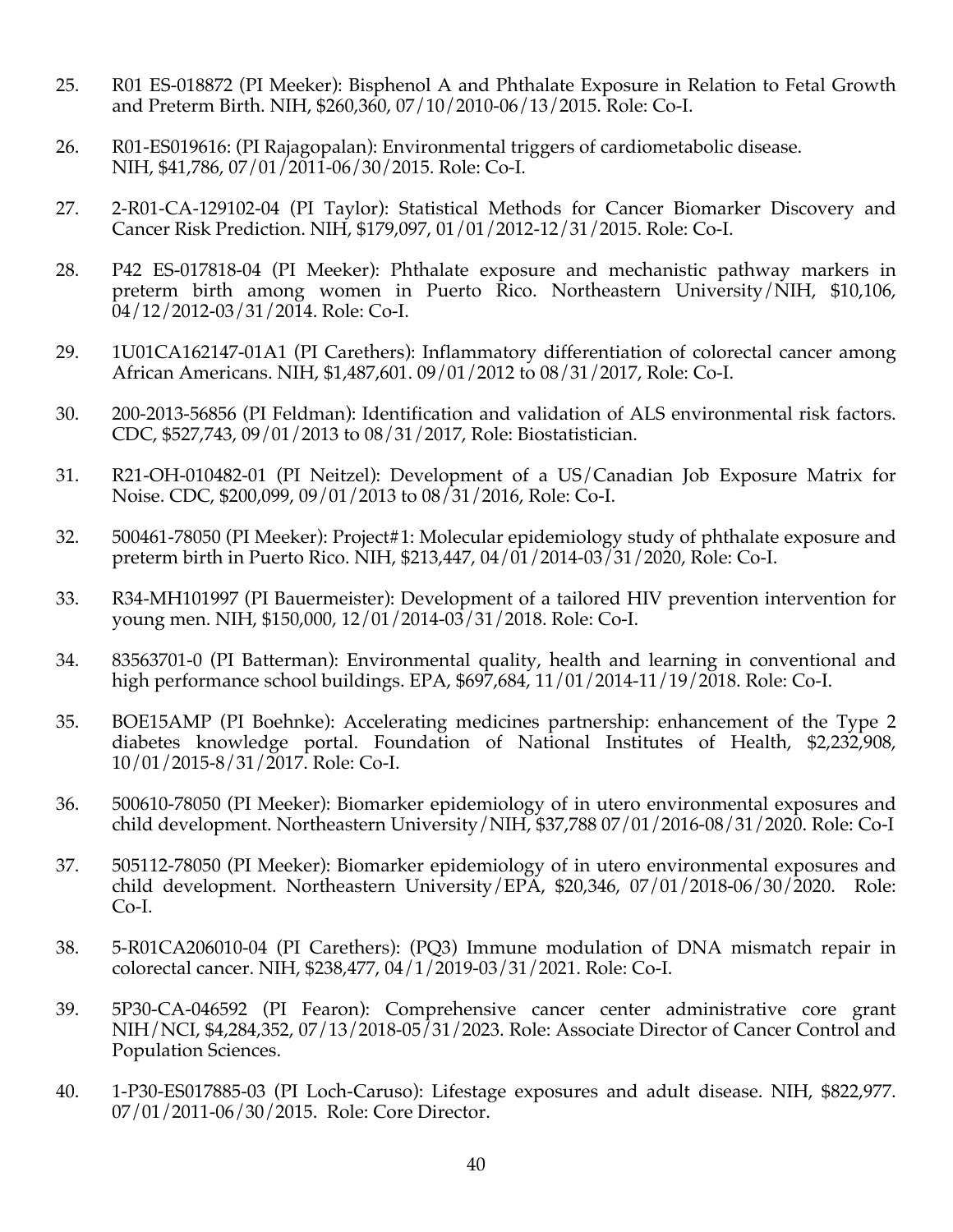- 41. UL1 RR024986-01 (PI Clauw): Michigan Institute for Clinical and Health Research (MICHR): Clinical and Translational Sciences Award. NIH/NCRR, \$49,463,084, 11/10-2007- 10/10/2012. Role: Member of Biostatistics Core.
- 42. 5P30-CA-046592 (PI Fearon): Comprehensive cancer center core grant: biostatistics core (PI Taylor). NIH, \$4,285,130, 06/01/2018-05/31/2023. Role: Member, Biostatistics Core.
- 43. EF 0811934 (PI Eisenberg): Collaborative Research: Agricultural Antibiotic and Human Health: A Multiscale Ecological Approach to the Development and Spread of Antibiotic Resistance. NSF, \$351,651. 09/01/2008-08/31/2014. Role: Biostatistics Consultant.
- 44. UM-Health Disparities Focus RFA (PI Gruber): Discovering new drugs to target Microsatellite Instable Colorectal Cancer using connections between gene expression profiles. UM, \$75,000. 2009-2010. Role: Biostatistics consultant.
- 45. R01 ES014566-01A1 (PI Parker): A CBPR Intervention for Childhood Asthma Using Air Filters and Air Conditioners. NIH, \$5,355, 04/01/2007-03/31/2012. Role: Biostatistician.
- 46. N01-CN-43302 (PI Gruber): Preclinical in Vitro and In Vivo Screening Assays for Cancer Preventive Agent Development. NIH, \$7,622, 11/01/2008 - 10/30/2010. Role: Biostatistician.
- 47. 5P30ES017885-08 (PI Loch-Caruso): Michigan center of life stage environmental exposures and disease. NIH/NIEHS, \$1,045,140 04/1/2019-03/31/2021. Role: Biostatistician.
- 48. Gilbert Whitaker Stage I grant for Improvement of Teaching. Center for Research, Learning and Teaching, University of Michigan. 5/1/2013-12/31/2014.

#### **SOFTWARE**

R-package, kin-cohort: Victor Moreno, Nilanjan Chatterjee and Bhramar Mukherjee, developed in 2007 (available at R-CRAN website).

R-package, LGWAS and LGEWIS for set-based analysis of genetic association and geneenvironment interaction in longitudinal studies: Zihuai He, Shawn Lee, Min Zhang and Bhramar Mukherjee, developed in 2015 (available at R-CRAN website).

R-Package, bama, for performing Bayesian mediation analysis in the presence of high-dimensional mediators based on the potential outcome framework: Bhramar Mukherjee, Min Zhang and Xiang Zhou, developed in 2018 (available at R-CRAN website).

R-Package, subgxe, for performing p-value assisted subset testing for association: Bhramar Mukherjee, Xiang Zhou, Seunggeun Shawn and Youfei Yu, developed in 2019 (available at R-CRAN website.)

R-Package, snif, for performing Selection of Nonlinear Interactions by a Forward Stepwise Algorithm: Bhramar Mukherjee, Richard Gonzalez, John Meeker, Yin-Hsiu Chen, Naveen Narisetty, and Alexander Rix, developed in 2019 (available at R-CRAN website).

R-Package, Lodi, for imputing observed values below the limit of detection in single-pollutant models via censored likelihood multiple imputation: Seunggeun Shawn Lee, Bhramar Mukherjee, Min Zhang and Jonathan Boss, developed in 2019 (available at R-CRAN website).

R-Package, SAMBA for Selection and Misclassification Bias Adjustment for Logistic Regression Models: Lauren Beesley and Bhramar Mukherjee, developed in 2020 (available at R-CRAN website).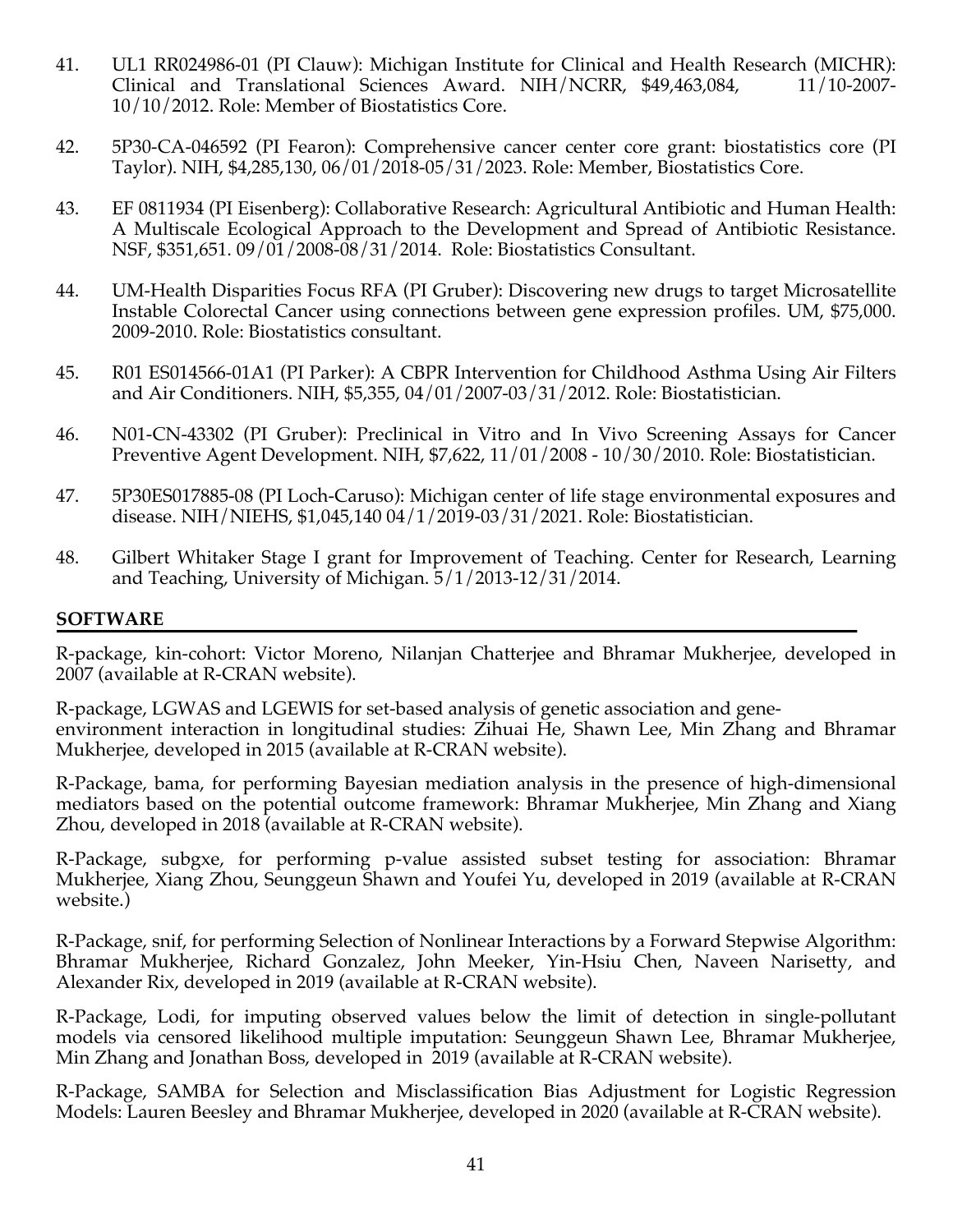R-package, HiGLASSO, a general framework to identify noteworthy nonlinear main and interaction effects in the presence of group structures among a set of exposures: Jonathan Boss, Alexander Rix and Bhramar Mukherjee, developed in 2020 (available at R-CRAN website)

R-Package, MIselect, for performing variable selection for multiply imputed data: Bhramar Mukherjee and Alexander Rix, developed in 2020 (available at R-CRAN website).

Shiny-App, SAMBA-EHR, for exploring sampling and misclassification biases in associated analyses from GWAS/PheWAS using Electronic Health Records (EHR): Lauren Beesley and Bhramar Mukherjee, developed in 2019, (available at http://shiny.sph.umich/edu/SAMBA-EHR/).

PRSweb, interactive PheWAS results from analyses conducted using Michigan Genomics Initiative and UK Biobank data: Lars G. Fritsche, Snehal Patil, Lauren J. Beesley, Peter VandeHaar, Maxwell Salvatore, Ying Ma, Robert B. Peng, Daniel Taliun, Xiang Zhou and Bhramar Mukherjee, developed in 2019 (available at https://prsweb.sph.umich.edu:8443/).

## **PLENARY AND SPECIAL LECTURES**

Plenary Speaker, Methodological and Statistical issues in Gene-Environment Research, University of Georgia, Center for Contextual Genetics and Prevention Sciences, June, 2012.

Eighth annual invited lecture in Biostatistics, Department of Biostatistics, Bioinformatics and Epidemiology, University of California San Francisco, 2014.

Grand Rounds in the Sick Kids Program, University of Toronto, April, 2014.

Special Annual Invited Lecture, Department of Biostatistics and Epidemiology, University of California at San Francisco, May, 2014.

Special Invited Lecture, International Indian Statistical Association Conference, Pune, India, December, 2015.

Oliver Lecturer and Class of 1960 Speaker, Department of Mathematics and Statistics, Williams College, September, 2016.

Keynote speaker: UP-STAT conference, University of Rochester, April, 2018.

Special Invited Lecture, International Indian Statistical Association Conference, Gainesville, May, 2018.

Keynote Speaker, Healthcare Data & Analytics Association Annual Meeting, University of Michigan, October, 2019.

Keynote Speaker, San Francisco Bay Area Chapter of the American Statistical Association, University of California San Francisco, January 2020.

Keynote Speaker, Math Day Symposium, The University of North Carolina at Charlotte, October 2020.

Virtual COVID-19 Plenary Session, Classification and Data Analysis Group (CLADAG) 2021

# **INVITED TALKS**

P.C. Mahalanobis memorial lecture by selected graduating students, Indian Statistical Institute, Calcutta, India, July 1996.

Seminar organized by diabetic care division, Eli Lilly and Company, July 2000.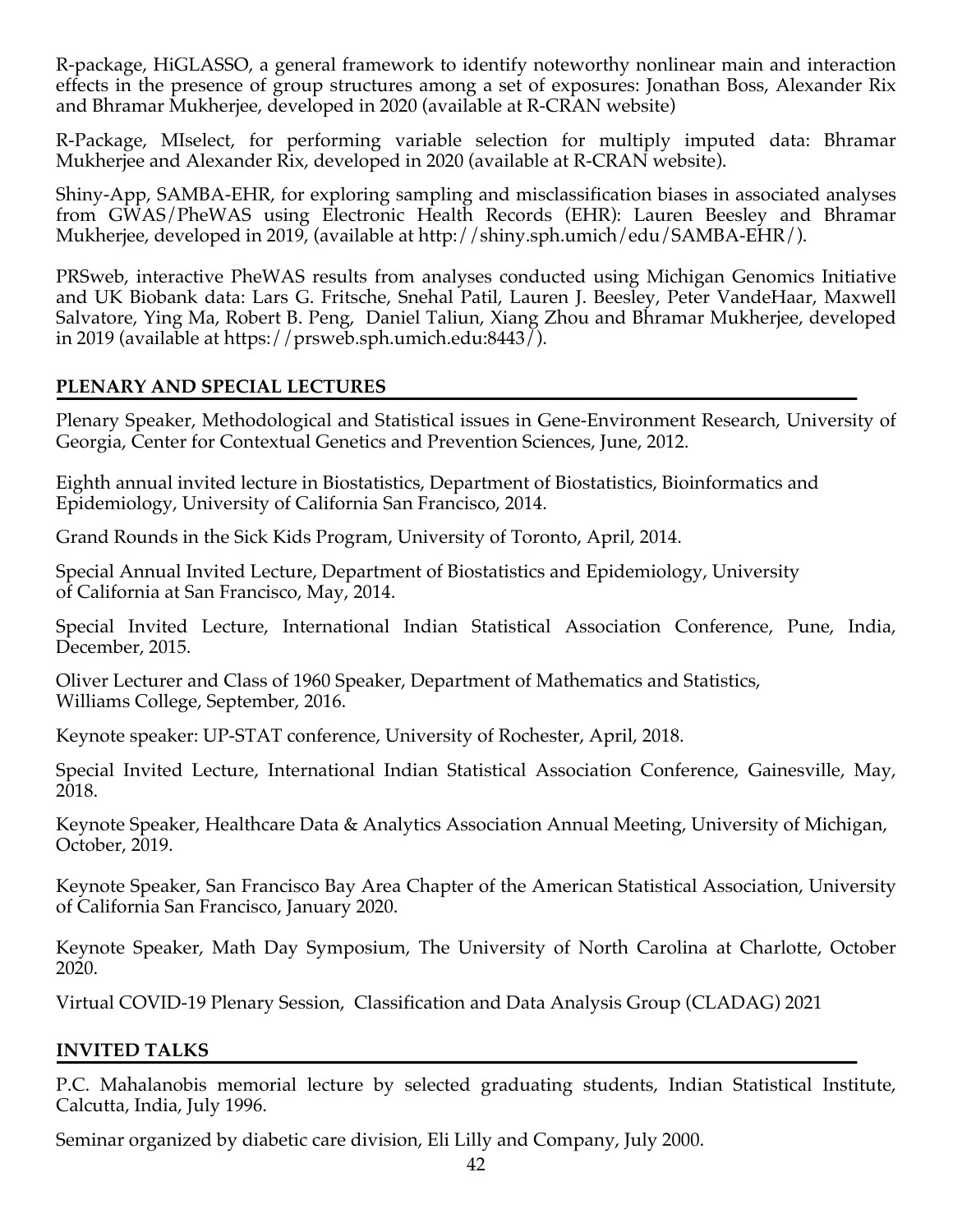Statistics Seminar, Eli Lilly and Company, August, 2000. Graduate Student Seminar, Purdue University, October 2000. Statistics Consulting Seminar, Purdue University, November 2000 and March 2001. Statistics Seminar: University of Florida, January 2001. Statistics Seminar: Virginia Tech, January 2001. Statistics Seminar: Rand Corporation, January 2001. Statistics Seminar: North Carolina State University, February 2001. Statistics Seminar: Merck Research Labs, February 2001. Statistics Seminar: Iowa State University, February 2001. Statistics Seminar: Harvard University, February 2001. Statistics Seminar: Eli Lilly and Company, February 2001. Purdue University Technical Assistance Program Seminar, May 2001. Seminar on optimal design theory, Department of Statistics, Purdue University, December 2001. Statistics Seminar: Stanford University, July 2002. New Directions in Experimental Design, Chicago, May 2002. New Researchers' Conference, UC Davis, July 2003. Pathways to Future Workshop, San Francisco, July 2003. Joint Statistical Meetings, San Francisco, August 2003. IISA conference on Statistics and Probability, May 2004. Statistics Colloquium, Indian Statistical Institute, Kolkata, July 2004. Statistics Colloquium, Department of Mathematics, IUPUI, September 2004. Statistics Colloquium, Department of Health Studies, University of Chicago, October 2004. Statistics Colloquium, Purdue University, October 2004. Statistics Colloquium, Texas A & M University, February 2005. Statistics Seminar, MD Anderson Cancer Research Center, February 2005. Statistics Colloquium, University of Georgia, April 2005. ASA Central Indiana local chapter meeting, May 2005. Joint Statistical Meeting, Minneapolis, August 2005. Statistics Colloquium, Michigan State University, September 2005. Biostatistics Seminar, Michigan State University, September 2005. Statistics Colloquium, University of Connecticut, November 2005.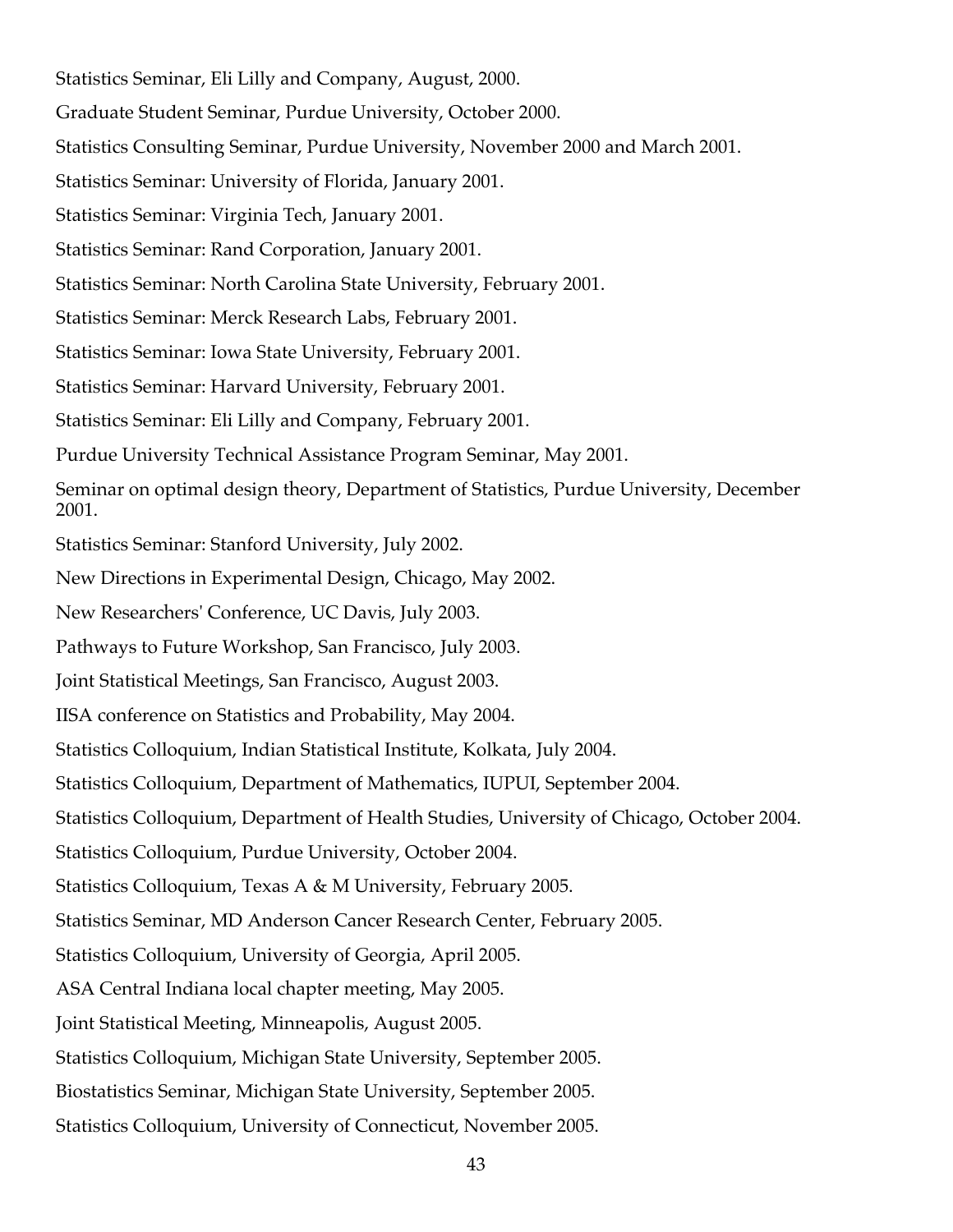Biostatistics Colloquium, University of Michigan, January 2006.

Mathematics and Statistics Seminar, Victoria University, Wellington, New Zealand, May, 2006.

Statistics Seminar, University of Auckland, New Zealand, May, 2006.

Weekly Seminar, Division of Cancer Epidemiology and Genetics, The National Cancer Institute, July, 2006.

Joint Statistical Meetings, Seattle, August, 2006.

University of Michigan, Undergraduate Math Club Seminar, November, 2006.

University of Michigan, Dept of Biostatistics, Cancer Research Seminar, November, 2006.

University of Michigan Cancer Center, Cancer Epidemiology Working Group Seminar, December, 2006.

Sixth International Triennial Calcutta Symposium on Probability and Statistics, December, 2006.

IISA conference on Statistics and Probability, January 2007.

Biostatistics Colloquium, University of Minnesota, April, 2007.

WNAR meetings, UC Irvine, June, 2007.

Bayesian Inference for Stochastic Processes (BISP 5), Valencia, June 2007.

Workshop on Nonparametric Bayesian Regression Models, Isaac Newton Institute for Mathematical Sciences, Cambridge, August, 2007.

Current and Future Trends in Non-Parametrics, Columbia, South Carolina, October, 2007.

Michigan Undergraduate Mathematics Conference, MSU, October, 2007.

Department of Biostatistics, UNC, Chapel Hill, February, 2008.

MECC Investigator's meeting: Haifa, Israel, 2008 (Presentation via Web broadcasting). ENAR, Crystal City, Virginia, 2008.

International Conference on Interdisciplinary Mathematical and Statistical Techniques, Memphis. Tennessee, May, 2008.

WNAR Invited Session, JSM, Denver, Colorado, August, 2008.

Statistics Seminar, University of Windsor, April, 2009.

Biostatistics Colloquium, Boston University, April, 2009.

Environmental Statistics Seminar, Department of Biostatistics, Harvard School of Public Health, April, 2009.

Statistics Colloquium, Harvard University, April, 2009.

JSM, Washington DC, August, 2009.

Seventh International Triennial Calcutta Symposium on Probability and Statistics, December, 2009.

Statistics Seminar, Presidency College, Kolkata, January 2010.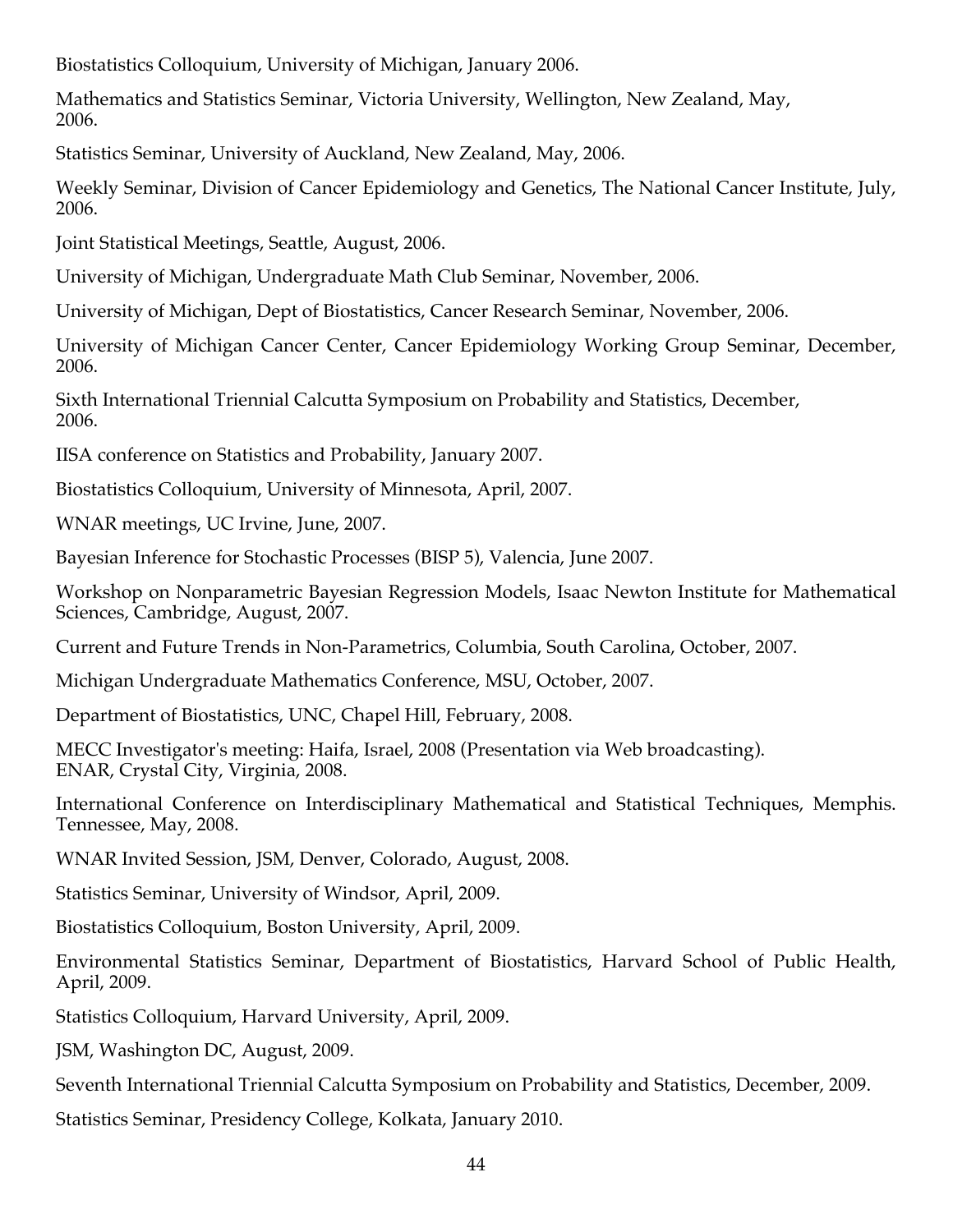IISA conference on Statistics and Probability, Vizag, January 2010.

Statistics Colloquium, Temple University, Philadelphia, April, 2010.

Biostatistics Colloquium, University of Washington, Seattle, June, 2010.

Statistics Seminar, The Fred Hutchinson Cancer Research Center, Seattle, June, 2010.

Special Biostatistics and Bioinformatics seminar, Institut Catalan d' Oncologica, Barcelona, Spain, July, 2010.

Roundtable luncheon on Bayesian Methods in Genomics, JSM, Vancouver, August 2010.

Statistics Colloquium, Ohio State University, October, 2010.

The Eighth IISA International conference on Probability and Statistics, North Carolina State University, Raleigh, April 21-24, 2011.

Joint Statistical Meetings, Miami Beach, August, 2011.

Workshop on Design issues for Health Studies, Isaac Newton Institute of Mathematical Sciences, August, 2011.

Bioinformatics/Statistical Genetics Seminar, Purdue University, November, 2011.

Statistical Concepts and Methods for the Modern World, Colombo, Sri Lanka, December, 2011.

Contemporary Issues and Application of Statistics, Indian Statistical Institute, Kolkata, January, 2012.

Introductory Seminar on Biostatistics at Public Health Foundation of India, January, 2012 ENAR, Washington DC, March, 2012.

NIEHS, Weekly Seminar, Research Triangle Park, North Carolina, March, 2012. Biostatistics Colloquium, University of Wisconsin-Madison, April, 2012.

Eighth Purdue international symposium on statistics, June, 2012. ISBA Meeting, Kyoto, Japan, June, 2012.

Biostatistics Symposium, Beijing, July, 2012.

Joint Statistical Meetings, San Diego, July, 2012.

Roundtable luncheon on Bayesian methods in genetic and environmental epidemiology, JSM, San Diego, July, 2012.

Outstanding Statistics Alumna Seminar, Purdue University, September, 2012.

Biostatistics Colloquium, Department of Preventive Medicine, University of Southern California, November, 2012.

Young Statistician's Meeting, Burdwan University, India, December, 2012.

Eighth International Triennial Calcutta Symposium on Probability and Statistics, December, 2012.

IISA conference in statistics and probability, January, 2013.

ISBA satellite meeting in Varanasi, India, January, 2013.

Statistics Seminar, University of Florida, February, 2013.

Biostatistics Seminar, Emory University, February, 2013.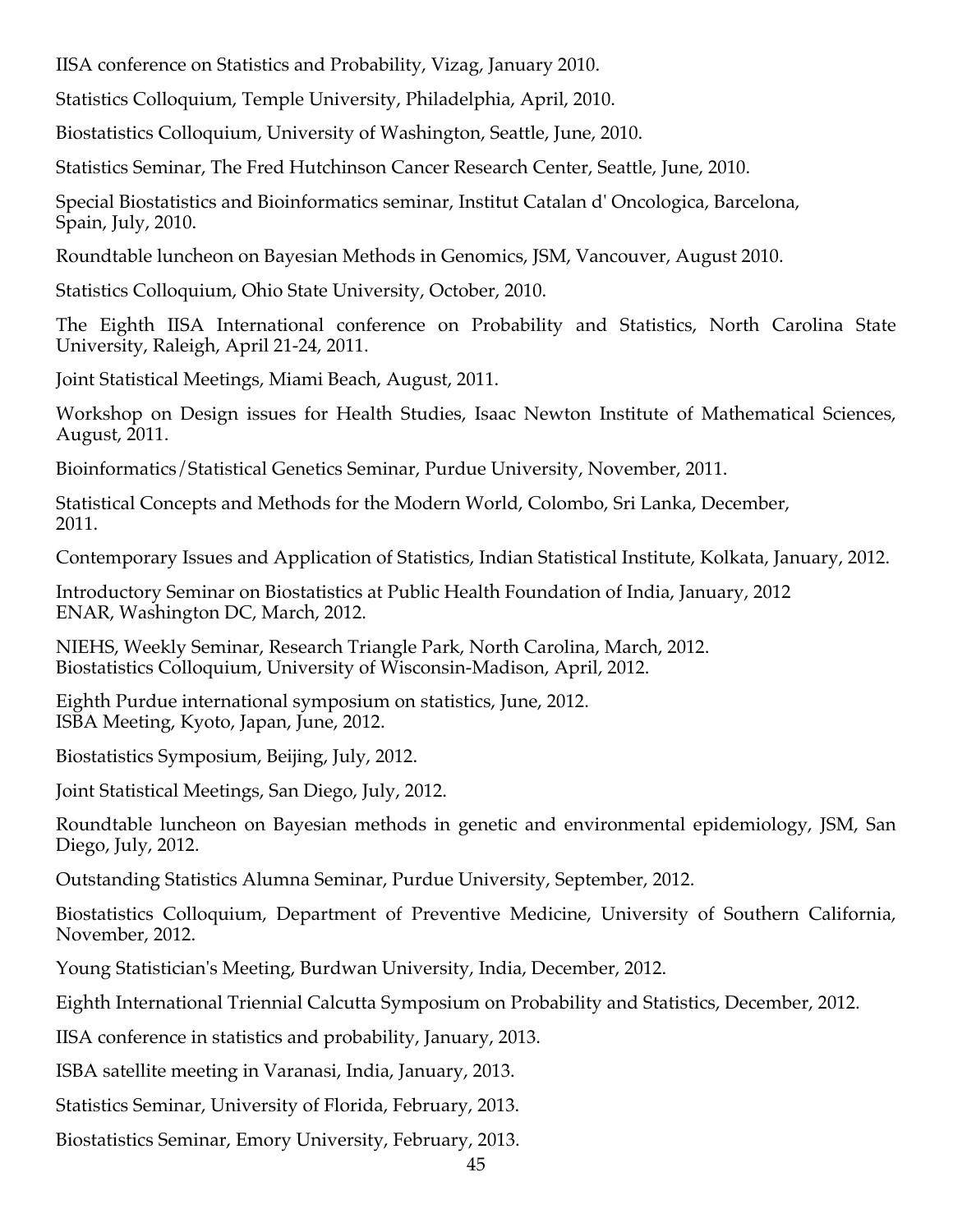ENAR Meetings, Orlando, March, 2013.

Rice University, Summer Institute in Statistics, July, 2013.

Department of Biostatistics and Epidemiology, Memorial Sloan-Kettering Cancer Center, July, 2013.

Joint Statistical Meetings, Montreal, August, 2013.

Department of Statistics, Northwestern University, November, 2013.

Ordered Data Analysis, Models and Health Research Methods: An International Conference in Honor of H.N. Nagaraja for His 60th Birthday, Dallas, Texas, March 2014.

ENAR Spring Meetings, Baltimore, Maryland, March 2014.

Midwest Statistics Conference, University of Chicago, March, 2014.

Department of Biostatistics, University of Toronto, School of Public Health, April, 2014.

Invited Panel Member, Annual Health Effects Institute conference, May, 2014.

Invited Panelist, Celebrating women in statistics, North Carolina, May, 2014.

Frontiers of Hierarchical Modeling in Observational Studies, Complex Surveys and Big Data Honoring Professor Malay Ghosh, May, 2014.

International Biometric Conference, Florence, Italy, July 2014.

Bayesian Biostatistics, Zurich, Switzerland, July 2014.

International Indian Statistical Association Conference on Statistics and Probability, Riverside, California, July, 2014.

Student Research Day, Department of Statistics, Biostatistics and Epidemiology, Michigan State University, October, 2014.

Gene-Environment Interaction Satellite Workshop, San Diego, October, 2014.

Biostatistics Seminar, Department of Epidemiology and Biostatistics, George Washington University, November, 2014.

Statistics Seminar, Public Health Foundation of India, New Delhi, December, 2014.

Statistics Seminar, Indian Statistical Institute, New Delhi, December, 2014.

International conference on statistics and its applications, Colombo, Sri Lanka, December, 2014.

Statistics Seminar, Department of Mathematics, University of Maryland College Park, February, 2015.

Roundtable luncheon speaker, invited poster presenter, invited discussant, ENAR Spring Meetings, March, 2015.

Biostatistics Colloquium, Department of Biostatistics and Epidemiology, University of Pennsylvania, April, 2015.

Workshop on Gene-Environment Interaction, Department of Biostatistics, University of Pennsylvania, April 2015.

Annual Meeting of the Society for Epidemiologic Research (SER), Denver, June, 2015.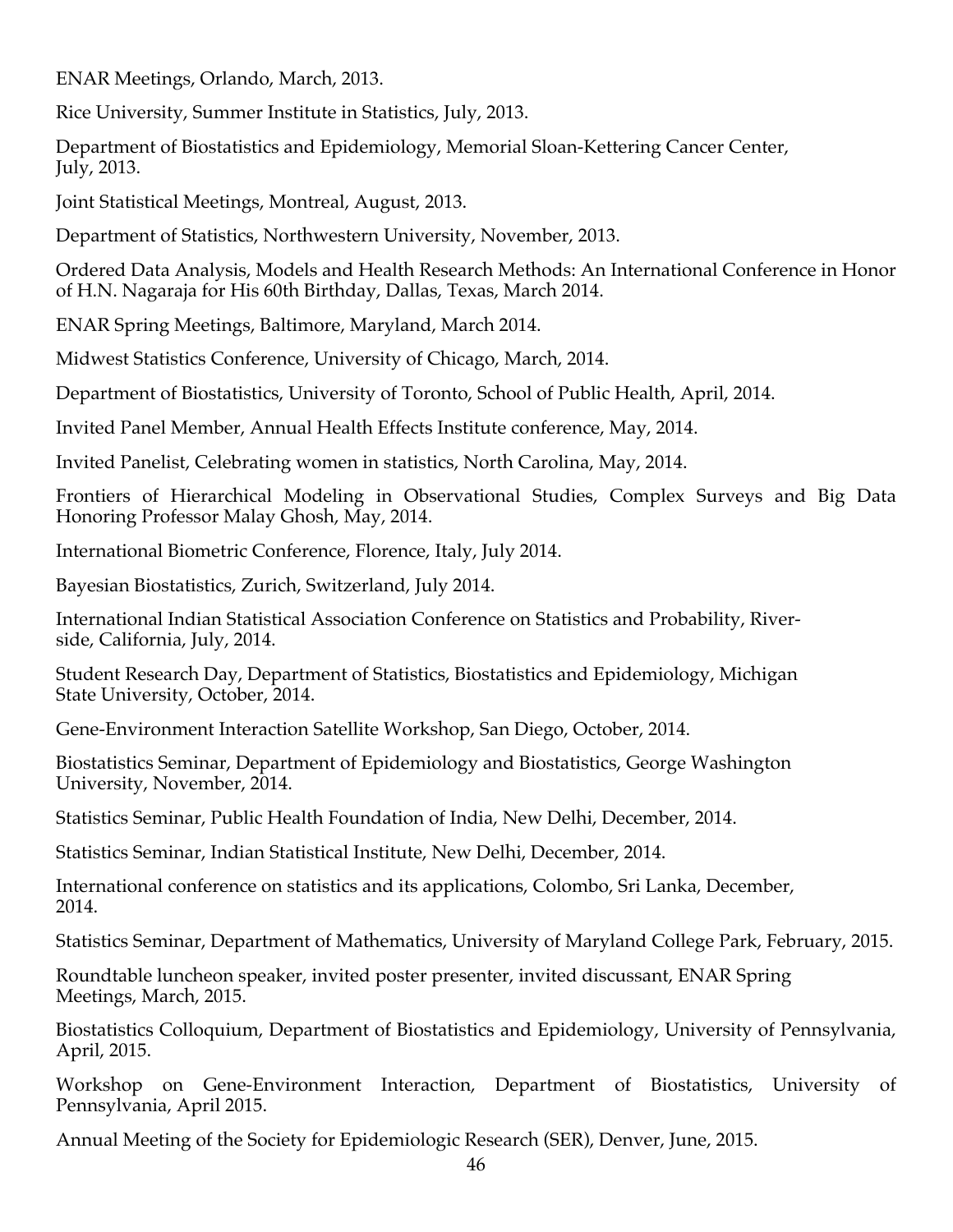NIEHS Workshop on Statistical Methods for exposure to environmental mixtures, Durham, July, 2015.

Statistics Colloquium, Division of Biostatistics, UCSF, July, 2015.

Joint Statistical Meetings, Seattle, August, 2015.

Biostatistics Seminar, Department of Biostatistics, Columbia University, August 2015.

Biostatistics Seminar, Department of Biostatistics and Bioinformatics, Georgetown University, October, 2015.

Weekly Colloquium, Department of Mathematics and Statistics, University of South Alabama, November, 2015.

IISA conference on statistics and probability, Pune, December, 2015.

The Second International Conference on Theory and Applications of Statistics, Dhaka, Bangladesh, December, 2015.

Ninth International Triennial Calcutta Symposium on Probability and Statistics, Kolkata, December, 2015.

New England Statistics Symposium, Yale University, April, 2016.

Cancer Control and Population Sciences Seminar Series, Henry Ford Health System, May, 2016.

International Biometrics Society, Brazilian Chapter Meeting, May, 2016.

Workshop on Statistical Methods and Analysis of Environmental Health Data, Mumbai, India, May, 2016.

Gertrude Cox Award Lecture, Washington Statistical Society, June, 2016.

Joint Statistical Meetings, Chicago, July, 2016.

Symposium on Statistical and Computational Methods for Pharmacogenetic Epidemiology of Cancer, Memorial Sloan Kettering Cancer Center, New York, August, 2016.

International Indian Statistical Association Meeting, Corvallis, August, 2016.

Biostatistics Seminar, Dartmouth College, October, 2016.

Biostatistics Seminar, University of North Carolina, Chapel Hill, November, 2016.

Transforming Analytical Learning in the Era of Big Data, National Academy of Sciences, Washington DC, December, 2016.

Interdisciplinary Seminar Series in Quantitative Methods, University of Michigan, February, 2017.

Council of Emerging and New Statisticians invited panel at ENAR Spring Meetings, March, 2017.

Analysis of Biomedical Big Data Workshop, West China Hospital, Sichuan University, Chengdu, May, 2017.

Biostatistics Research Seminar, Vanderbilt University, June 2017.

ISI World Science Congress, Marakech, Morocco, July, 2017.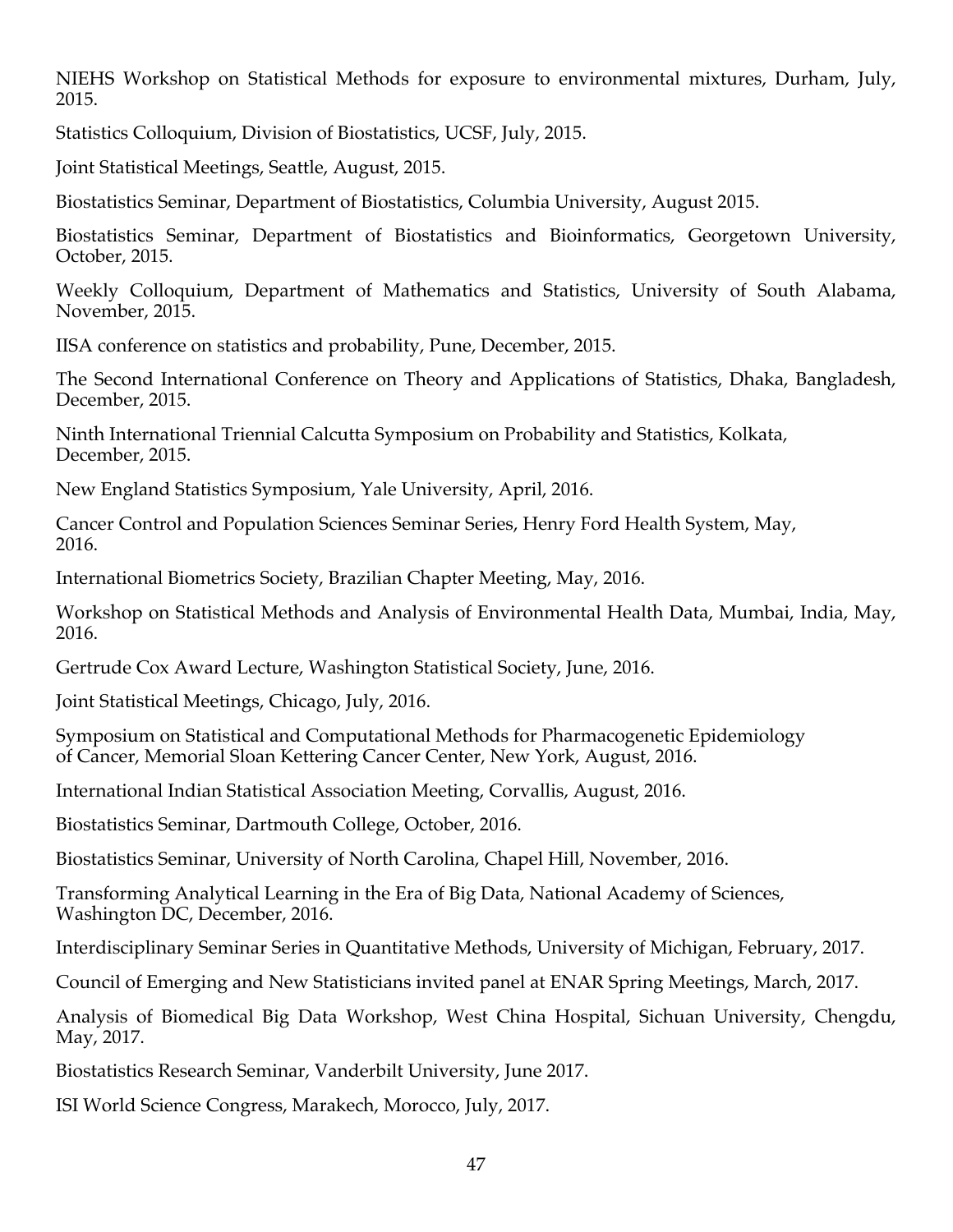Building statistical toolbox for cancer research, Dharmais Cancer Center, Jakarta, Indonesia, August, 2017.

ASA Symposium on Statistical Inference, Washington DC, October, 2017.

Women in Statistics and Data Science, La Jolla, October, 2017.

Departmental Colloquium, Biostatistics, McGill University, October, 2017.

Departmental Colloquium, Biostatistics, Emory University, November, 2017.

Departmental Seminar, Biostatistics, University of Pennsylvania, November, 2017.

Program in Quantitative Genetics Seminar, Harvard University, December, 2017.

Conference in Statistics, Colombo, Sri Lanka, December, 2017.

Biostatistics Colloquium, University of Rochester, April, 2018.

Data Science Panel, ASA Chairs Workshop, June 2018.

ISBA World Meeting, Edinburgh, UK, June 2018.

ICSA Conference with the Focus on Data Science, Qindao, China, July 2018

Joint Statistical Meetings, Vancouver, August, 2018.

New York City Exposome Conference, NYC, November, 2018.

Tenth International Triennial Calcutta Symposium on Probability and Statistics, Kolkata, India, December 2018.

Biostatistics Seminar Series, University of Birmingham, March, 2019.

Omics in Environmental Health Research Symposium, University of Southern California, March, 2019.

Data Science Seminar, University of Washington, April, 2019.

Statistics Colloquium, University of Connecticut, April 2019.

Graduate Research Day, University of Toronto, April 2019.

Seventh Workshop on Biostatistics and Bioinformatics, Atlanta, May, 2019.

Analysis of Biomedical Big Data Workshop, West China Hospital, Sichuan University, Chengdu, May 2019.

National Academy of Science Workshop on Environmental Health, Machine Learning and AI, Washington DC, June 2019.

Joint Statistical Meetings, Denver, July, 2019.

All India Institute of Medical Sciences, New Delhi, August, 2019.

George Institute of Global Public Health, New Delhi, August, 2019.

Novartis Pharmaceuticals, Hyderabad, August 2019.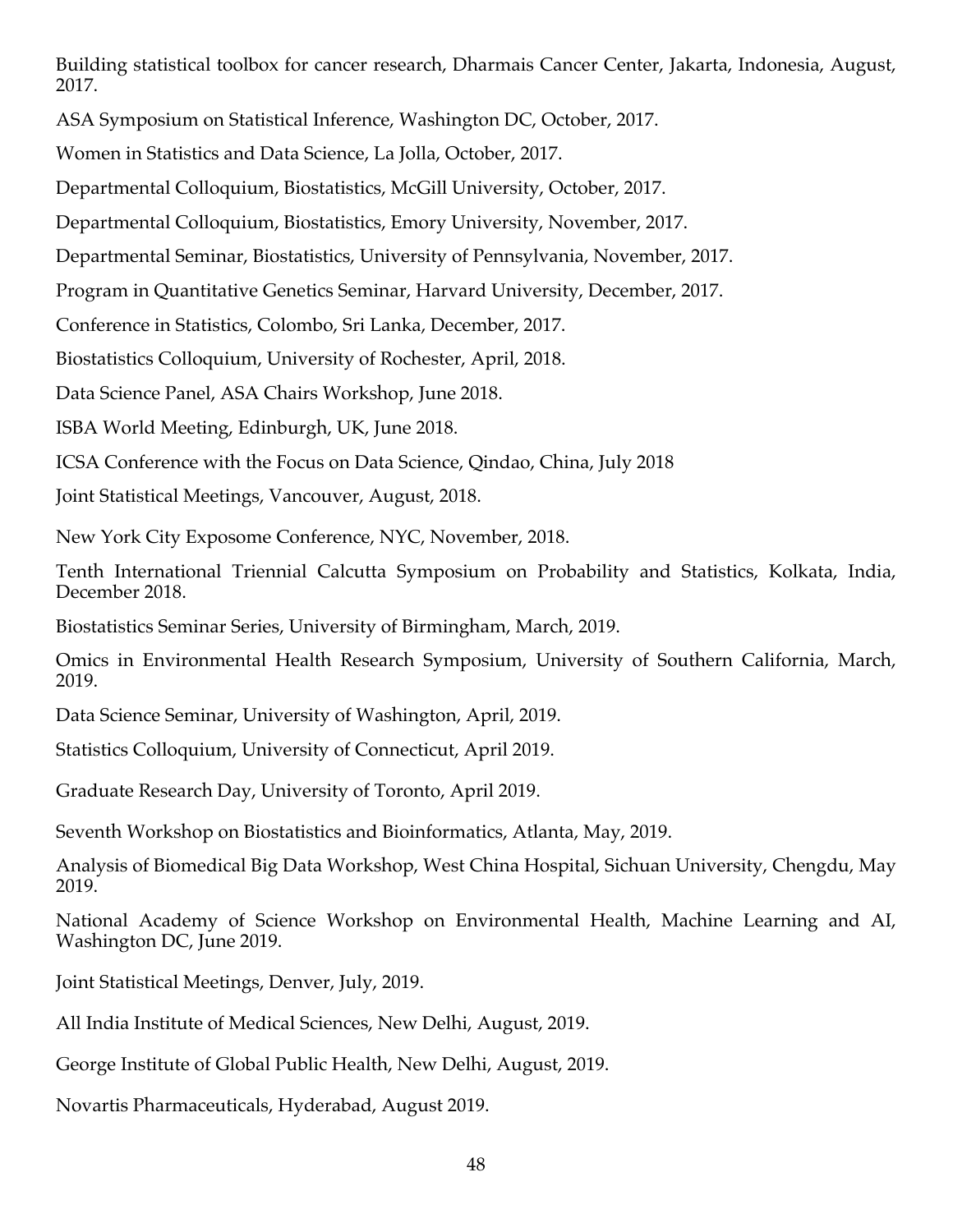Indian School of Business, Hyderabad, August, 2019.

Boston University Symposium on Statistics in Life Sciences and Health, November, 2019.

Departmental Colloquium, University of Chicago, Department of Biostatistics, November, 2019.

IISA conference on Innovations in Data and Statistical Sciences, Mumbai, December 2019.

Data Sciences for Public Health Summit, Columbia University, January, 2020.

Statistics seminar, Texas A&M University, January, 2020.

ENAR Spring Meeting, Nashville Tennessee, via Web, March, 2020.

L. Adrienne Cupples Award Lecture, Boston University School of Public Health, (Virtually) April, 2020.

National Institute of Statistical Sciences (NISS) Virtual Career Fair, April 2020.

National Council of Applied Economic Research (NCAER) Webinar, April 2020.

University of Michigan, India Advisory Board, April 2020.

Webinar, University of Michigan, Michigan Institute for Data Science (MIDAS), May 2020

Webinar, American Association of Physicians of Indian Origins (AAPI), May 2020.

Webinar, Chennai International Centre, May 2020

Webinar, University of Connecticut, May 2020.

University of Michigan Biosciences Symposium, June 2020.

Indian Scientists Response to COVID-19 (ISRC) Online Symposia, June 2020.

Webinar, China Data Institute, July 2020.

The 30th International Biometric Conference, IBC 2020, August, 2020.

Webinar, Barasat Government College, September 2020.

Multi Omics in Environmental Health Workshop, Columbia Mailman School of Public Health, September 2020.

Department Seminar, University of North Carolina at Chapel Hill, September, 2020.

Biostatistics Research and Career Day, McGill University, September 2020.

SAS Day, Oakland University, October 2020.

Biostatistics Seminar, University of Southern Carolina Keck School of Medicine, October 2020.

Statistical Science Seminar, Duke University, October 2020.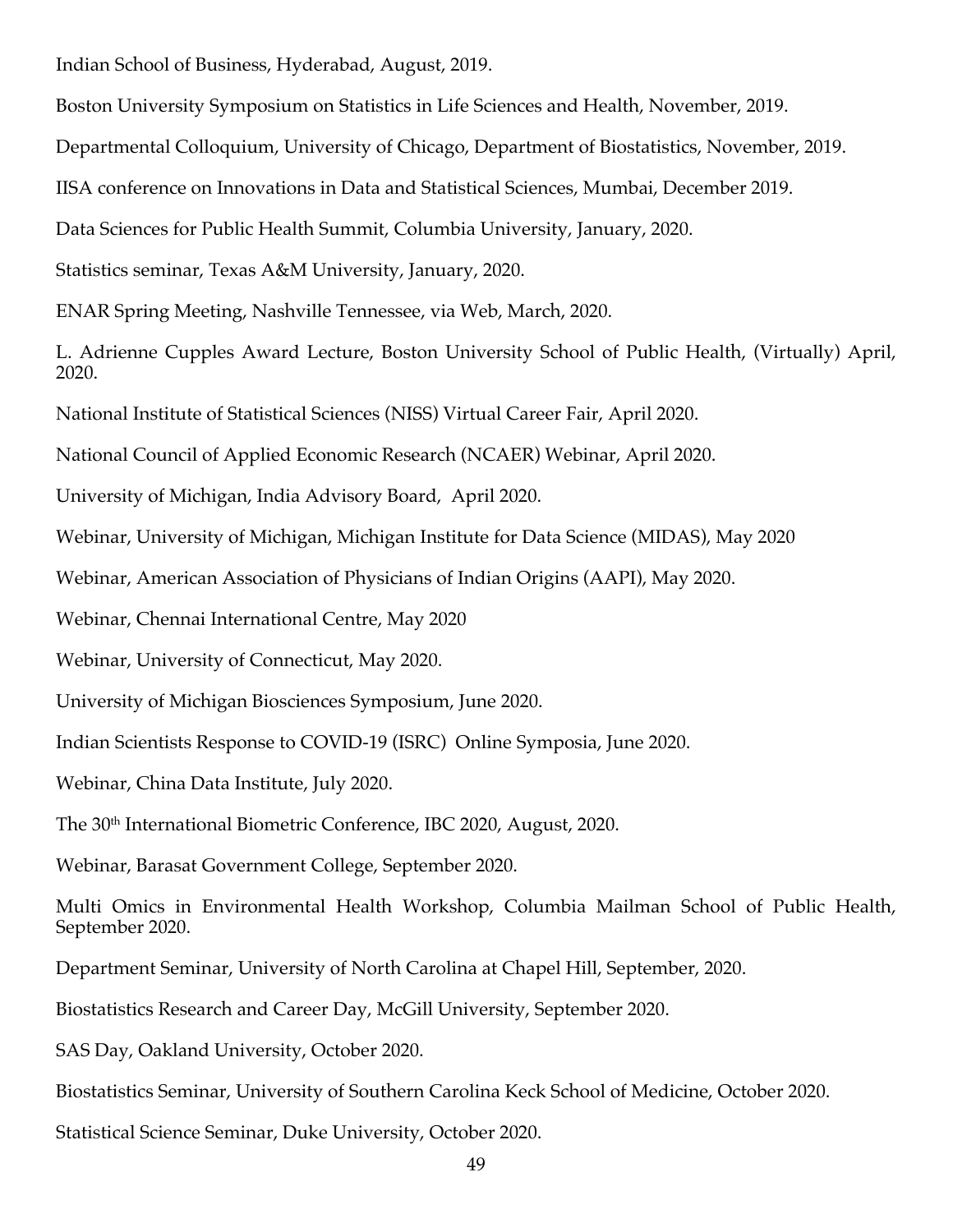Data Science Initiative, Brown University, October 2020.

Conference, Institute for Mathematical and Statistical Innovation (IMSI), University of Chicago, October 2020.

ENAR Webinar Series (WebENARs), November 2020.

Virtual Panel Discussion, Central University of Rajasthan, November 2020.

NIEHS Epidemiology Branch Retreat , December 2020.

ISI 90th Foundation Day, December 2021.

Data Science Colloquium, Chennai Mathematical Institute, January 2021.

Colloquium, College of Literature Science and the Arts, University of Michigan, February 2021.

AAAS Annual Meeting, February 2021.

Department Seminar, MSKCC, February 2021.

Calcutta Statistical Association, February 2021.

Data for Public Good Symposium, University of Michigan, February 2021.

Undergraduate Bioinformatics Conference, University of San Francisco California, February 2021.

Data Science Webinar, COPSS/NISS, March 2021.

Department Seminar, Biostatistics and Bioinformatics, Pennsylvania State College of Medicine, March 2021.

NDPH Symposium, University of Oxford, March 2021.

Invited Speaker, Michigan Institute for Data Science, University of Michigan, April 2021.

Virtual ISPOR, Pre-Release Session, April 2021.

Virtual EMR Conference, April 2021.

Biostatistics Colloquium, Harvard University, April 2021.

Cancer Center Grand Rounds, MD Anderson Cancer Center, April 2021.

Michigan Institute for Computational Discovery and Engineering Symposium, University of Michigan, May 2021.

Center for The Advanced Study of India, Perelman School of Medicine, University of Pennsylvania, May 2021.

Workshop, Indian Institute of Technology, Bombay India, May 2021.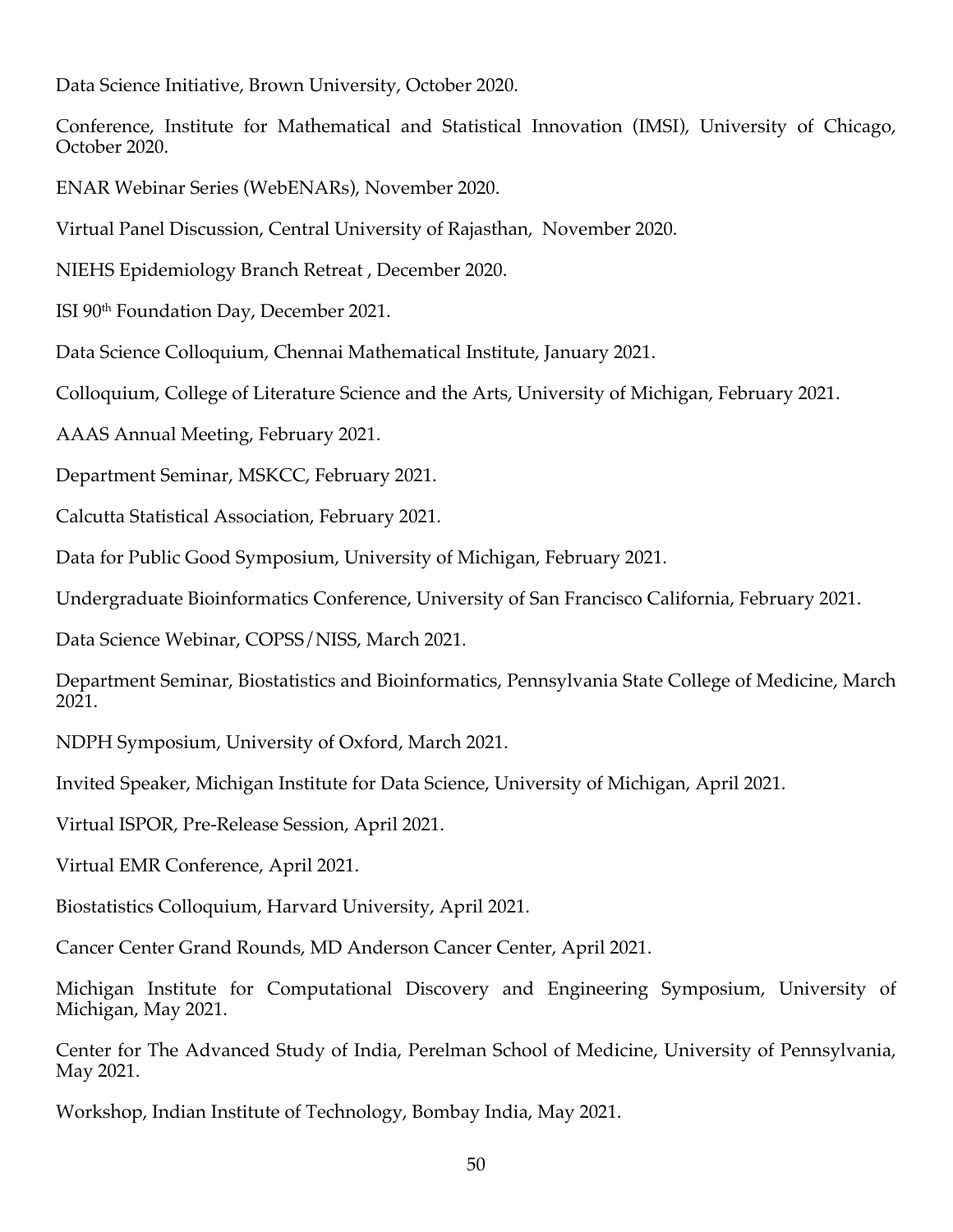Seminar, Tufts University, Boston MA, May 2021.

Symposium, National Academies of Sciences Engineering and Medicine, June 2021.

WNAR Annual Meeting, June 2021.

Virtual, IISA Invited Session, JSM Annual meeting, August 2021

Virtual, JASA Invited Session, JSM Annual meeting, August 2021

Invited Lecture, Department of Zoology, DBT Star College, West Bengal, India, August 2021

COVID-19 in South Asia Workshop, Center for Contemporary South Asia, Watson Institute, Brown University, September 2021

20th Annual Janet L. Norwood Award Lecture, University of Alabama at Birmingham, September 2021

Invited Lecture, School of Public Policy and Governance Tata Institute of Social Sciences, Hyderabad India, September 2021

Invited Lecture, Indian Institute of Public Health Gandhinagar (IIPHG), India, September 2021

Connecticut Valley Colloquium, October 2021

Invited Lecture, GBDM Chennai-Manila Guest Lecture Series, Pfizer, India, December 2021

Invited Lecture, Annual Conference of the Jindal School of Government and Public Policy, India, December 2021

Invited Lecture, Department of Political Science, Jamia Millia Islamia University, India, January 2022

Virtual Symposium, Centre for Statistical Methodology, Centre for the Mathematical Modelling of Infectious Diseases, Centre for Epidemic Preparedness and Response, London School of Hygiene & Tropical Medicine, United Kingdom, February 2022.

# **GUEST LECTURES AT THE UNIVERSITY OF MICHIGAN**

Epidemiology 818: Methodologic Issues in Cancer Epidemiology, Spring, 2007;

Epidemiology 631: Cancer Prevention Seminar Series, Spring, 2008;

Biostatistics Graduate Spring Open House: Winter, 2008, 2009, 2011; Fall 2013, 2014;

Two-part lecture series on Biostatistics: CTSA Health Services Professional Training Program, University of Michigan, 2008, 2009;

HMP 200: Introduction to Public Health, 2009, 2011, 2012, 2013, 2014; Biostatistics Students' Brown Bag Seminar, 2010;

Faculty Research Luncheon, School of Public Health, 2010;

Epidemiology 813: Statistical Analysis of Longitudinal Data, 2010;

Genome Sciences Training Program Retreat, 2008, 2011;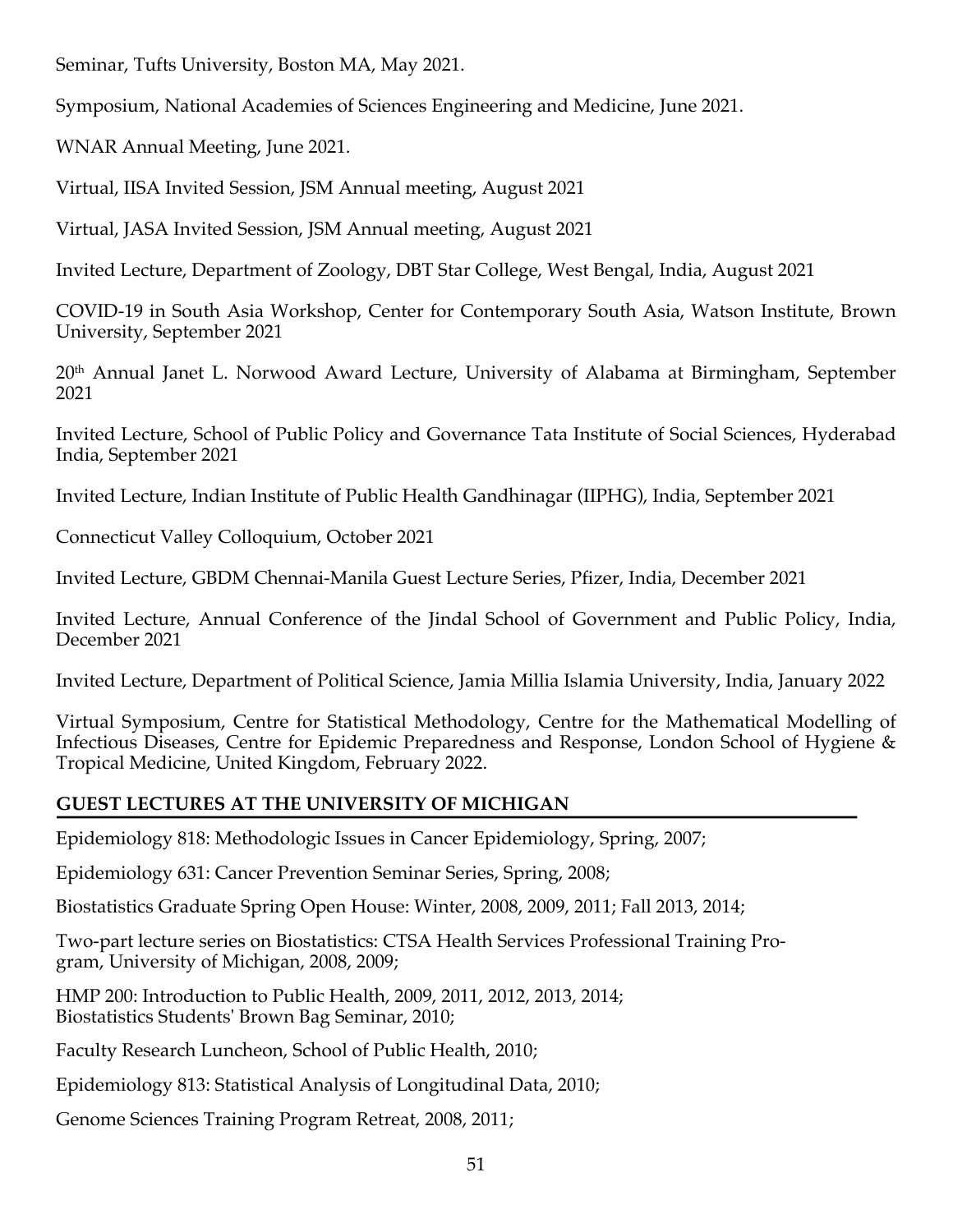Biostat 803: Cancer Seminar, Fall, 2013; Fall, 2015; Fall 2017, Fall 2020.

Epid 698/Biostat 815: Fall 2016, Fall 2021.

Michigan Center on Lifestage Environmental Exposures and Disease (M-LEED), Environmental Research Seminar, Winter 2019.

PH 383 (Undergraduate offering on Data Driven Solutions to Public Health): Winter 2018 Environmental Statistics Discussion Series, Winter 2018, Winter 2019.

Medical Scientist Training Program, Fall, 2019.

Summer Omics Learning Seminar Series, "The Michigan Genomics Initiative: An Integrated Data Frame to Enable Precision Health Queries", Summer, 2019

Users' workshop for the Michigan Genomics Initiative (MGI), December, 2019.

Cancer Quantitative Data Sciences Fall Webinar Series, August, 2021.

#### **SHORT COURSES**

Bayesian Analysis of Case-Control Data, ASA Continuing Education Short Course offered in JSM, 2006, Seattle. (Joint with Malay Ghosh and Samiran Sinha).

Analysis of Ordinal Categorical Data, ASA Continuing Education Short Course offered in JSM, 2010, Vancouver. (Joint with Alan Agresti).

Quantitative Methods in Genetic Epidemiology (Epid 719), University of Michigan graduate summer session in epidemiology, 2011, 2012. (Joint with Sebastian Zoellner), this is a five-day course with 20 hours of lecture and class work).

A Tutorial on Computational Statistics and Survival Analysis: A two-day short course at the Center for Cancer Epidemiology, Tata Memorial Hospital, Mumbai, 2019.

### **SERVICE AND COMMITTEE WORK FOR THE PROFESSION**

Chair, Committee of President of Statistical Societies (COPSS), 2019-2021.

Board of Trustees, National Institute of Statistical Sciences (NISS), 2018-2020.

Member, Scientific Program Committee, Harvard University School of Public Health Program in Quantitative Genetics, Biobanks: Study Design and Data Analysis, 2018.

Member, Scientific Program Committee, IISA, 2017, Hyderabad, India.

Secretary, ENAR, 2017-2018.

Member, COPSS Presidents' Award Committee, ENAR Representative, 2014-2017.

Member, Scientific Program Committee, annual conference of RBRAS (the Brazilian section of the IBS), 2016.

Member, Scientific Committee, ISBA, Sardinia, Italy, 2016.

Member, Educational Advisory Committee, ENAR Spring Meetings, 2015.

Poster judge, Conference on Women in Statistics and Data Science, 2014.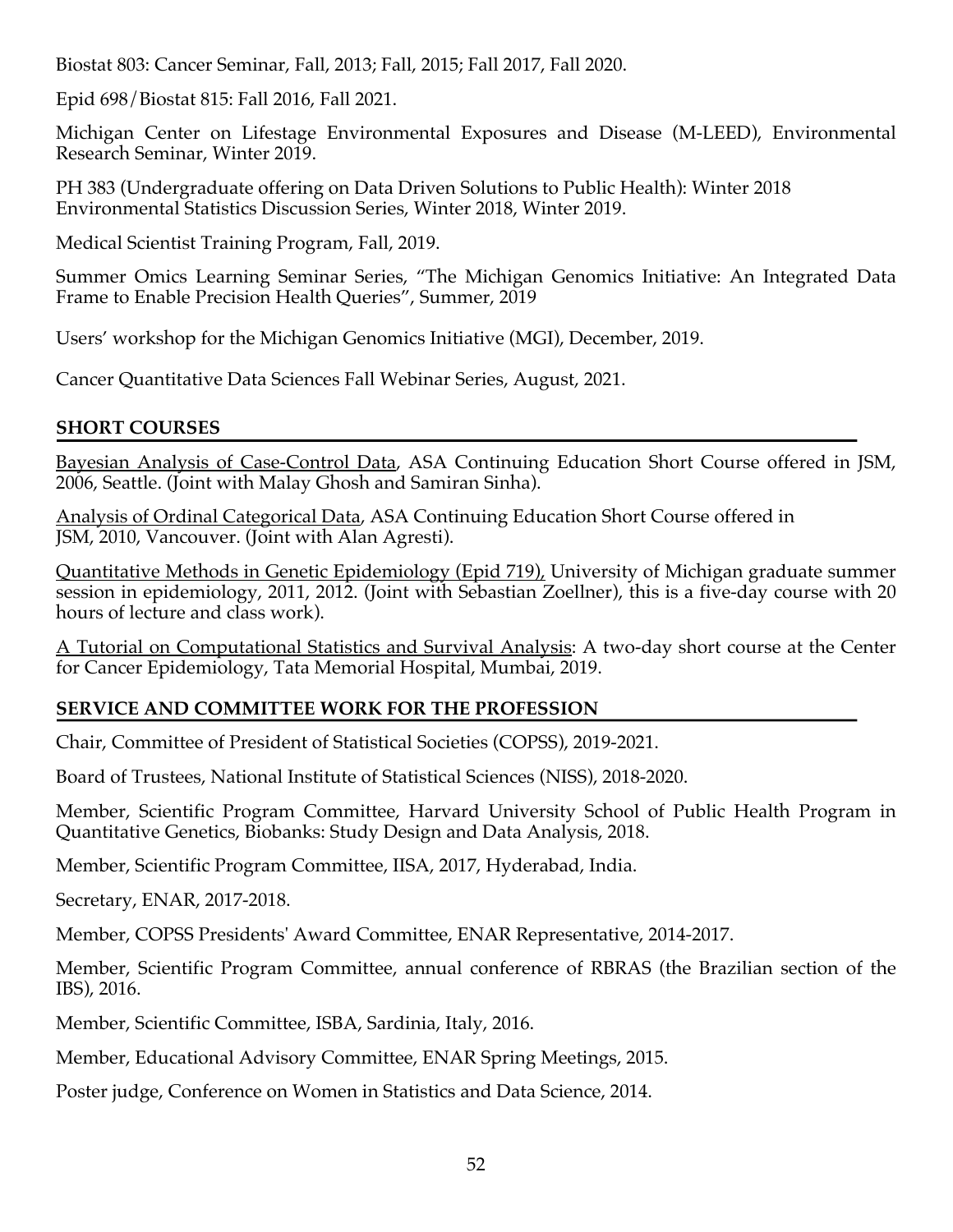Member, Scientific Program Committee, Frontiers of Hierarchical Modeling in Observational Studies, Complex Surveys and Big Data: A Conference Honoring Professor Malay Ghosh, 2013-2014.

Elected Member, ENAR Regional Committee (RECOM), 2012-2014.

Overall Program Chair, ASA, Joint Statistical Meetings, Montreal, 2013.

Member, ASA Committee on Meetings, 2012-2014.

Member, ENAR Distinguished Student Paper Award Committee, 2011-13.

Member, Organizing Committee, Midwest Statistics Research Conference, April, 2011.

Member, Scientific Program Committee, International Conference on Probability, Statistics and Data Analysis, IISA, 2011.

Chair, Poster Award Committee, IISA, 2011.

Appointed Member, Regional Advisory Board (RAB) of ENAR, 2010-12.

Secretary/Treasurer, The Committee of Presidents of Statistical Societies (COPSS), 2010-12.

Member, JSM Program Committee, ENAR Representative, 2011.

Member, SBSS Student Paper Award Committee, 2010.

Member, ENAR junior researchers' workshop planning committee, 2009-2012.

Member, ASA Section on Statistics in Epidemiology, Young Investigator and Graduate Student Travel Awards Committee, 2009.

Appointed Member, American Statistical Association Committee on Membership Retention and Recruitment, 2010-2012.

Treasurer/Secretary elect, ASA Section on nonparametric statistics, 2008-2010.

Member, JSM Program Committee, as Program Chair of International Indian Statistical Association, 2009.

Executive Board Member and Program Chair, International Indian Statistical Association, 2007-2009.

Member, Student Paper Award Committee, IISA conference, University of Connecticut, 2008.

Member, David P. Byar award committee, ASA, Biometrics section, 2007.

Appointed Member, American Statistical Association Committee on Minorities in Statistics, 2004- 2006.

Executive Board Member and Director of Young Professional Statisticians in International Indian Statistical Association, 2003-2004.

# **SESSIONS ORGANIZED AT PROFESSIONAL MEETINGS**

Organizer, Invited session on "Recent Statistical Advances in Cancer Research", JSM 2004.

Organizer and Chair, Session on "Survival Skills for Young Researchers", IISA conference on Probability and Statistics, University of Georgia, 2004.

Organizer, Student Paper Competition (Theory and Methods category), IISA conference, University of Georgia, 2004.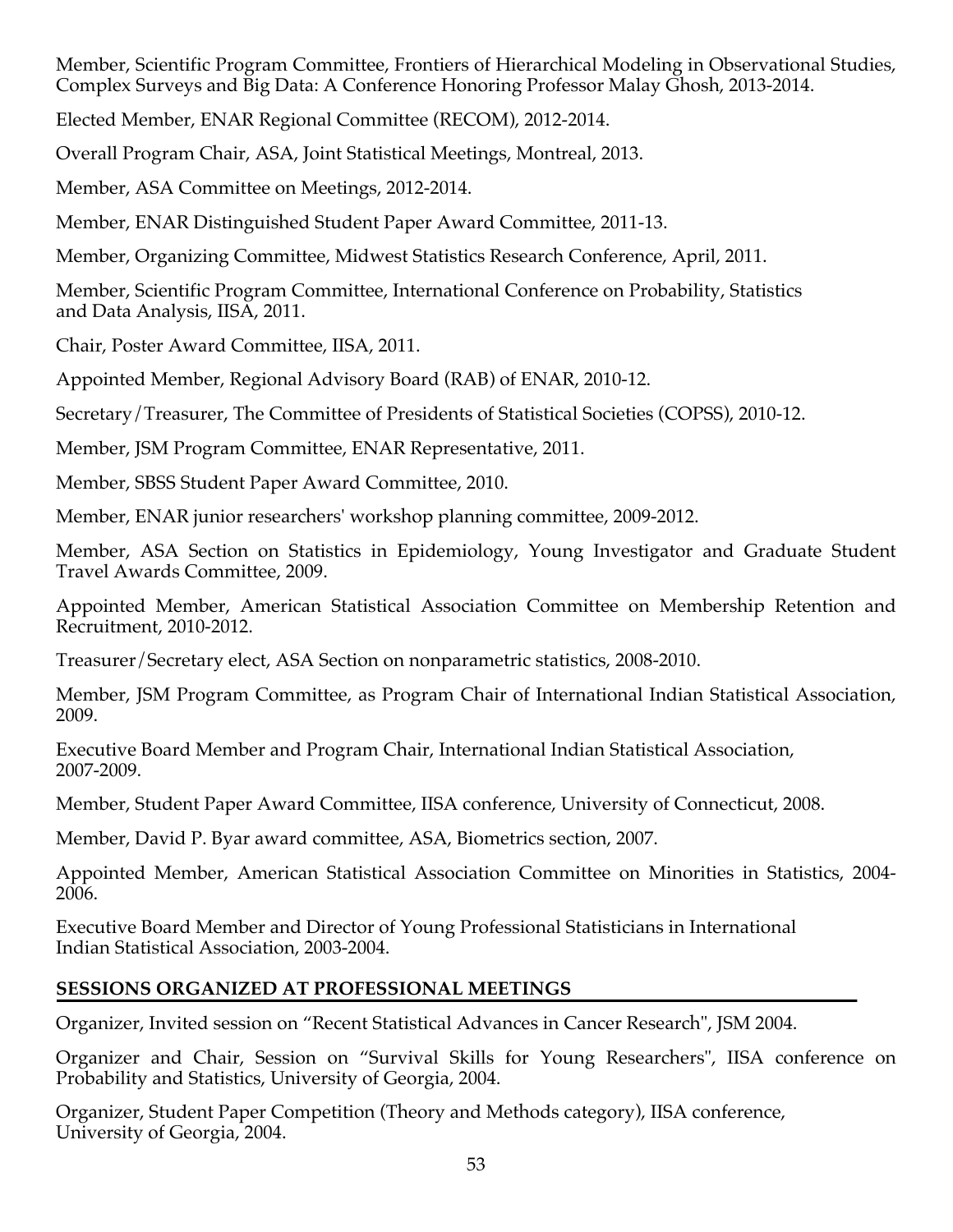Organizer and Chair, Invited Session on "Recent Advances in Statistical Methods for Genetic Epidemiology", ENAR 2006.

Organizer, Invited Session on "Complex Sampling Designs and Related Inference Issues in Epidemiological Studies", JSM 2006.

Organizer and Chair, Invited Session on "Statistical Challenges in Analyzing Highly Stratified Data", JSM 2006.

Organizer and Chair, Invited Session on "Bayesian Methods in Epidemiology", ENAR 2008

Organizer and Chair, Invited Session on "Statistical challenges in large-scale genetic and genomic studies", JSM, 2008

Organizer, Invited Session on "Bayesian Nonparametrics: New Directions and Novel Applications" IISA, 2008.

Organizer, Invited Session on "Bayesian Nonparametrics", IMS-Asian Pacific Rim Meeting, Seoul, 2009.

Organizer and Chair, Invited Session on "Emerging Statistical Challenges in Cancer Research", JSM, 2009.

Organizer and Chair, Invited Session on "New frontiers of statistical genetics: Fresh perspectives", IISA conference on probability and statistics, Vizag, 2010.

Organizer and Chair, Invited Session on "Analysis of high-dimensional data in genomic/epidemiologic studies." IISA conference on probability and statistics, North Carolina State University, 2011.

Organizer, Invited session on "Shrinkage and Empirical Bayes", JSM 2012.

Organizer, Invited panel on "Career after graduation with a degree in statistics", JSM 2012.

Organizer, Invited session on Bayesian Methods for Biomedical Research, ISBA conference, Banaras Hindu University, 2013.

Organizer, Invited session on Statistical Methods for Cancer Research, IISA conference on probability and statistics, Chennai, 2013.

Organizer, Introductory Overview Lecture on Next Generation Bioinformatics and Beyond: JSM 2013.

Organizer, Invited session on "Statistical Methods for High Dimensional Data: Presentation by Junior Researchers", JSM, 2013.

Organizer, Invited session on "Inside the biostatistical collaborative process", ENAR, 2014.

Organizer, Invited session on "Meta-analysis of gene-environment interactions", ENAR, 2014.

Organizer, Invited session on "The Role of Big Data in Environmental and Spatial Statistics", JSM, 2014.

Organizer, Invited session on "Showcasing work by young researchers in high-dimensional statistics", IASSL, Sri Lanka, 2014.

Organizer, Invited session on "Statistical methods in modern epidemiology", IASSL, Sri Lanka, 2014.

Organizer, Invited session on "Doing Data Science: Straight talk from the front line", ENAR, 2015.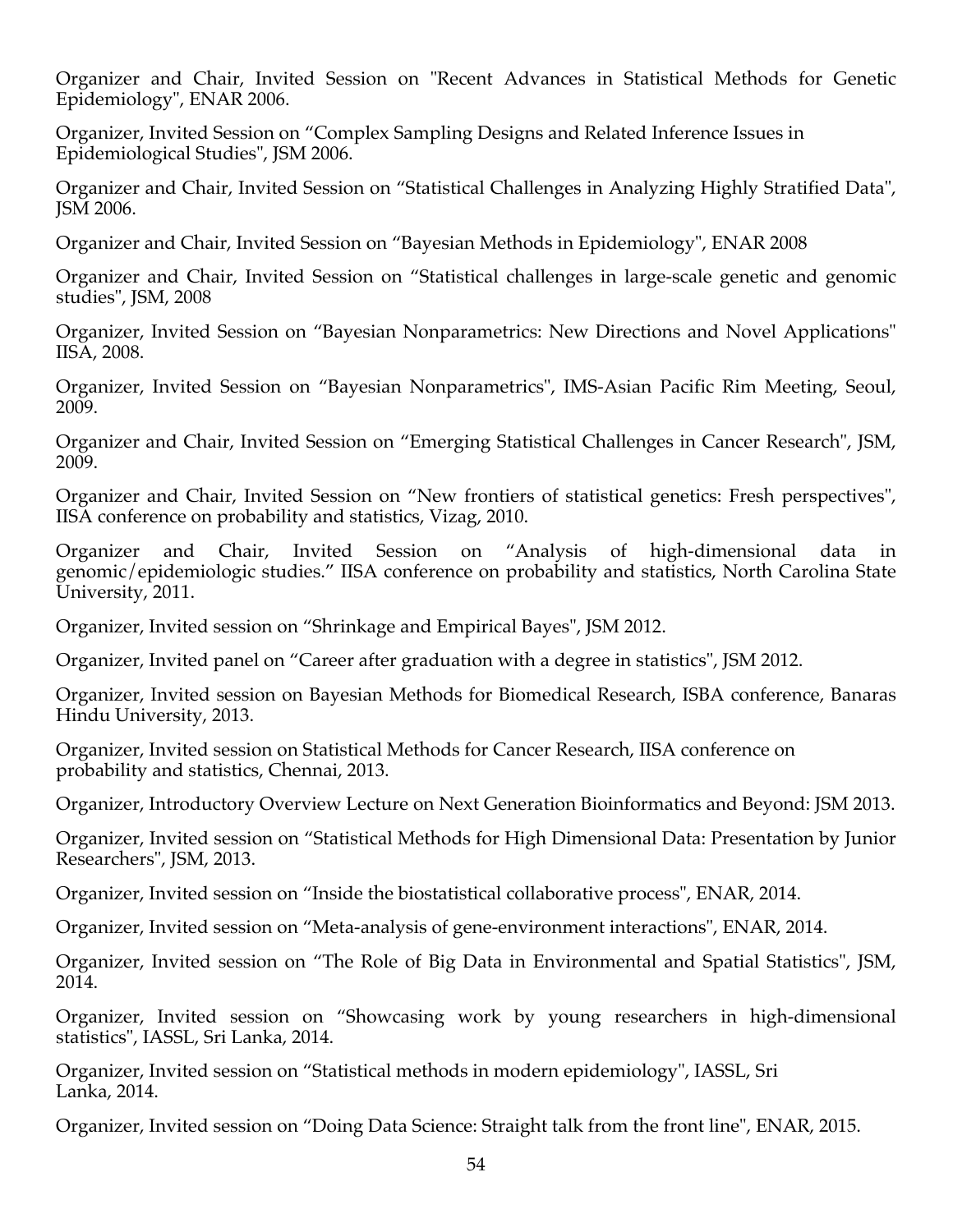Organizer, Invited session on "Statistical Methods for Next Generation Sequencing Studies", IISA, 2016.

Organizer, Special Invited Presentation, Committee of Presidents of Statistical Societies: Eugenics and Its Intersection with Statistics and Society Over Time: A Conversation, JSM 2020.

## **SERVICE AND COMMITTEE WORK AT HOME INSTITUTION**

*University of Florida: 2002-2006*

Member, Organizing Committee, Sixth annual winter workshop, 2004.

Member, Organizing Committee, Fifth annual winter workshop, 2003.

Member, CLAS New Faculty Search Committee, 2003.

Member, IFAS New Faculty Search Committee, 2004.

Member, Graduate Admissions Committee, 2003-06.

Colloquium Coordinator, 2003-2004.

Organizer, Challis Lectureship Award, 2005.

# *University of Michigan: 2006-*

## DEPARTMENT LEVEL:

Member, Student Affairs/Alumni Relations Committee, 2006.

Member, Biostatistics New Faculty Search Committee, 2006-10.

Member, Biostatistics Candidacy Examination Committee, 2008.

Member, Biostatistics Curriculum Committee, 2008-10, 2013-2014, 2017-2018.

Chair, Biostatistics Curriculum Committee, 2010-11, 2014-2015.

Member, Biostatistics chair search committee, 2010.

Member, 50/60 Conference Organizing Committee, Biostatistics, 2009.

Member, New Faculty Search Committee, Epidemiology, 2010.

Member, Graduate Student Admissions Committee, Biostatistics, 2011-12.

Member, Organizing committee, A symposium in honor of Professor Jack Kalbfleisch, 2012.

Member, Committee on Endowment, Biostatistics, 2012-2013.

Member, Cancer Epidemiology Faculty Search Committee, Epidemiology, 2013.

Member, Genomics Faculty Search Committee, Biostatistics, 2014.

Member, Ad Hoc Chair Search Committee, Biostatistics, 2014.

Member, Kidney Epidemiology and Cost Center (KECC) Faculty Search Committee, Biostatistics, 2015.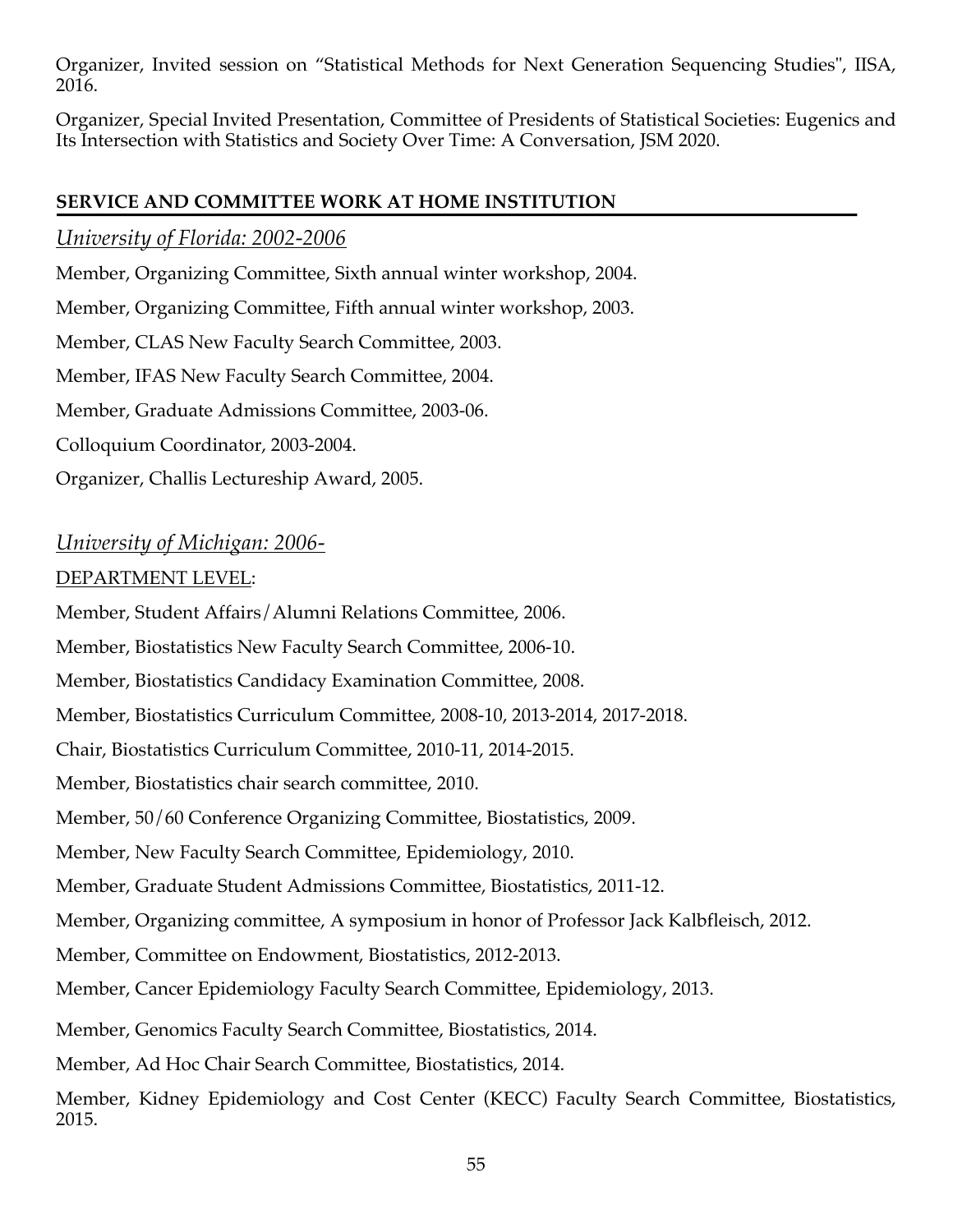Chair, Junior Faculty Search Committee, Biostatistics, 2016.

Member, Junior Faculty Search Committee, Epidemiology, 2016.

Member, Open Rank Faculty Search Committee, Biostatistics, 2017.

Member, Kidney Epidemiology and Cost Center (KECC) Research Faculty Search Committee, Biostatistics, 2017.

Member and Co-Chair, Organizing Committee, Biomedical Statistical Modeling: A conference in honor of Jeremy MG Taylor, 2016-2017.

Member, Biostatistics faculty search committee, 2018.

Member, Biostatistics Award and Nomination Committee, 2018.

Member, Biostatistics Curriculum Committee, 2018.

Co-Chair, Committee on developing a MS track in Health and Data Science, 2018-2019.

#### SCHOOL LEVEL:

Member, Diversity Committee, School of Public Health, 2009-11.

Co-Chair, Diversity Committee, School of Public Health, 2011-12.

Member, Celebration Committee for Ken Warner's Term as a Dean, 2010.

Member, School Committee on Global Public Health, 2011-12.

Service on academic misconduct review panel, Office of academic affairs, School of Public Health, 2012.

Member, Advisory Committee on Academic Programs (ACAP), 2013-2015.

Member, Retained organization working group, 2013-2014.

Member, Global Public Health Faculty Advisory Committee, 2014-2016.

Co-Chair, SPH India Interest Group, 2014-2015.

Member, Global Public Health Professorship Advisory Committee, 2014-2015.

Member, SPH 75th Anniversary Celebration Committee, 2016.

Member, SPH Dean Search Advisory Committee, 2017.

Biostatistics representative to Deans and Chairs committee, 2018-

#### INSTITUTIONAL LEVEL:

Member, Center for Statistical Consulting and Research (CSCAR) Executive Committee, 2016-2018.

Member, School of Nursing Oncology Senior Faculty Search Committee, 2016-2017.

Member, Quantitative Methods in Social Sciences Curriculum Revision Committee, 2016-2017.

Member, Faculty Recognition Award Committee, 2017-2019.

Member, Global Health Equity Initiative (M-Globe) Visioning Committee, 2019-2020.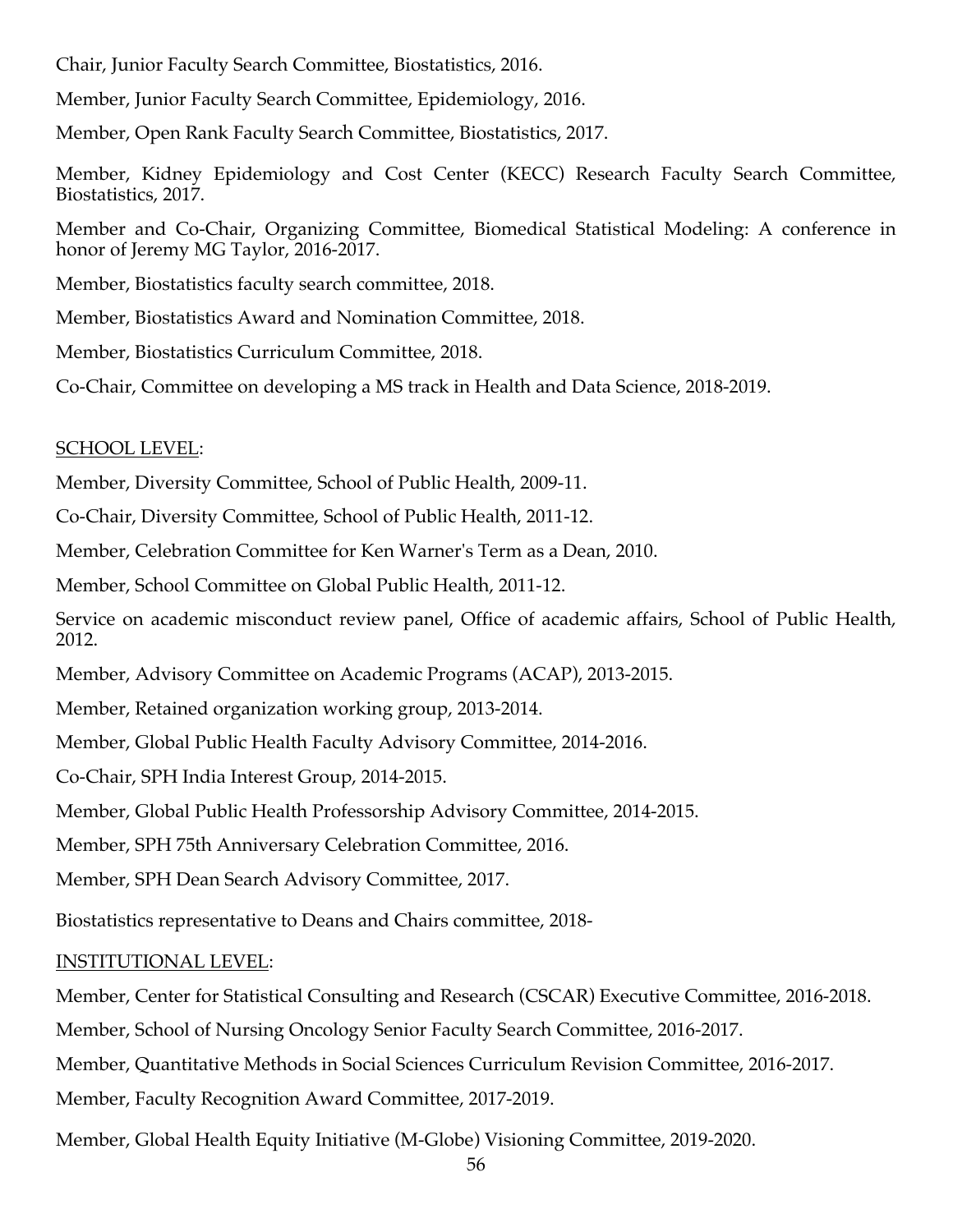Member, Institute of Social Research, Director Search Advisory Committee, 2020.

Member, Information Technology Council Faculty Representative, 2019-2020

## MICHIGAN INSTITUTE OF DATA SCIENCE:

Chair, Faculty Engagement and Recruitment Committee, 2017-2018.

## UNIVERSITY OF MICHIGAN ROGEL CANCER CENTER:

Member, Search committee for a senior faculty in Cancer Epidemiology and for Associate Director of Cancer Prevention and Control at the University of Michigan Rogel Cancer Center, 2012.

Member, Senior Leaders Committee, Executive Leaders Committee, Internal Advisory Committee, Committee on Space Allocation, Committee on Shared Resource Services, Committee on Education and Training, Committee on Cancer Informatics. 2016-

### **DISSEERTATON COMMITTEES**

### *University of Florida: 2002-2006*

| Tyson G. Brown  | Department of Sociology, Member, Master's thesis committee, (2003).                 |
|-----------------|-------------------------------------------------------------------------------------|
| Zhaojie Wang    | Department of Statistics Member, Master's thesis committee, (2003).                 |
| Lynette Bardolf | Department of Audiology, Member, Doctoral committee (2004-06).                      |
| Jangyul Kim     | Department of Journalism and Mass Communications, Doctoral committee<br>$(2005-06)$ |

# *University of Michigan: 2006-*

| <b>Kristin Meyers</b> | Epidemiology, Member, Ph.D. Dissertation committee, (2007-2009).                           |
|-----------------------|--------------------------------------------------------------------------------------------|
| Ali Kamal             | Environmental Health Sciences (EHS), Member, Ph.D. Dissertation committee,<br>(2007-2009). |
|                       | David Cantonwine EHS, Member, Ph.D. Dissertation committee, (2007-2009).                   |
| Laila Poisson         | Biostatistics, Member, Ph.D. Dissertation committee, (2008-2009).                          |
| Ying Guo              | Biostatistics, Member, Ph.D. Dissertation committee, (2009-2010).                          |
| Huang-Tz Ou           | Pharmacy, Member, Ph.D. Dissertation committee, (2009-2010).                               |
|                       | Yoon-Hyeong Choi EHS, Member, Ph.D. Dissertation committee, (2008-2011).                   |
| Paula Johnson         | EHS, Member, Ph.D. Dissertation committee, (2009-2012).                                    |
| Kathleen Bush         | EHS, Member, Ph.D. Dissertation committee, (2009-2011).                                    |
| Jian Kang             | Biostatistics, Member, Ph.D. Dissertation committee, (2009-2011).                          |
| Kelly M. Bakluski     | EHS, Member, Ph.D. Dissertation committee, (2009-2012).                                    |
| Feng-Ciao Su          | EHS, Member, Ph.D. Dissertation committee, (2009-2013).                                    |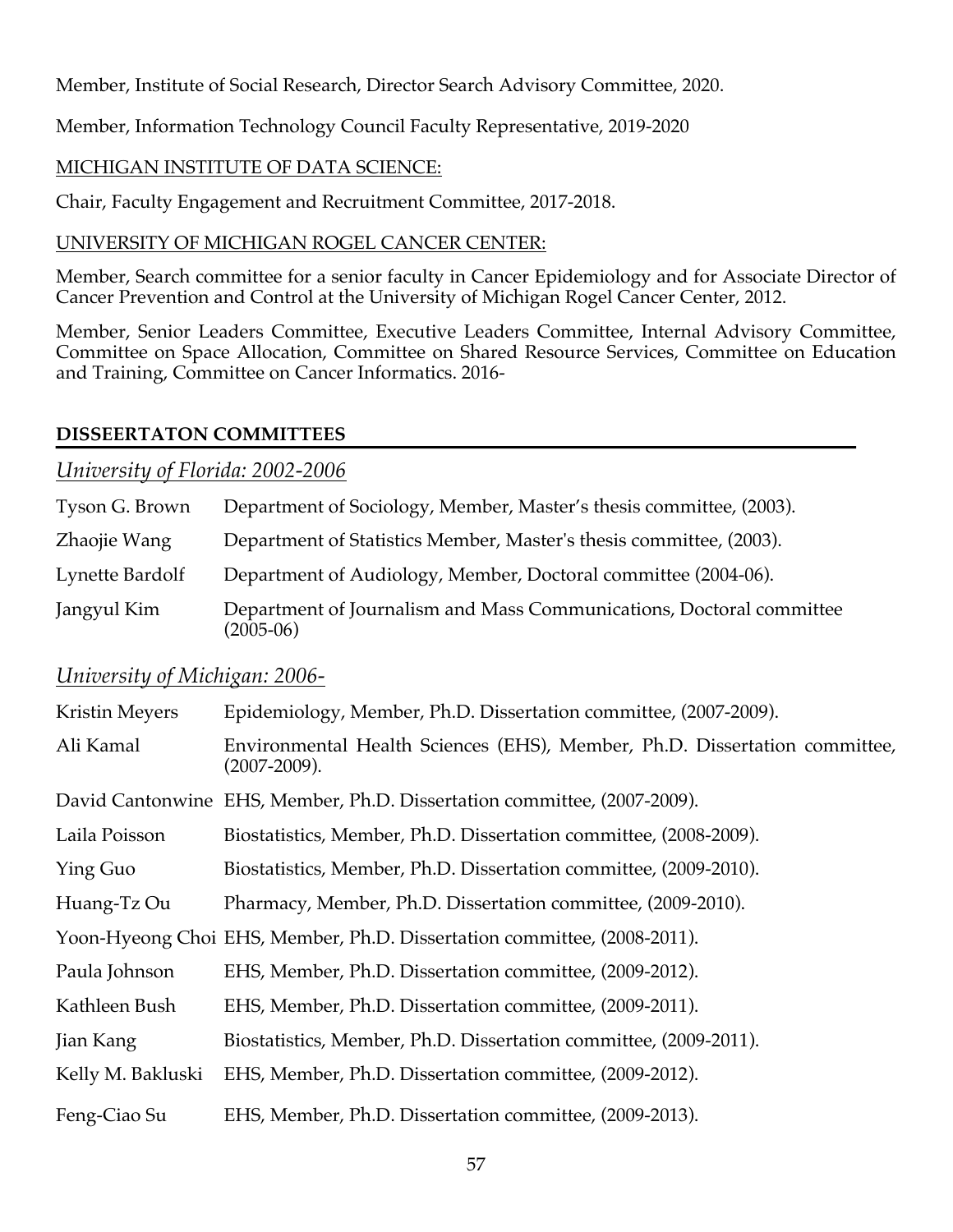| Darlene Bhavnani                 | Epidemiology, Member, Ph.D. Dissertation committee, (2010-2012).                       |
|----------------------------------|----------------------------------------------------------------------------------------|
| Erin Bakshis                     | Epidemiology, Member, Ph.D. Dissertation committee, (2010-2013).                       |
| Robert William<br>Kononowech     | EHS, Member, Ph.D. Dissertation committee, (2011-2012).                                |
| Kari Sant                        | EHS, Member, Ph.D. Dissertation committee, (2011-2012).                                |
| Kelly Ferguson                   | EHS, Member, Ph.D. Dissertation committee, (2011-2014).                                |
| Chun-Yi Wu                       | Epidemiology, Member, Ph.D. Dissertation committee, (2011-2012).                       |
| Stephanie Stenzel                | Epidemiology, Member, Ph.D. Dissertation committee, (2012-2013).                       |
| Erin Payne                       | Epidemiology, Member, Ph.D. Dissertation committee, (2012-2013).                       |
| Juan Shen                        | Statistics, Member, Ph.D. Dissertation committee, (2012-2014).                         |
| James Couch                      | EHS, Member, Ph.D. Dissertation committee, (2013-2015).                                |
| Zhuqing Liu                      | Biostatistics, Member, Ph.D. Dissertation committee, (2013-2014).                      |
| Krystin Karlson                  | EHS, Member, Ph.D. Dissertation committee, (2013-2014).                                |
| Mark Reppell                     | Biostatistics, Member, Ph.D. Dissertation committee, (2013-2014).                      |
| Abram Wagner                     | Epidemiology, Member, Ph.D. Dissertation committee, (2013-2015).                       |
| Andre Oliviera<br>Markon         | Epidemiology, Member, Ph.D. Dissertation committee, (2014).                            |
| Nhat Ho                          | Statistics, Member, Ph.D. Dissertation committee, (2014-2017).                         |
| Ritabrata Das                    | Biostatistics, Member, Ph.D. Dissertation committee, (2014-2015).                      |
| Lauren Johns                     | EHS, Member, Ph.D. Dissertation committee, (2015-2017).                                |
| <b>Ben Roberts</b>               | EHS, Member, Ph.D. Dissertation committee, (2015-2017).                                |
| Paola Filigrana<br>Villegas      | Epidemiology, Member, Ph.D. Dissertation committee, (2015-2018).                       |
| Sayantan Das                     | Biostatistics, Member, Ph.D. Dissertation committee, (2015-2017).                      |
| Kristen Brown                    | Epidemiology, Member, Ph.D. Dissertation committee, (2014-2017).                       |
| Sonia Hegde                      | Epidemiology, Member, Ph.D. Dissertation committee, (2016-2018).                       |
| Amira Akeer                      | EHS, Member, Ph.D. Dissertation committee, (2016-2019).                                |
| Naveen <sub>N</sub><br>Narisetty | Statistics, Member, Ph.D. Dissertation committee, (2015-2016).                         |
|                                  | Vivienne Hazzard Nutritional Sciences, Member, PhD Dissertation committee (2016-2019). |
| Max Aung                         | EHS, Member, PhD Dissertation committee (2016-2019).                                   |
| Thomas Gonzalez                  | EHS, Member, PhD Dissertation committee (2016-2018).                                   |
| Weiye Wang                       | Epidemiology, Member, PhD Dissertation committee (2016-2018).                          |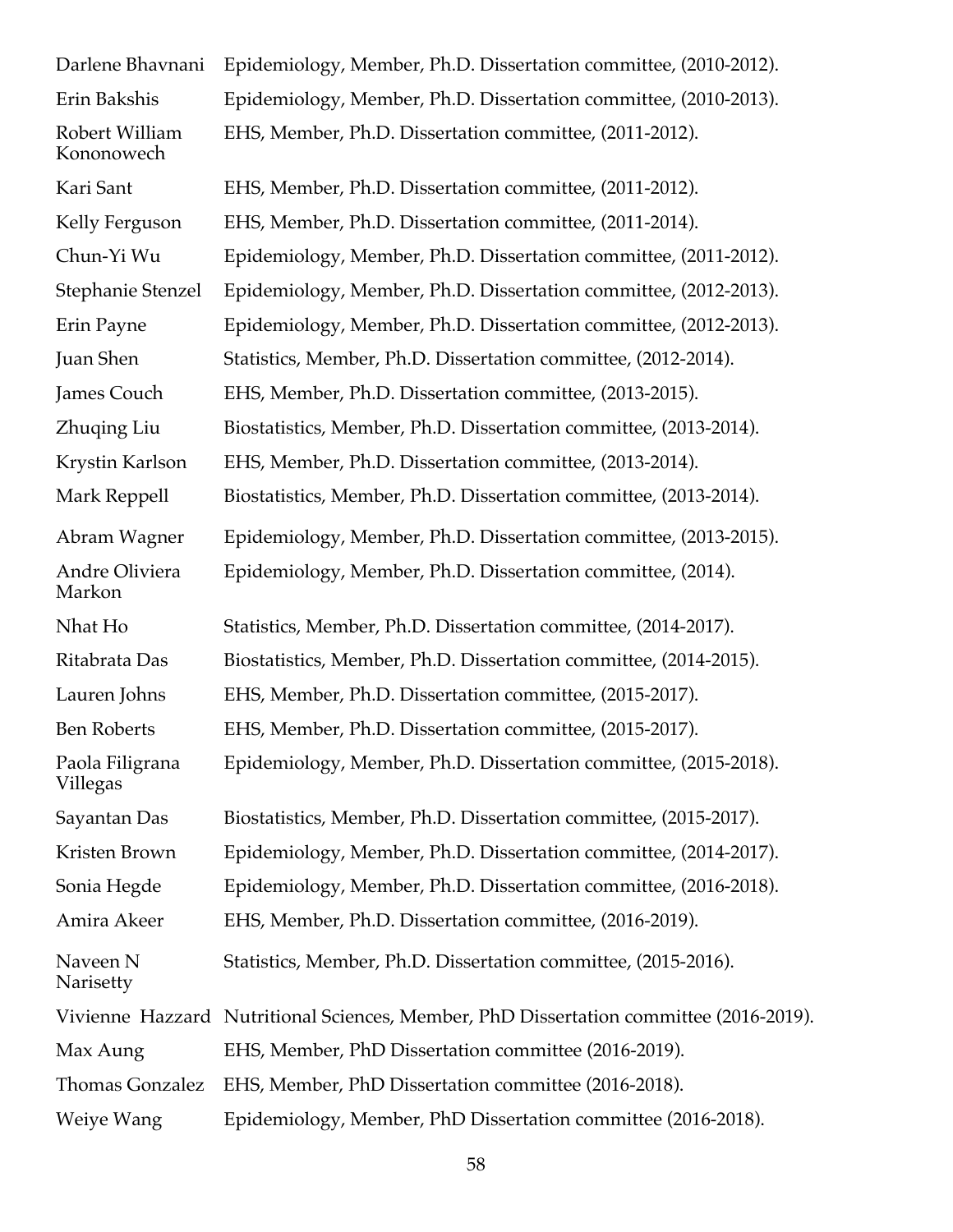| Marco Benedetti          | Biostatistics, Member, PhD Dissertation committee (2016-2018).                                       |
|--------------------------|------------------------------------------------------------------------------------------------------|
| Xin Wang                 | EHS, Member, PhD Dissertation committee (2017-2020).                                                 |
| Ning Ding                | EHS, Member, PhD Dissertation committee (2017-2020).                                                 |
| Zoey Laskaris            | Epidemiology, Member, PhD Dissertation committee (2017-2020)                                         |
| Pahriya Ashrap           | EHS, Member, PhD Dissertation committee (2018-2020).                                                 |
| <b>Amber Cathey</b>      | EHS, Member, PhD Dissertation committee (2018-2020).                                                 |
| Lan Luo                  | Biostatistics, Member, PhD Dissertation committee (2018-2020).                                       |
| Katharine Brieger        | Epidemiology, Member, PhD Dissertation committee (2019-2020)                                         |
| Lu Xia                   | Biostatistics, Member, PhD Dissertation committee (2018-2020).                                       |
| Wei Hao                  | Biostatistics, Member, PhD Dissertation committee (2019-2021).                                       |
| Viktoryia<br>Kalesnikava | Epidemiology, Member, PhD Dissertation committee (2019-)                                             |
| Mia Peng                 | Epidemiology, Member, PhD Dissertation committee (2019-)                                             |
| Tung Phung               | Epidemiology, Member, PhD Dissertation committee (2019-)                                             |
| Aliya Alimujiang         | Epidemiology, Member, PhD Dissertation committee (2019-)                                             |
| Aleda Leis               | Epidemiology, Member, PhD Dissertation committee (2019-)                                             |
| Abhay Hukku              | Biostatistics, Member, PhD Dissertation committee (2020-)                                            |
| Cesar Higgins<br>Tejera  | Epidemiology, Member, PhD Dissertation committee (2020-)                                             |
| Guangyu Yang             | Biostatistics, Member, PhD Dissertation committee (2020-)                                            |
| Yuqi Zhai                | Biostatistics, Member, PhD Dissertation committee (2021-)                                            |
| Boya Zhang               | Epidemiology, Member, PhD Dissertation committee (2021-)                                             |
|                          | <b>Invited External Member of a Dissertation Committee</b>                                           |
| Yanyan Zhu               | Department of Biostatistics, Boston University, Member, Ph.D.<br>Dissertation committee, (2009-2011) |

### **DOCTORAL STUDENTS**

#### *University of Florida: 2002-2006*

- 1. Samiran Sinha, (Ph.D. 2004; Co-chair with Malay Ghosh) Professor, Department of Statistics, Texas A & M University.
- 2. Li Zhang, (Ph.D. 2006; Co-chair with Malay Ghosh) Associate Professor, Division of Hematology and Medical Oncology Department of Medicine UCSF Helen Diller Family Comprehensive Cancer Center Department of Epidemiology and Biostatistics University of California, San Francisco.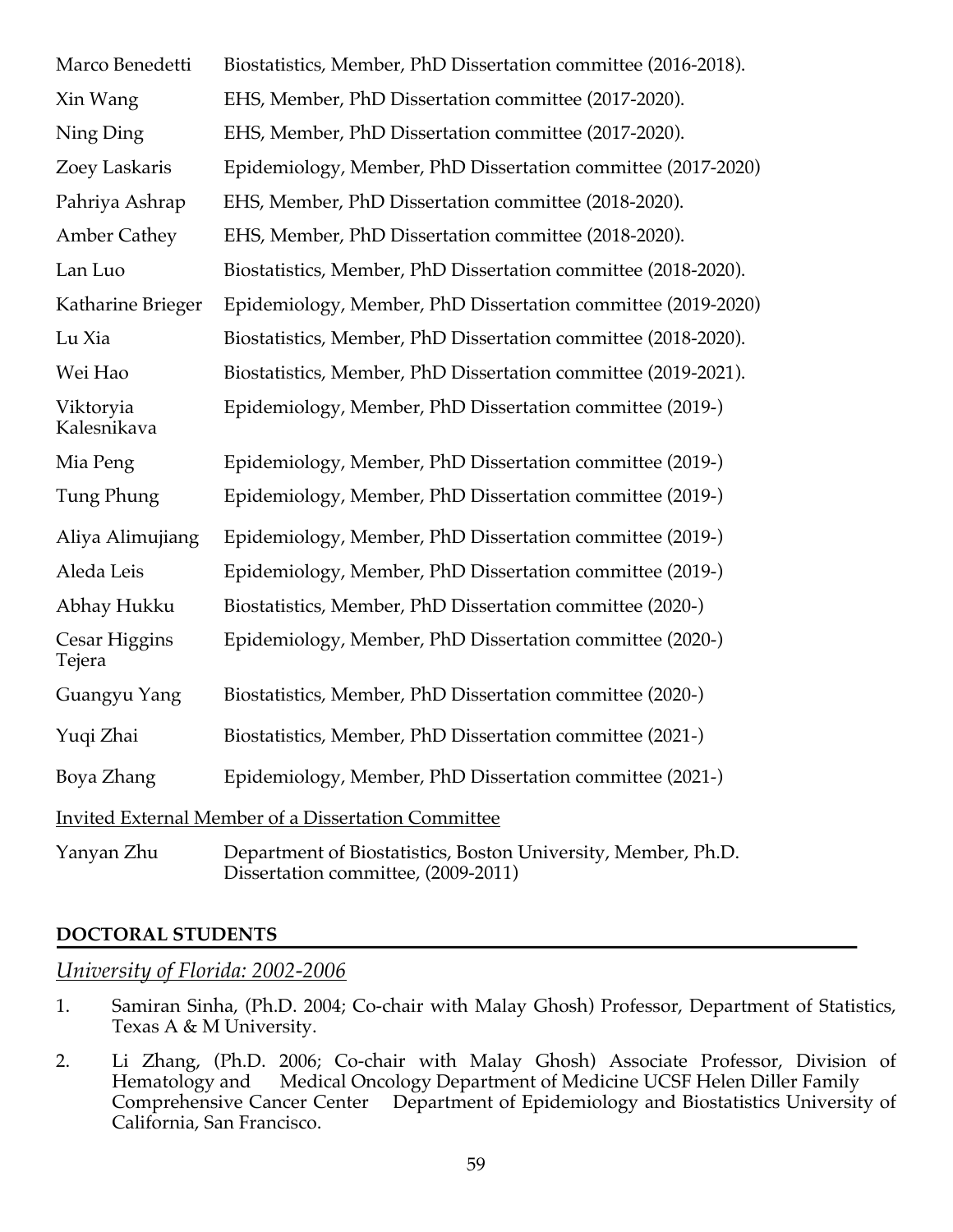3. Upasana Santra, (Ph.D. 2007; Co-chair with Malay Ghosh), Lecturer, Valencia Community College, Florida.

## *University of Michigan: 2006-*

- 4. Jaeil Ahn, (Ph.D. 2011; Co-chair with Timothy Johnson), Associate Professor, Georgetown University, Division of Biostatistics and Bioinformatics.
- 5. Philip Simon Boonstra, (Ph.D. 2012; (Co-chair with Jeremy MG Taylor). Associate Professor, Department of Biostatistics, University of Michigan.
- 6. Shi Li, (Ph.D. 2013) Statistician at Genentech, California.
- 7. Yi-An Ko, (Ph.D. 2014), Research Assistant Professor, Department of Biostatistics, Emory University.
- 8. Zhichao Sun, (Ph.D. 2016; Co-chair with Thomas Braun). Senior Biostatistician at Boehringer Ingelheim Pharmaceuticals, Connecticut.
- 9. Zihuai He, (Ph.D. 2016; Co-chair with Min Zhang), Assistant Professor (Research), Neurology & Neurological Sciences, Assistant Professor (Research), Medicine - Biomedical Informatics Research, Stanford University.
- 10. Yin-Hsiu Chen, (Ph.D, 2017) Quantitative Analyst, Google Inc, California.
- 11. Wenting Cheng, (Ph.D, 2017; Co-chair with Jeremy MG Taylor). Statistician, Biogen Inc, Boston, Massachusetts.
- 12. Yanyi Song (Ph.D, 2020; Co-chair with Xiang Zhou). Data Scientist at Facebook, California.
- 13. Zhongsheng Chen, (Ph.D 2020; Co-chair with Michael L Boehnke). Senior Biostatistician II, Vertex, Boston Massachusetts.
- 14. Zhangchen Zhao, (Ph.D, 2021; Co-chair with Shawn Lee). Statistician, Eli Lilly and Company.
- 15. Tian Gu, (Ph.D., 2021) Co-chair with Jeremy MG Taylor). Post-doctoral Fellow in Biostatistics, Harvard T.H. Chan School of Public Health.
- 16. Youfei Yu (Ph.D., 2021; Co-chair with Min Zhang).
- 17. Jonathan Boss (Co-chair with Jian Kang).
- 18. Yongwen Zhuang (Co-chair with Shawn Lee).
- 19. Jiacong Du, (Co-chair with Xu Shi).

# **GRADUATE STUDENT RESEARCH ASSISTANTS SUPERVISED**

# *University of Michigan: 2006-*

Jaeil Ahn (2007-2008), Xi Xia (2007-2008), Nabihah Tayob (2008-2009); Fei Wang (2008-2011); Shi Li (2008-2009); Ye Yang (2010-2011); Zhichao Sun (2011-2013); Jie Zhou (2011); Hui-yu Yang (2012); Matthew O'Connor (2012); Yebin Tao (2012-2014); Zihuai He (2013-2016); Zhichao Sun (2011-2016); Yin-Hsiu Chen (2013-2017); Sarah Scarlett (2013-2014); Greyson Liu (2015-2016); Miao Wang (2016- 2017); Zhangchen Zhao (2016); Jingyi Zhai (2016); Lu Xia (2016); Jonathan Boss (2016-); Youfei Yu (2016-); Vivian Xia (2018); Ryan Ross (2018); Robert Peng (2018); Jiacong Du (2019-); Chen (2021-); Spencer Haupert (2021-); Ritoban Kundu (2021-); Lauren Zimmermann (2021-) Department of Biostatistics, University of Michigan.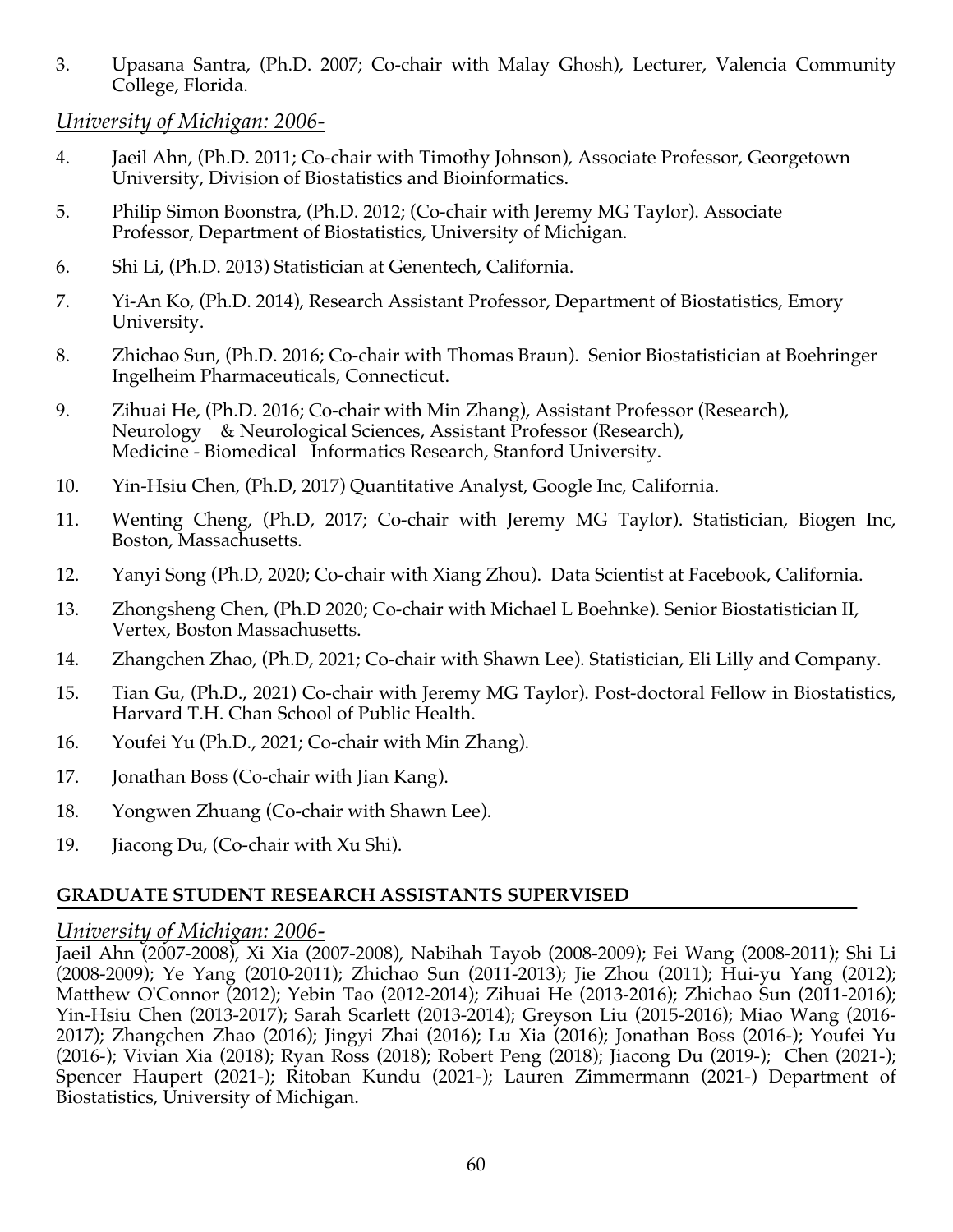### **MASTERS STUDENT ADVISEE**

# *University of Michigan: 2006-*

William Quarshie, Jaeil Ahn, Matt Jones, Xijing Han, Ann Haas (2007-08); Zhi He, Matt Jones (2006-07), Lisa Henn (2008-2009); Rounak Dey (2013-14).

#### **POST DOCTORAL FELLOWS**

#### *University of Michigan: 2006-*

Jason P Estes (PhD in Biostatistics, UCLA), 2016-2017. Statistician at Google Inc.

Lauren Beesley (PhD in Biostatistics, University of Michigan), 2018-2021. Feynman Distinguished Postdoctoral Fellow, Analytics, Intelligence and Technology Division: Information Systems and Modeling, Los Alamos National Laboratory.

Max Aung (PhD in Environmental Health Sciences, University of Michigan), 2019-2020. Associate Research Scientist, Program on Reproductive Health and the Environment, University of California, San Francisco.

#### **TEACHING EXPERIENCE**

| 1996                | Course: Algebra and Trigonometry for freshmen.<br>Purdue University, Dept. of Mathematics                                                                                                                                                                                     |
|---------------------|-------------------------------------------------------------------------------------------------------------------------------------------------------------------------------------------------------------------------------------------------------------------------------|
| 1997, 1998,<br>2001 | Course: Probability for management students.<br>Purdue University, Dept. of Statistics                                                                                                                                                                                        |
| 1997                | Course: Probability and Basic Statistics for math education majors.<br>Purdue University, Dept. of Statistics                                                                                                                                                                 |
| 1999, 2001<br>other | Course: Regression Analysis and other Multivariate Methods for graduate students in<br>disciplines.<br>Purdue University, Dept. of Statistics                                                                                                                                 |
| 2001                | Course I: Introduction to Experimental Statistics (I) for graduate students in other<br>disciplines.<br>Course II: A Data-oriented Introduction to Basic Statistics for undergraduate<br>mathematics and actuarial Sciences majors.<br>Purdue University, Dept. of Statistics |
| 2002, 2004          | Course: Statistical Methods for Social Sciences II.<br>University of Florida, Dept. of Statistics                                                                                                                                                                             |
| 2002, 2003,<br>2005 | Course: Statistical Methods for Social Sciences I<br>University of Florida, Dept. of Statistics                                                                                                                                                                               |
| 2004                | Introduction to Experimental Statistics (I) for graduate students in other disciplines.<br>(Distance learning course, lectures broadcast via television network).<br>Purdue University, Dept. of Statistics                                                                   |
| 2005                | Introduction to Experimental Statistics (II) for graduate students in other disciplines.<br>(Distance learning course, lectures broadcast via television network).<br>Purdue University, Dept. of Statistics                                                                  |
| 2006, 2007,         | Introduction to Biostatistics and Applied Biostatistics for graduate students in the                                                                                                                                                                                          |